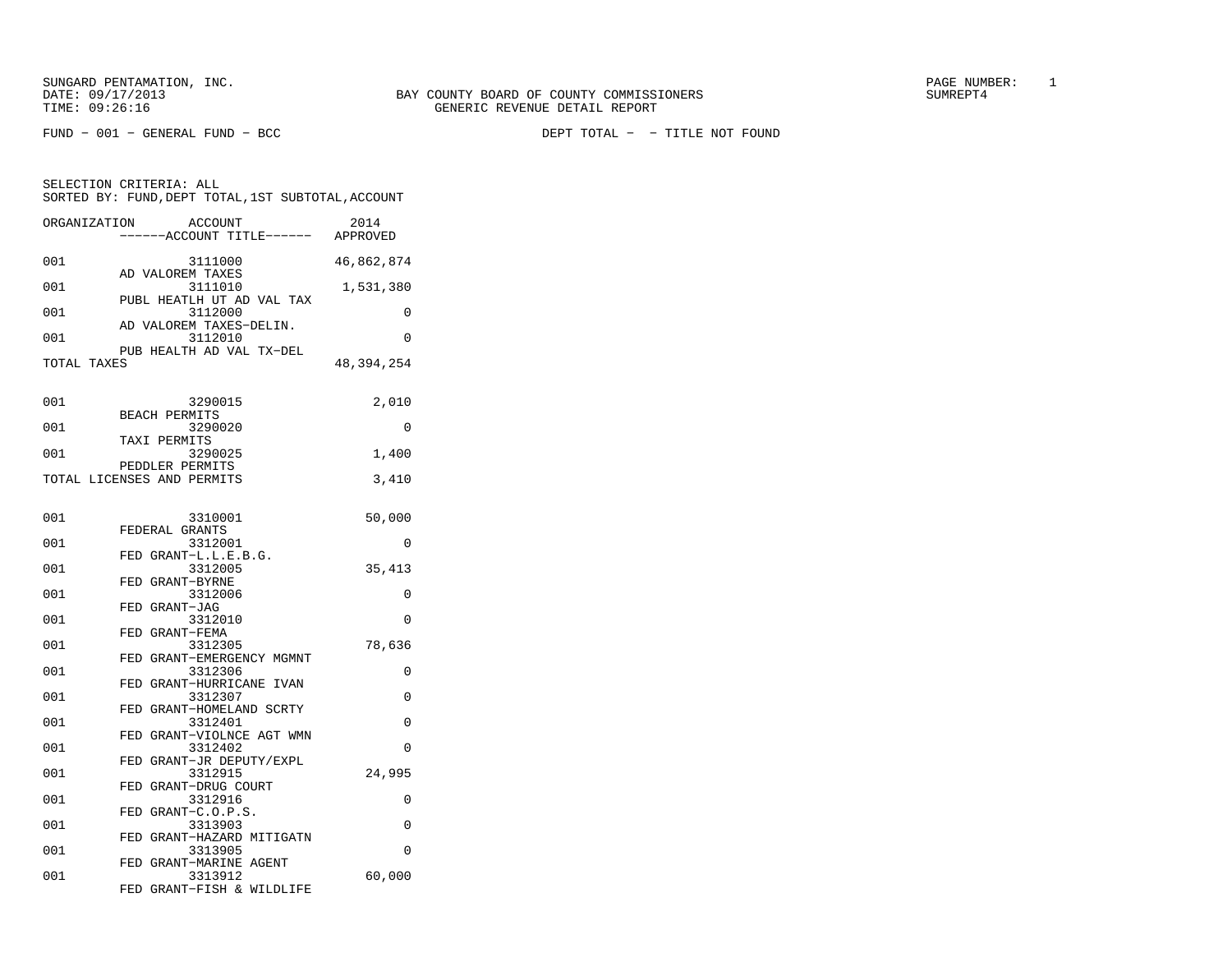| ORGANIZATION | <b>ACCOUNT</b>                               | 2014      |
|--------------|----------------------------------------------|-----------|
|              | ---ACCOUNT TITLE------ APPROVED              |           |
| 001          | 3315001                                      | 0         |
|              | FED GRANT-CDBG                               |           |
| 001          | 3315009<br>FED GRANT-FEMA FLOOD              | 0         |
| 001          | 3316901                                      | $\Omega$  |
|              | FED GRANT-CSBG                               |           |
| 001          | 3316903                                      | 0         |
| 001          | FED GRANT-CHILD HOME SOC<br>3317001          | 0         |
|              | GRANT-PIER<br>FED                            |           |
| 001          | 3330001                                      | 0         |
|              | FED PMT IN LIEU OF TAXES                     |           |
| 001          | 3340001                                      | 0         |
| 001          | STATE GRANTS<br>3341001                      | 0         |
|              | ST GRANT-CIV TRAFFIC OFFC                    |           |
| 001          | 3342006                                      | 0         |
|              | GRANT-MUTUAL AID/HURR<br>SТ                  |           |
| 001          | 3342007<br>GRANT-EMERGENCY MANGMT<br>SТ      | 0         |
| 001          | 3342008                                      | 28,167    |
|              | GRANT-VICTIMS OF CRIME<br>ST                 |           |
| 001          | 3342009                                      | 0         |
|              | GRANT-DRUG CONTROL<br>ST                     |           |
| 001          | 3342011<br>GRANT-EOC BUILDING<br>ST          | 0         |
| 001          | 3342016                                      | 105,806   |
|              | GRANT-EM ASSISTANCE<br>ST                    |           |
| 001          | 3347001                                      | 0         |
| 001          | GRANT-BAY CO LIBRARY<br><b>ST</b><br>3347005 | $\Omega$  |
|              | ST<br>GRANT-FRDAP                            |           |
| 001          | 3347010                                      | $\Omega$  |
|              | GRANT-HP WALK TRAIL<br>ST                    |           |
| 001          | 3347015                                      | 0         |
| 001          | ST<br>GRANT-BOATING IMPRV<br>3347906         | $\Omega$  |
|              | ST<br>GRANT-FISH & WILDLIFE                  |           |
| 001          | 3349005                                      | 0         |
|              | GRANT-CSS OP CENTER<br>SТ                    |           |
| 001          | 3351200<br>ST REV SHARING PROCEEDS           | 3,280,462 |
| 001          | 3351300                                      | 45,900    |
|              | LICENSES-INSURANCE AGENTS                    |           |
| 001          | 3351400                                      | 24,000    |
|              | LICENSES-MOBILE HOME                         |           |
| 001          | 3351500<br>LICENSES-ALCOHOLIC BEVRGE         | 92,000    |
| 001          | 3351601                                      | 235,418   |
|              | PARI MUTUEL TAXES                            |           |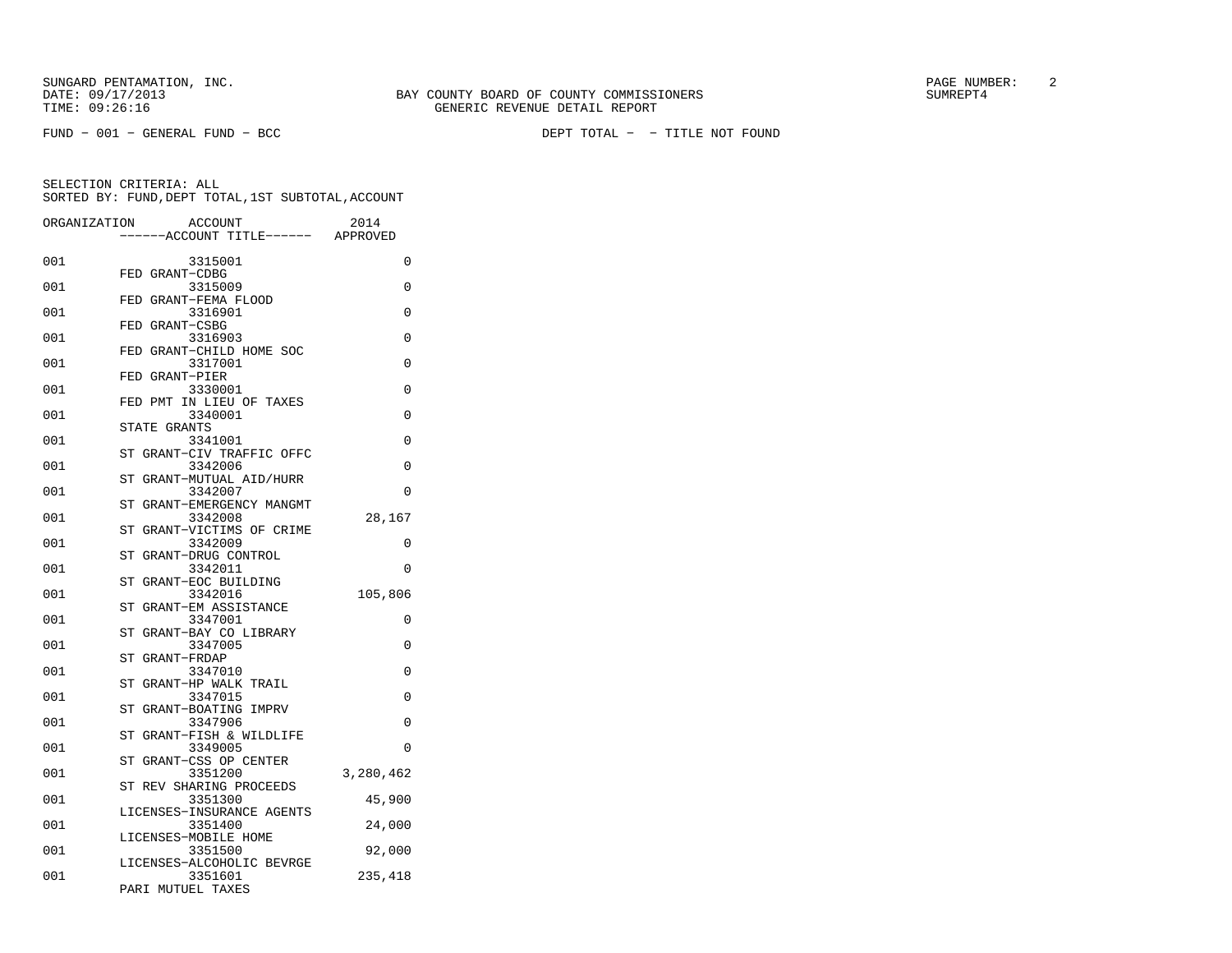FUND − 001 − GENERAL FUND − BCC DEPT TOTAL − − TITLE NOT FOUND

SELECTION CRITERIA: ALL

| ORGANIZATION | ACCOUNT<br>----ACCOUNT TITLE------ APPROVED                             | 2014       |
|--------------|-------------------------------------------------------------------------|------------|
| 001          | 3351800                                                                 | 10,176,105 |
| 001          | SALES TAX-LCL GOV/1/2 CEN<br>3351905                                    | $\Omega$   |
| 001          | ST<br>INCENTIVE PAY TITLEIVD<br>3351920                                 | 33,350     |
| 001          | REIMB-SRV OF PRCSS/SHF<br>ST<br>3354902                                 | $\Omega$   |
| 001          | MOTOR FUEL USE TAX<br>3355010                                           | 62,000     |
| 001          | S.H.I.P. PROGRAM<br>3355012                                             | 100,000    |
| 001          | REIMB-S.H.I.P. FUNDS<br>3355014                                         | $\Omega$   |
| 001          | REIMB-NSP FUNDS<br>3356010                                              | 0          |
| 001          | ST SHARED REV-CHOOSE LIFE<br>3357001                                    |            |
|              | FLA BOATING IMPRV PROGRAM                                               | 100,000    |
| 001          | 3359001<br>REIMB-DEPENDENCY CASES<br>ST                                 | 0          |
| 001          | 3360001<br>STATE PMT IN LIEU OF TXS                                     | 88,250     |
|              | TOTAL INTERGOVERNMENTAL REVENUE                                         | 14,620,502 |
| 001          | 3413000                                                                 |            |
|              |                                                                         | 2,050,372  |
|              | CHRGS ADMIN FEES                                                        |            |
| 001          | 3413005<br>CHRGS-NON ADV ASSESS FEE                                     | 0          |
| 001          | 3415101<br>FEES-UNCLAIMED TX CERTIF.                                    | $\Omega$   |
| 001          | 3415105<br>FEES-TAX DEED EXCESS                                         | 50,000     |
| 001          | 3415201<br>CHRGS FOR SRV/SHERIFF/CIV                                    | 300,000    |
| 001          | 3415401<br>FEES-COUNTY & CIRCUIT CRT                                    | 0          |
| 001          | 3415406<br>FEES-PARTICIPANT/DRUG CRT                                    | 10,000     |
| 001          | 3419002                                                                 | 150        |
| 001          | COPIES<br>3419010                                                       | $\Omega$   |
| 001          | VAB FEE<br>(\$15)<br>3421005                                            | 620,000    |
| 001          | FOR SRV-SHERIFF/SRO<br>CHRGS<br>3421010<br>FOR SRV-SHER/CALLWY<br>CHRGS | 1,306,591  |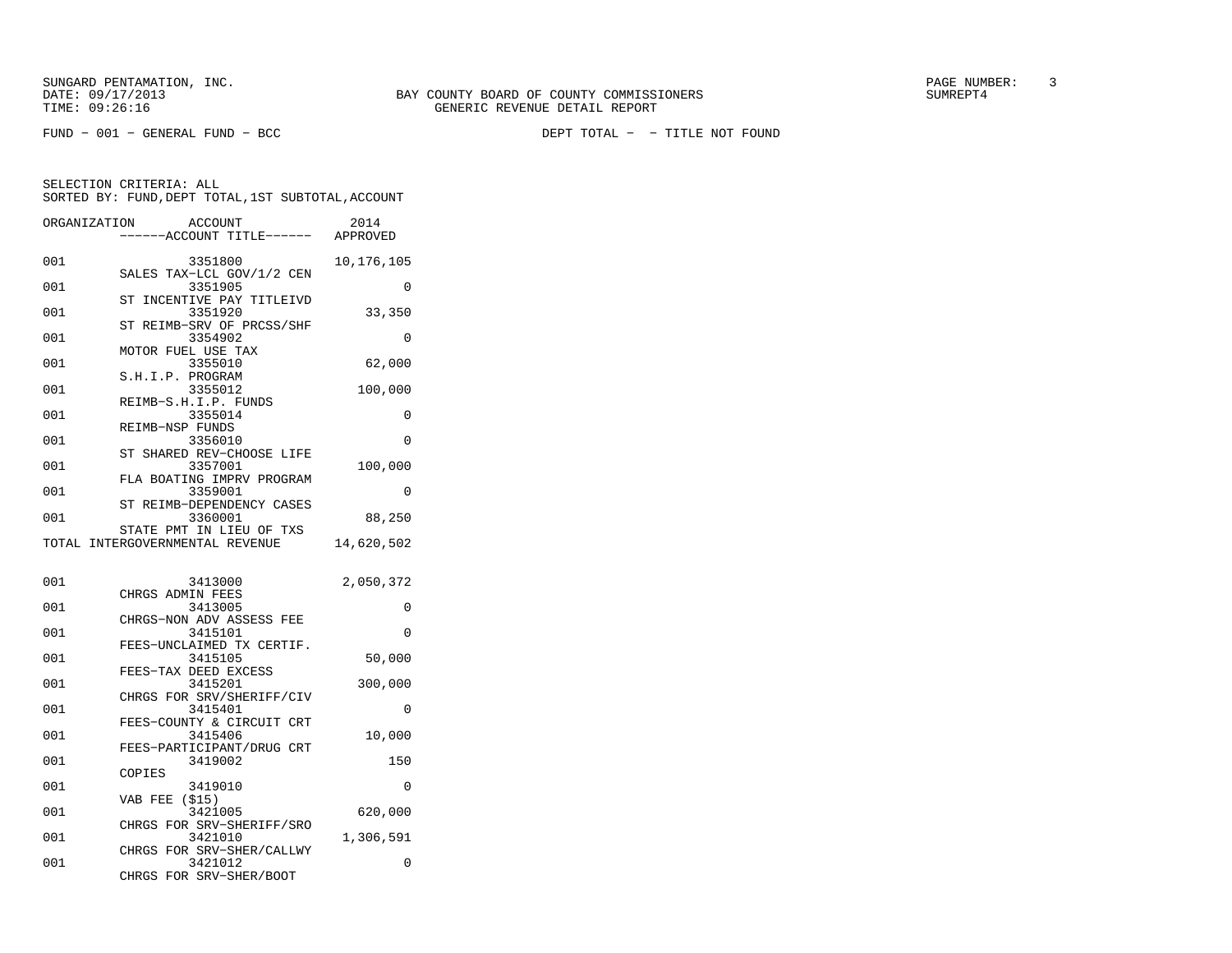SUNGARD PENTAMATION, INC.<br>
BAY COUNTY BOARD OF COUNTY COMMISSIONERS AND SUNREPT4 SUMREPT4

FUND − 001 − GENERAL FUND − BCC DEPT TOTAL − − TITLE NOT FOUND

| ORGANIZATION | <b>ACCOUNT</b>                       | 2014     |
|--------------|--------------------------------------|----------|
|              | ---ACCOUNT TITLE------ APPROVED      |          |
| 001          | 3421015<br>CHRGS FOR SRV-SHERIFF     | 0        |
| 001          | 3423000<br>CHRGS FOR SRV-FED PRISNRS | 540,100  |
| 001          | 3429015                              | 61,750   |
| 001          | CHRG FOR SRV-COMM PLANNG<br>3429016  | 136,000  |
| 001          | CHRG FOR SRV-GIS<br>3429018          | 8,160    |
| 001          | CHRGS FOR SRV-EMG PLAN RV<br>3449005 | 0        |
| 001          | CHRGS FOR SERVICES-TRANSP<br>3464010 | 664,387  |
| 001          | FEES-ANIMAL CONTROL<br>3469010       | 301,534  |
| 001          | FEES-MEDICAL EXAMINER<br>3469020     | 0        |
| 001          | FEES-MORGUE USE<br>3472903           | 497,595  |
| 001          | $FEES - PIER$<br>3472905             | 10,956   |
| 001          | FEES-LEAGUE/HARDERS PARK<br>3472907  | 31,058   |
| 001          | FEES-FIELD USAGE<br>3472909          | 0        |
| 001          | FEES-HARDER'S CONCESSION<br>3472910  | 3,000    |
| 001          | LEASE PAYMENT-HARDERS PRK<br>3472911 | 33,600   |
| 001          | LEASE-COUNTY PIER<br>3472912         | 2,400    |
| 001          | LEASE-ADMIN CAFE<br>3472915          | $\Omega$ |
| 001          | RENTALS-NSP<br>3475905               | 3,420    |
| 001          | RENTAL FEES-COMMUNITY BLD<br>3481303 | 33,000   |
| 001          | FEES-CTY CT/CRM/INCARCRTN<br>3481401 | 0        |
| 001          | FEES-CJTF/CTY.CT./CRML<br>3481402    | 33,000   |
| 001          | FEES-DRUG ABUSE/CO CT/CRM<br>3482201 | 0        |
| 001          | FEES-CIR. CT./CRIMINAL<br>3482305    | 0        |
| 001          | CHRGS SVC-CT REP/CIR/CRM             | $\Omega$ |
|              | 3482401<br>FEES-CJTF/CIR.CT./CRML    |          |
| 001          | 3482402<br>FEES-DRUG ABUSE/CIRCT/CRM | 2,000    |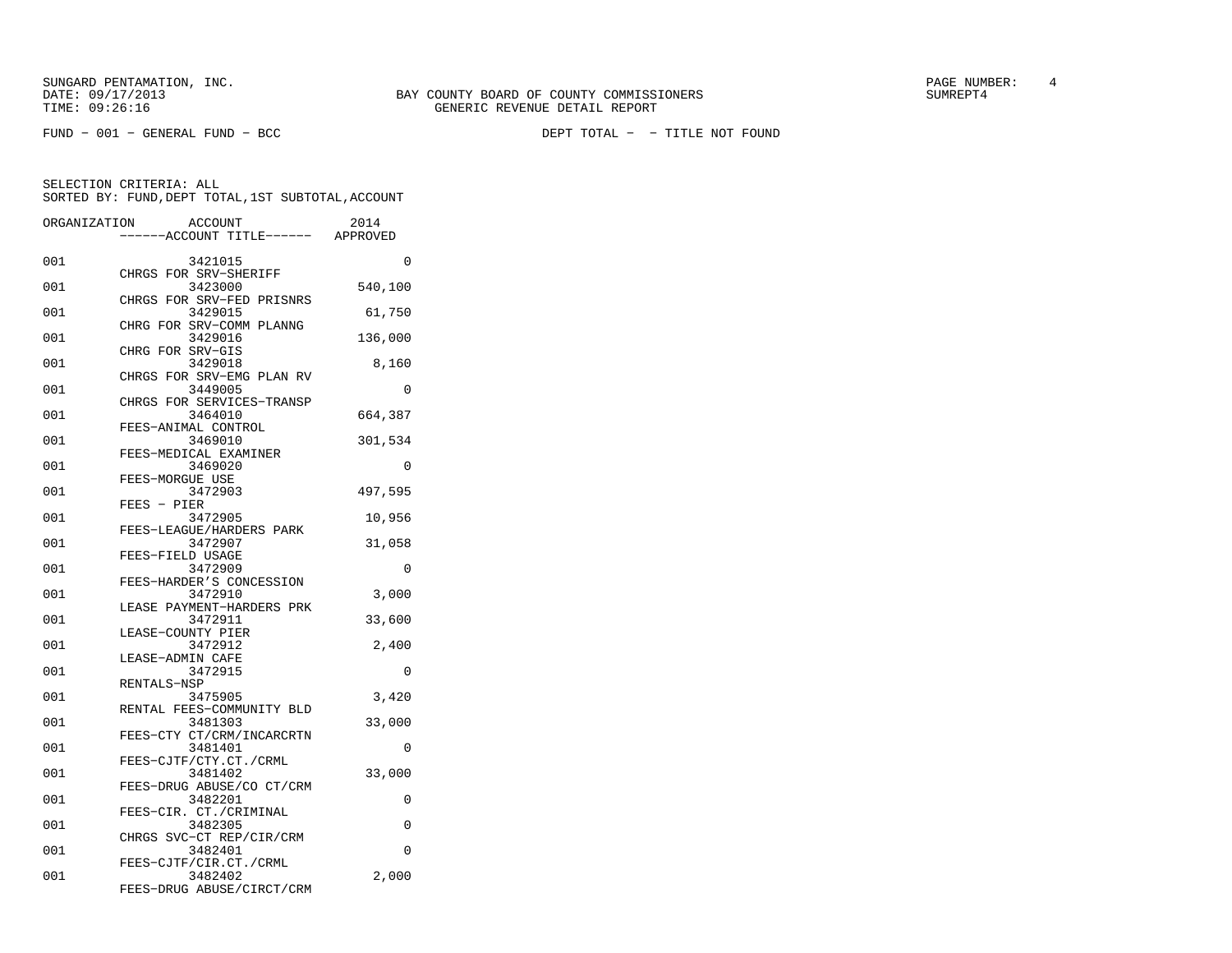SELECTION CRITERIA: ALL

| ORGANIZATION | ACCOUNT<br>------ACCOUNT TITLE------ | 2014<br>APPROVED |
|--------------|--------------------------------------|------------------|
| 001          | 3485401                              |                  |
| 001          | FEES-CJTF/TRAFFIC<br>3486501         |                  |
| 001          | REIMB-CONFLICT CASES<br>3490001      |                  |
|              | OTHER CHARGES FOR SERVICE            |                  |

SORTED BY: FUND,DEPT TOTAL,1ST SUBTOTAL,ACCOUNT

TOTAL CHARGES FOR SERVICES 6,699,073

| 001 | 3489201                                             | 397,000   |
|-----|-----------------------------------------------------|-----------|
| 001 | FEES-PUBLIC RECORDS (\$2)<br>3489310                | 65,000    |
| 001 | CRT COST-INNV CRT PG(25%)<br>3489320                | 65,000    |
| 001 | CRT COST-LEGAL AID (25%)<br>3489330                 | 65,000    |
| 001 | CRT COST-LAW LIBRARY (25%)<br>3489340               | 65,000    |
| 001 | CRT COST-TEEN COURT (25%)<br>3489390                | 128,000   |
|     | CRT COST-CRIME PREVENTION                           |           |
| 001 | 3489501<br>CRT FACILITY SURCHRG(\$15)               | 812,000   |
| 001 | 3489504<br>COURT FACILITY FUNDS                     | $\Omega$  |
|     | TOTAL COURT RELATED REVENUES                        | 1,597,000 |
|     |                                                     |           |
|     |                                                     |           |
| 001 | 3511000<br>COURT CASES-FINES & FORE.                | 0         |
| 001 | 3511010                                             | $\Omega$  |
| 001 | FINES-SCHOOL CROSSING GRD<br>3512001                | 50,000    |
| 001 | CONFISCATED PROPERTY<br>3540005                     | 5,000     |
| 001 | FINES-CODE ENFORCEMENT<br>3591000                   | 14,500    |
|     | RESTITUTION-COURT ORDERED<br>TOTAL FINES & FORFEITS | 69,500    |
|     |                                                     |           |
| 001 | 3620010                                             | 8,179     |
| 001 | RENT INCOME<br>3640010<br>SALE OF FIXED ASSETS      | $\Omega$  |

 SALE OF SURPLUS LAND001 3660001 0 CONTRIBUTIONS−PRIVATE SRC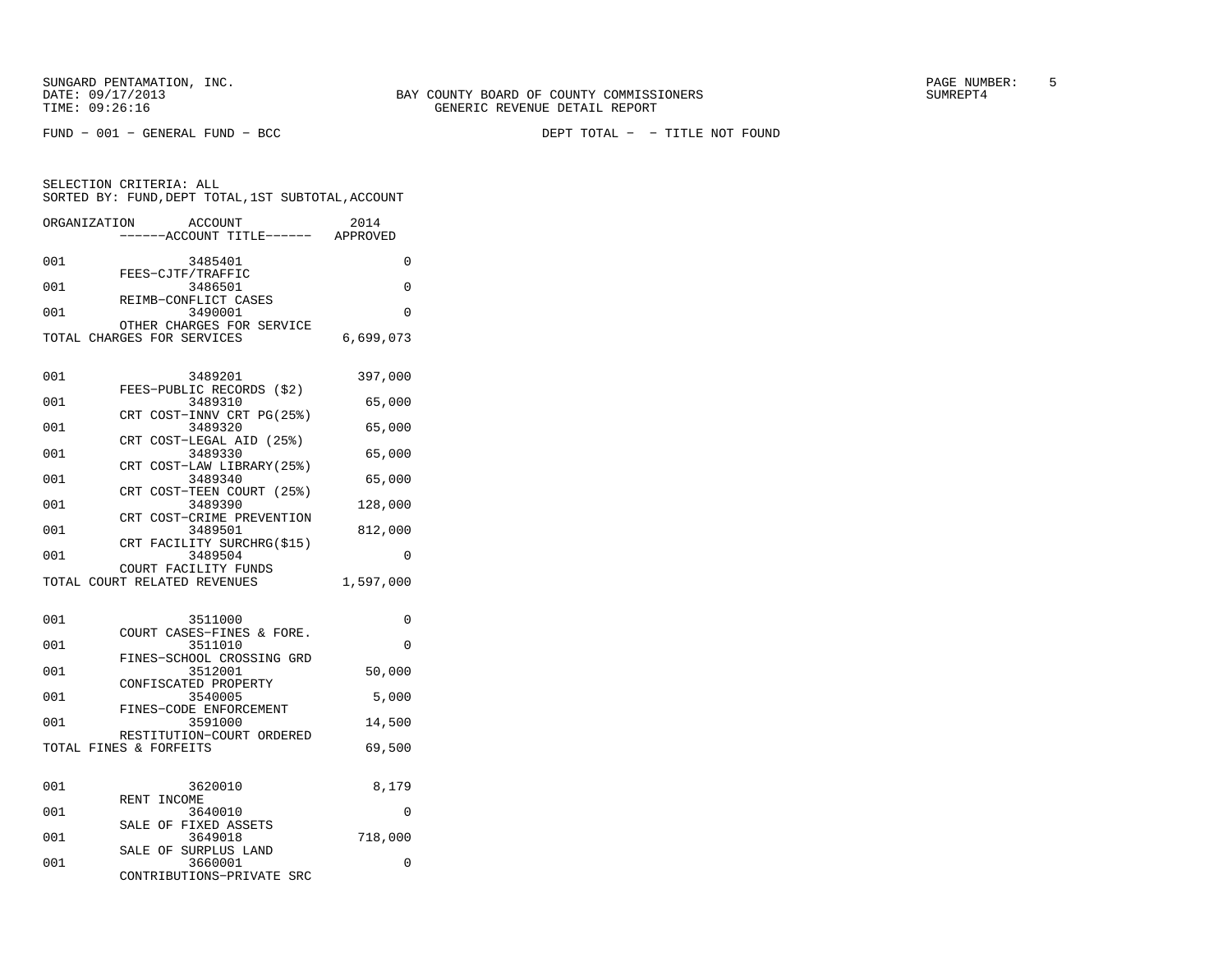FUND − 001 − GENERAL FUND − BCC DEPT TOTAL − − TITLE NOT FOUND

SELECTION CRITERIA: ALL

|              | SORTED BY: FUND,DEPT TOTAL,1ST SUBTOTAL,ACCOUNT                    |           |
|--------------|--------------------------------------------------------------------|-----------|
| ORGANIZATION | ACCOUNT<br>----ACCOUNT TITLE------ APPROVED                        | 2014      |
| 001          | 3660007                                                            | 300,000   |
| 001          | CONTRIB-OTHER GOVT UNITS<br>3670001                                | 160,000   |
| 001          | GAIN/LOSS ON SALE INVSTMT<br>3699001                               | 43,750    |
| 001          | OTHER MISC REVENUE<br>3699003                                      | 10,000    |
| 001          | MISC REV-LAW LIBRARY<br>3699004                                    | 0         |
| 001          | REFUND PRIOR YR EXPENSE<br>3699007                                 | $\Omega$  |
| 001          | HOUSING AUTHORITY PGM FEE<br>3699010                               | 250,000   |
| 001          | TELEPHONE COMMISSIONS<br>3699012                                   | $\Omega$  |
| 001          | INSURANCE PROCEEDS<br>3699015                                      | 278,467   |
|              | CHARGES ATTORNEY<br>TOTAL MISCELLANEOUS REVENUE                    | 1,768,396 |
|              |                                                                    |           |
| 001          | 3611100<br>INTEREST-POOL                                           | 205,200   |
| 001          | 3611112<br>INTEREST-MORTGAGE                                       | 0         |
| 001          | 3611120<br>INTEREST-NOTES RECEIVABLE                               | 0         |
| 001          | 3613005<br>UNREALZD GAIN/LOSS INVEST                               | 0         |
|              | TOTAL INTEREST EARNINGS                                            | 205,200   |
| 001          | 3632705                                                            | 9,100     |
| 001          | IMPACT FEES-LIBRARY<br>3632707                                     | 38,500    |
|              | IMPACT FEES-PARKS<br>TOTAL SPECIAL ASSESSMENTS                     | 47,600    |
|              |                                                                    |           |
| 001          | 3810001<br>TRNSF FRM GENERAL FD(001)                               | 0         |
| 001          | 3810130<br>TRNSF<br>FRM PUB SAFETY(130)                            | $\Omega$  |
| 001          | 3810167                                                            | 0         |
| 001          | TRNSF FRM MSBU (167)<br>3810303                                    | 0         |
| 001          | TRNSF FRM SALES TX 2002<br>3810304<br>TRNSF<br>FRM JAIL 06 BND PRJ | 0         |
|              |                                                                    |           |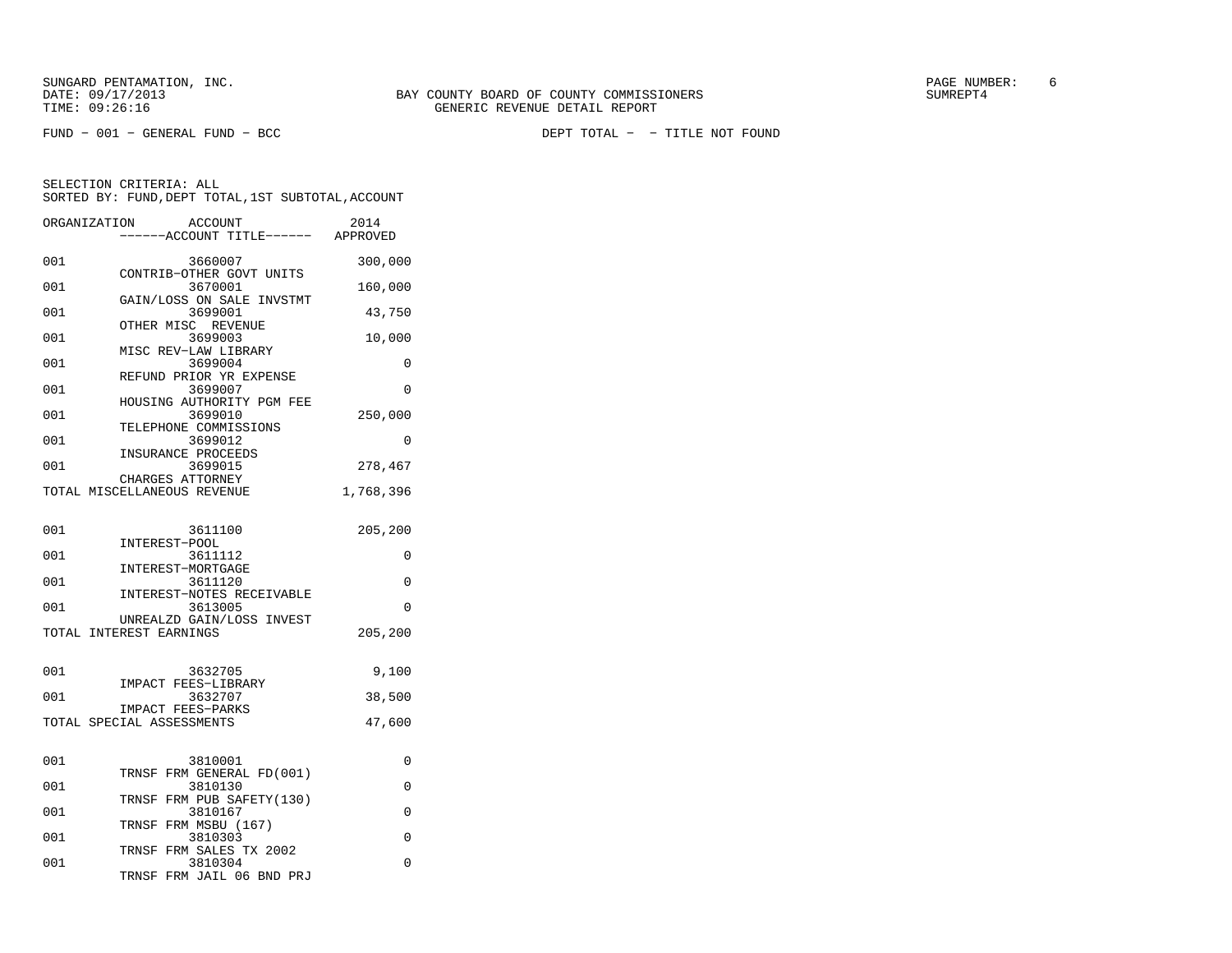FUND − 001 − GENERAL FUND − BCC DEPT TOTAL − − TITLE NOT FOUND

|     | ORGANIZATION<br>ACCOUNT<br>---ACCOUNT TITLE------ APPROVED | 2014         |
|-----|------------------------------------------------------------|--------------|
| 001 | 3810305                                                    | 0            |
| 001 | TRNSF FRM CAP IMP 07<br>3810380                            | 0            |
| 001 | FRM C G GEN FUND<br>TRNSF<br>3810383                       | $\Omega$     |
|     | FRM CG CRA<br>TRNSF                                        |              |
| 001 | 3810430<br>FRM SOLID WSTE(430)<br>TRNSF                    | 0            |
| 001 | 3810440                                                    | 0            |
| 001 | FRM BLDG SAFETY-440<br>TRNSF<br>3810501                    | $\Omega$     |
|     | TRNSF FRM INTRNL SVC(501)                                  |              |
| 001 | 3810505<br>FRM WORK COMP (505)<br>TRNSF                    | 0            |
| 001 | 3810506                                                    | 0            |
|     | TRNSF FRM INSUR TRST(506)                                  |              |
| 001 | 3830001<br>PRINCIPAL-MORTGAGE                              | $\Omega$     |
| 001 | 3840005                                                    | 0            |
|     | <b>LOAN PROCEEDS</b>                                       |              |
| 001 | 3840010                                                    | 0            |
|     | <b>BOND PROCEEDS</b>                                       |              |
| 001 | 3862000<br>EXCESS FEES-CLERK OF CRT                        | 10,000       |
| 001 | 3864000                                                    | 85,500       |
|     | EXCESS FEES-SHERIFF                                        |              |
| 001 | 3866000                                                    | 9,500        |
|     | EXCESS FEES-PROP APPRAISR                                  |              |
| 001 | 3867000<br>EXCESS FEES-TAX COLLECTOR                       | 2,500,000    |
| 001 | 3868000                                                    | 14,250       |
|     | EXCESS FEES-SUP OF ELECTN                                  |              |
| 001 | 3899995                                                    | 0            |
| 001 | RESERVE RELEASE-CASH FWD<br>3899996                        | 788,382      |
| 001 | RESERVE RELEASE<br>3899998                                 | 0            |
|     | BALANCE FWD-BOND PROCEEDS                                  |              |
| 001 | 3899999                                                    | 11,553,800   |
|     | BALANCE FWD-CASH FORWARD<br>TOTAL OTHER REVENUE SOURCES    | 14,961,432   |
|     |                                                            |              |
|     | TOTAL TITLE NOT FOUND                                      | 88, 366, 367 |
|     | TOTAL GENERAL FUND - BCC                                   | 88, 366, 367 |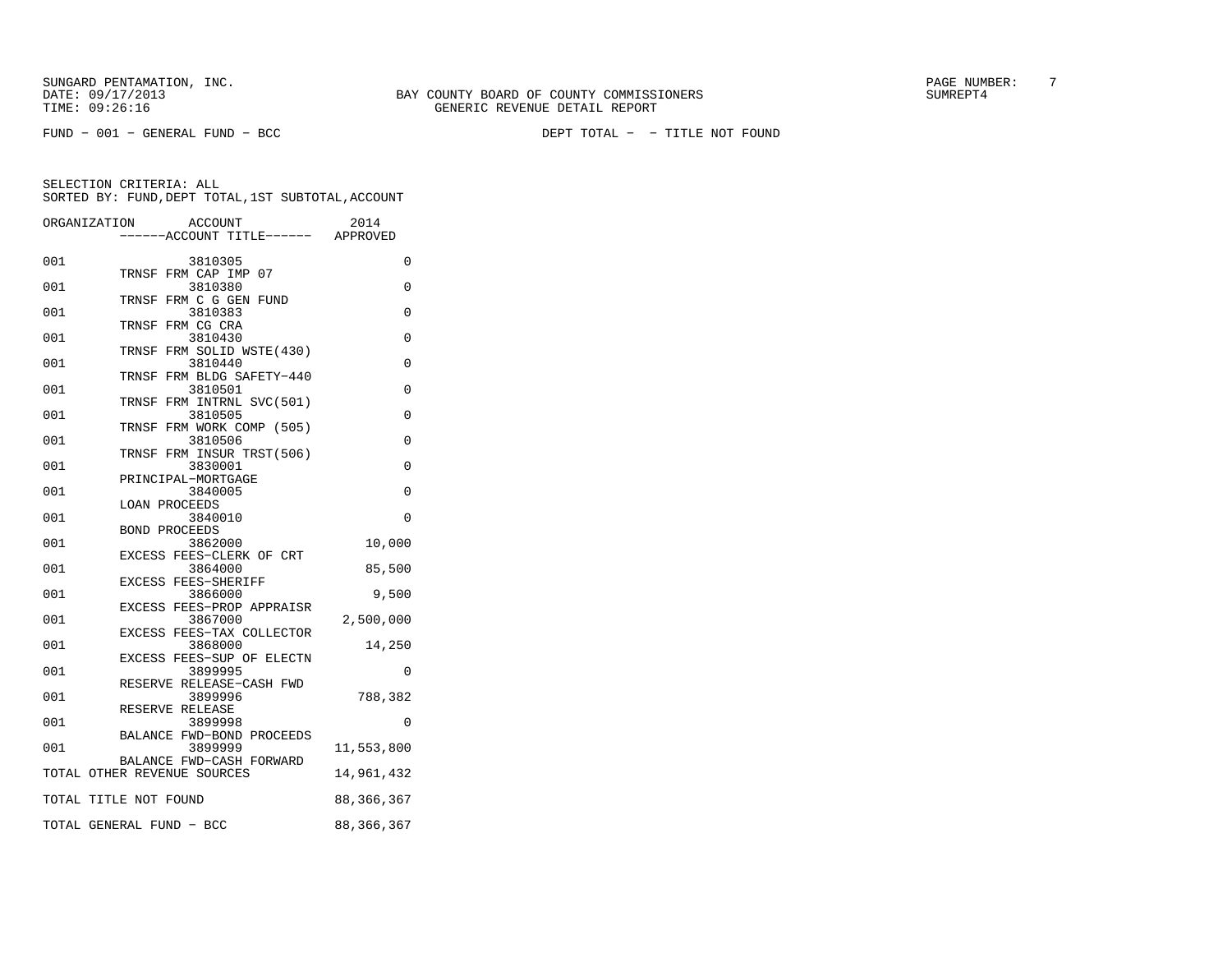SUNGARD PENTAMATION, INC.<br>
BAY COUNTY BOARD OF COUNTY COMMISSIONERS AND SUNREPT4 SUMREPT4

FUND − 101 − TRANSPORTATION DEPT TOTAL − − TITLE NOT FOUND

| SELECTION CRITERIA: ALL<br>SORTED BY: FUND, DEPT TOTAL, 1ST SUBTOTAL, ACCOUNT |                                                |           |  |  |
|-------------------------------------------------------------------------------|------------------------------------------------|-----------|--|--|
| ORGANIZATION                                                                  | ACCOUNT<br>------ACCOUNT TITLE------ APPROVED  | 2014      |  |  |
| 101                                                                           | 3800000                                        | $\Omega$  |  |  |
|                                                                               | OTHER REVENUE SOURCES<br>TOTAL TITLE NOT FOUND | 0         |  |  |
| 101                                                                           | 3123001                                        | 1,046,520 |  |  |
| 101                                                                           | CO GAS TAX-NINTH CENT<br>3124101               | 2,244,220 |  |  |
| 101                                                                           | LOCAL OPT GAS TAX/1ST-4TH<br>3124102           | 1,122,110 |  |  |
| 101                                                                           | LOCAL OPT GAS TAX/5TH-6TH<br>3124201           | 911       |  |  |
| 101                                                                           | LOCAL ALT FUEL USER FEE<br>3150001             | 1,091,400 |  |  |
| TOTAL TAXES                                                                   | COMMUNICATION SVC TAX                          | 5,505,161 |  |  |
|                                                                               |                                                |           |  |  |
| 101                                                                           | 3310001<br>FEDERAL GRANTS                      | 3,011,000 |  |  |
| 101                                                                           | 3312010                                        | $\Omega$  |  |  |
| 101                                                                           | FED GRANT-FEMA<br>3312306                      | $\Omega$  |  |  |
| 101                                                                           | FED GRANT-HURRICANE IVAN<br>3313903            | 0         |  |  |
| 101                                                                           | FED GRANT-HAZARD MITIGATN<br>3314902           | 2,861,930 |  |  |
| 101                                                                           | FED GRANT-BALDWIN WIDEN<br>3314903             | $\Omega$  |  |  |
| 101                                                                           | FED GRANT-TRAFFIC<br>3314905                   | 0         |  |  |
| 101                                                                           | FED GRANT-GRAND LAGOON<br>3314907              | $\Omega$  |  |  |
|                                                                               | FED GRANT-PEDESTRIAN FACL                      |           |  |  |
| 101                                                                           | 3314909<br>FED GRANT-WEST BAY BRDG             | 0         |  |  |
| 101                                                                           | 3315009<br>FED GRANT-FEMA FLOOD                | $\Omega$  |  |  |
| 101                                                                           | 3340001                                        | 0         |  |  |
| 101                                                                           | STATE GRANTS<br>3342006                        | 0         |  |  |
| 101                                                                           | ST GRANT-MUTUAL AID/HURR<br>3343106            | 0         |  |  |
| 101                                                                           | ST GRANT-FLA ENTERPRISE<br>3344902             | 0         |  |  |
| 101                                                                           | ST<br>GRANT-FDOT TRF SAFETY<br>3344908         | 0         |  |  |
| 101                                                                           | ST GRANT-NW FL WTR MGT<br>3344920              | $\Omega$  |  |  |
|                                                                               | ST GRANT-INTELL TRNSP SYS                      |           |  |  |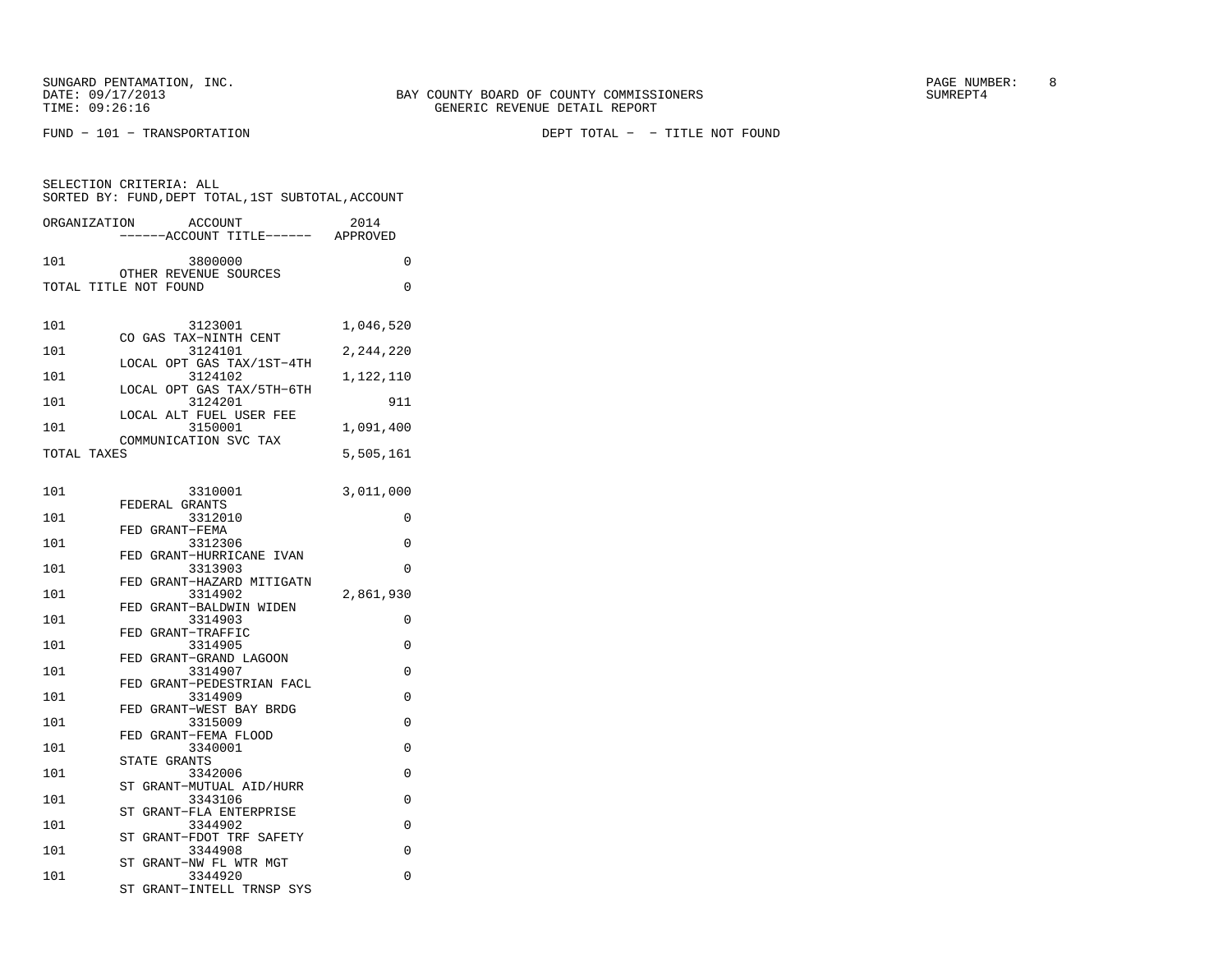|     | ORGANIZATION<br><b>ACCOUNT</b><br>----ACCOUNT TITLE------ APPROVED | 2014      |
|-----|--------------------------------------------------------------------|-----------|
| 101 | 3345020                                                            | 0         |
| 101 | ST GRANT-DISASTER RELIEF<br>3354901                                | 140,070   |
| 101 | MOTOR FUEL TAX REBATE<br>3354902                                   | 8,206     |
| 101 | MOTOR FUEL USE TAX<br>3354905                                      | 436,320   |
| 101 | CONSTITUTIONAL GAS TX-20%<br>3354906                               | 1,747,300 |
| 101 | CONSTITUTIONAL GAS TX-80%<br>3354910                               | 952,430   |
| 101 | CO. GAS TAX-POUR OVER/7TH<br>3354915                               | 0         |
| 101 | CO GAS TX-9TH CENT DIESEL<br>3354920                               | 0         |
| 101 | STATE ALT. FUEL USER FEE<br>3360001                                | $\Omega$  |
|     | STATE PMT IN LIEU OF TXS<br>TOTAL INTERGOVERNMENTAL REVENUE        | 9,157,256 |
|     |                                                                    |           |
| 101 | 3413005<br>CHRGS-NON ADV ASSESS FEE                                | 0         |
| 101 | 3449010<br>CHRGS FOR SRV-SIGNS/SIGNL                               | 300,000   |
| 101 | 3490001<br>OTHER CHARGES FOR SERVICE                               | 25,000    |
|     | TOTAL CHARGES FOR SERVICES                                         | 325,000   |
| 101 | 3640010                                                            | 532,000   |
| 101 | SALE OF FIXED ASSETS<br>3659010                                    | $\Omega$  |
| 101 | SALE OF SURPLUS OR SCRAP<br>3660007                                | 450,000   |
| 101 | CONTRIB-OTHER GOVT UNITS<br>3699001                                | 510       |
| 101 | OTHER MISC REVENUE<br>3699004                                      | 0         |
| 101 | REFUND PRIOR YR EXPENSE<br>3699012                                 | 0         |
|     | INSURANCE PROCEEDS<br>TOTAL MISCELLANEOUS REVENUE                  | 982,510   |
|     |                                                                    |           |
| 101 | 3611100<br>INTEREST-POOL                                           | 23,750    |
| 101 | 3611135<br>INTEREST-PART. PAVING                                   | 9,300     |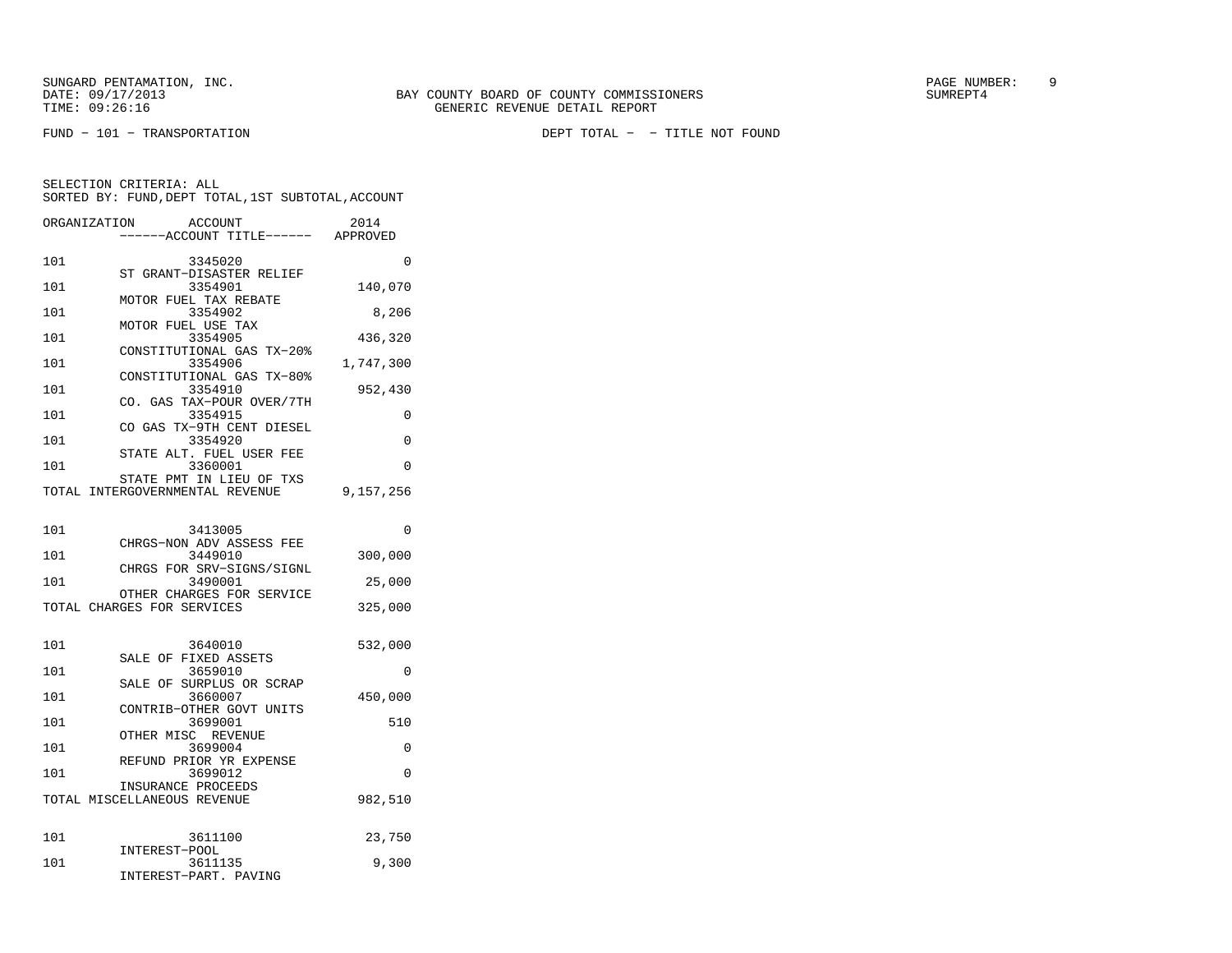FUND − 101 − TRANSPORTATION DEPT TOTAL − − TITLE NOT FOUND

| SELECTION CRITERIA: ALL<br>SORTED BY: FUND, DEPT TOTAL, 1ST SUBTOTAL, ACCOUNT |            |  |  |
|-------------------------------------------------------------------------------|------------|--|--|
| ORGANIZATION<br>ACCOUNT<br>-----ACCOUNT TITLE------ APPROVED                  | 2014       |  |  |
| 101<br>3613005<br>UNREALZD GAIN/LOSS INVEST                                   | $\Omega$   |  |  |
| TOTAL INTEREST EARNINGS                                                       | 33,050     |  |  |
| 101<br>3631005                                                                | 100,000    |  |  |
| SPEC ASSESS-PART. PAVING<br>101<br>3631007                                    | 1,030      |  |  |
| MSBU-ADMINISTRATIVE FEES<br>101<br>3631010                                    | 1,750,000  |  |  |
| STORMWATER UTIL ASSESS<br>TOTAL SPECIAL ASSESSMENTS                           | 1,851,030  |  |  |
| 101<br>3810001                                                                | 2,617,200  |  |  |
| TRNSF FRM GENERAL FD(001)<br>101<br>3810380                                   | $\Omega$   |  |  |
| TRNSF FRM C G GEN FUND<br>101<br>3840005                                      | $\Omega$   |  |  |
| LOAN PROCEEDS<br>101<br>3899996                                               | $\Omega$   |  |  |
| RESERVE RELEASE<br>101<br>3899999                                             | 1,500,000  |  |  |
| BALANCE FWD-CASH FORWARD<br>TOTAL OTHER REVENUE SOURCES                       | 4,117,200  |  |  |
| TOTAL TITLE NOT FOUND                                                         | 21,971,207 |  |  |
| TOTAL TRANSPORTATION                                                          | 21,971,207 |  |  |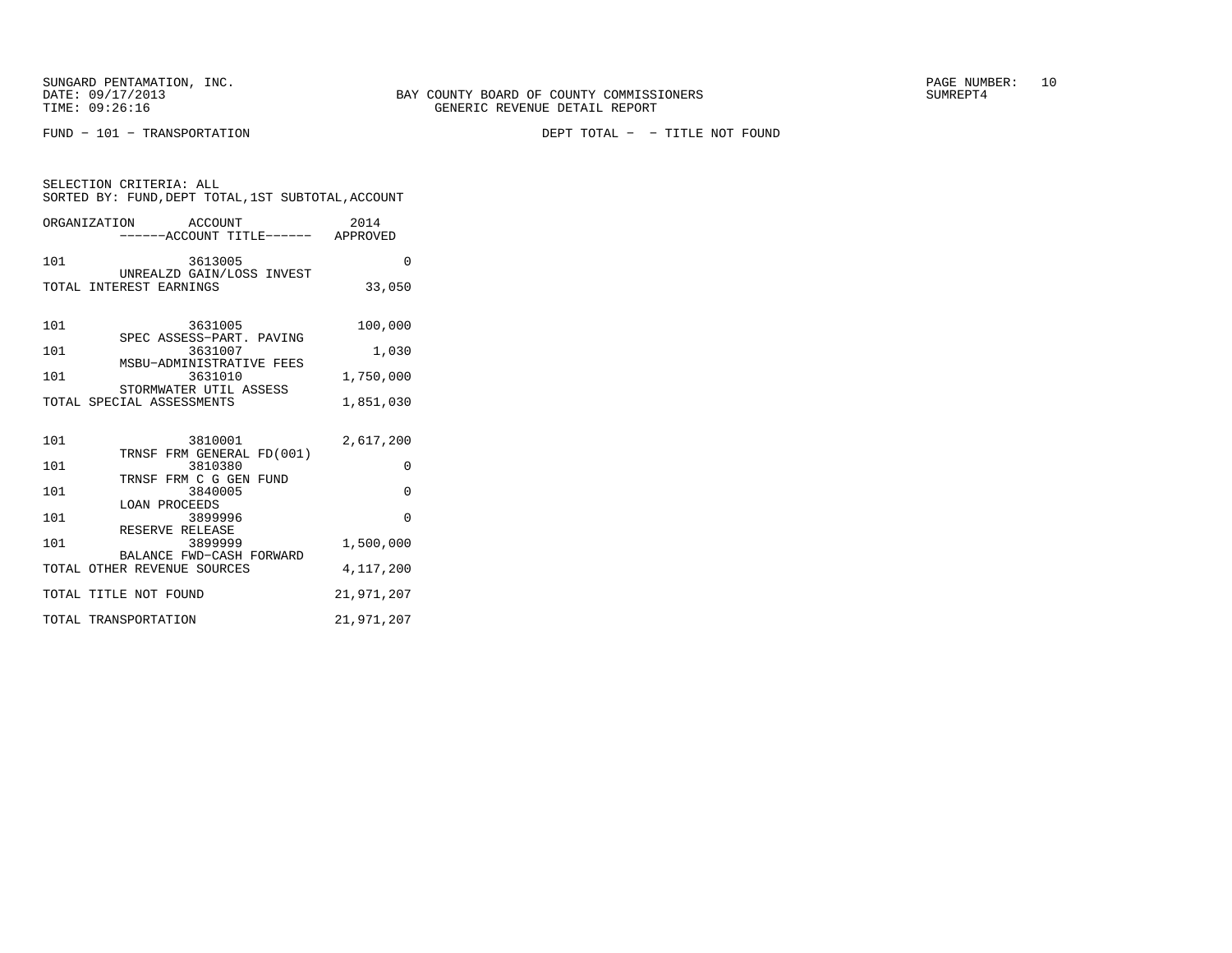FUND − 110 − TRANSPORTATION−PRT PAVING DEPT TOTAL − − TITLE NOT FOUND

| SELECTION CRITERIA: ALL<br>SORTED BY: FUND, DEPT TOTAL, 1ST SUBTOTAL, ACCOUNT |   |
|-------------------------------------------------------------------------------|---|
| ACCOUNT<br>2014<br>ORGANIZATION<br>----ACCOUNT TITLE------ APPROVED           |   |
| 110<br>3124102                                                                | 0 |
| LOCAL OPT GAS TAX/5TH-6TH<br>TOTAL TAXES                                      | 0 |
| 110<br>3344907<br>ST GRANT-TRANSPORTATION                                     | 0 |
| TOTAL INTERGOVERNMENTAL REVENUE                                               | 0 |
| 110<br>3660001<br>CONTRIBUTIONS-PRIVATE SRC                                   | 0 |
| 3660007<br>110                                                                | 0 |
| CONTRIB-OTHER GOVT UNITS<br>3699001<br>110                                    | 0 |
| OTHER MISC REVENUE<br>TOTAL MISCELLANEOUS REVENUE                             | 0 |
| 110<br>3611100<br>INTEREST-POOL                                               | 0 |
| 3611135<br>110                                                                | 0 |
| INTEREST-PART. PAVING<br>3613005<br>110                                       | 0 |
| UNREALZD GAIN/LOSS INVEST<br>TOTAL INTEREST EARNINGS                          | 0 |
| 110<br>3631005<br>SPEC ASSESS-PART. PAVING                                    | 0 |
| 110<br>3631007<br>MSBU-ADMINISTRATIVE FEES                                    | 0 |
| TOTAL SPECIAL ASSESSMENTS                                                     | 0 |
| 110<br>3810001<br>TRNSF FRM GENERAL FD(001)                                   | 0 |
| 3899999<br>110                                                                | 0 |
| BALANCE FWD-CASH FORWARD<br>TOTAL OTHER REVENUE SOURCES                       | 0 |
| TOTAL TITLE NOT FOUND                                                         | 0 |
| TOTAL TRANSPORTATION-PRT PAVING                                               | 0 |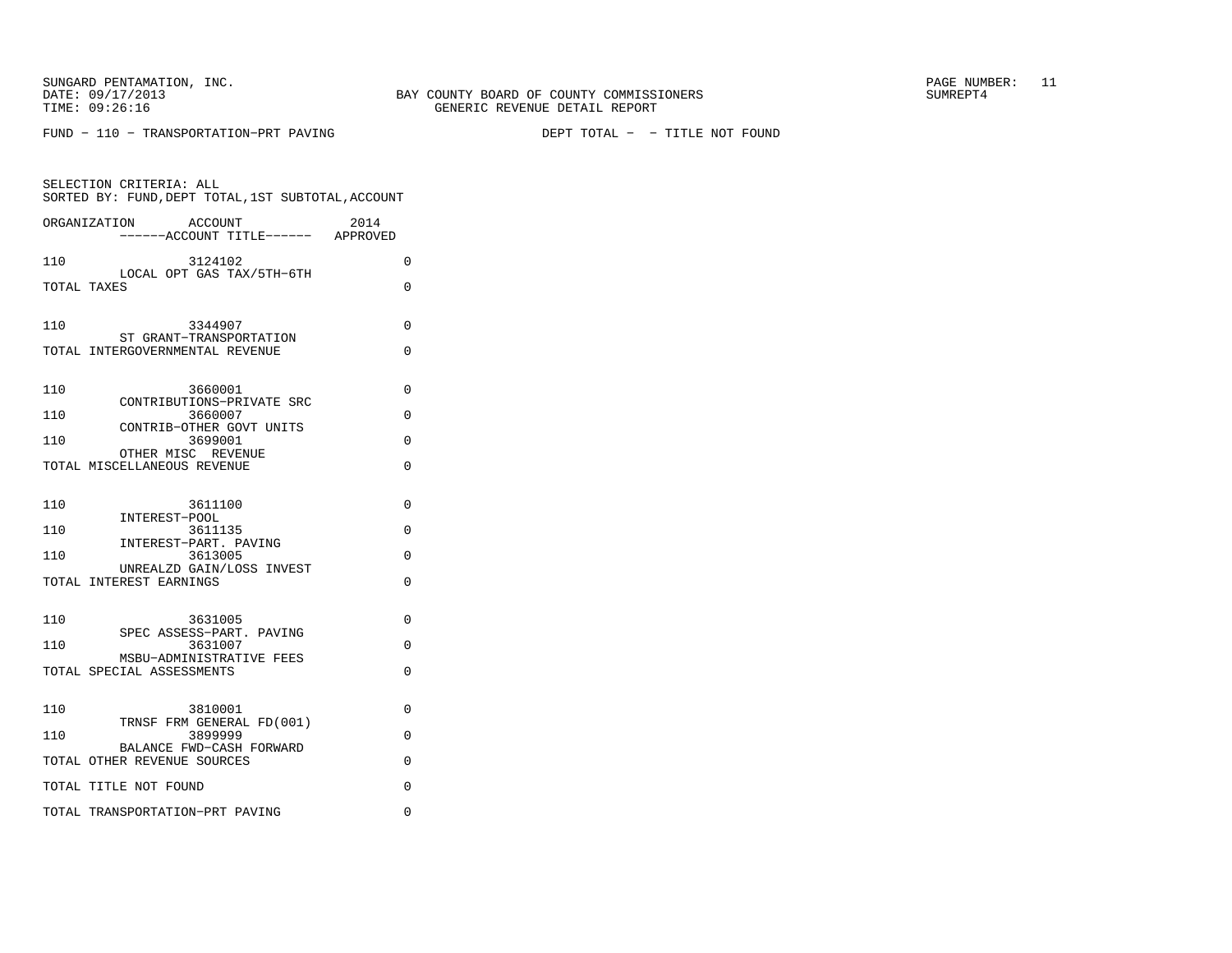FUND − 111 − ROAD IMPACT−BEACH/AIRPORT DEPT TOTAL − − TITLE NOT FOUND

SELECTION CRITERIA: ALL SORTED BY: FUND,DEPT TOTAL,1ST SUBTOTAL,ACCOUNTORGANIZATION ACCOUNT 2014

|     | UNGANIAAIIUN<br><b>AUGUUNI</b><br>------ACCOUNT TITLE------ APPROVED | $201 +$  |
|-----|----------------------------------------------------------------------|----------|
| 111 | 3611100<br>INTEREST-POOL                                             | $\Omega$ |
| 111 | 3613005                                                              | $\Omega$ |
|     | UNREALZD GAIN/LOSS INVEST<br>TOTAL INTEREST EARNINGS                 | $\Omega$ |
| 111 | 3632401                                                              | $\Omega$ |
|     | IMPACT FEES-ROADS<br>TOTAL SPECIAL ASSESSMENTS                       | $\Omega$ |
| 111 | 3899999<br>BALANCE FWD-CASH FORWARD                                  | 187,973  |
|     | TOTAL OTHER REVENUE SOURCES                                          | 187,973  |
|     | TOTAL TITLE NOT FOUND                                                | 187,973  |
|     | TOTAL ROAD IMPACT-BEACH/AIRPORT                                      | 187,973  |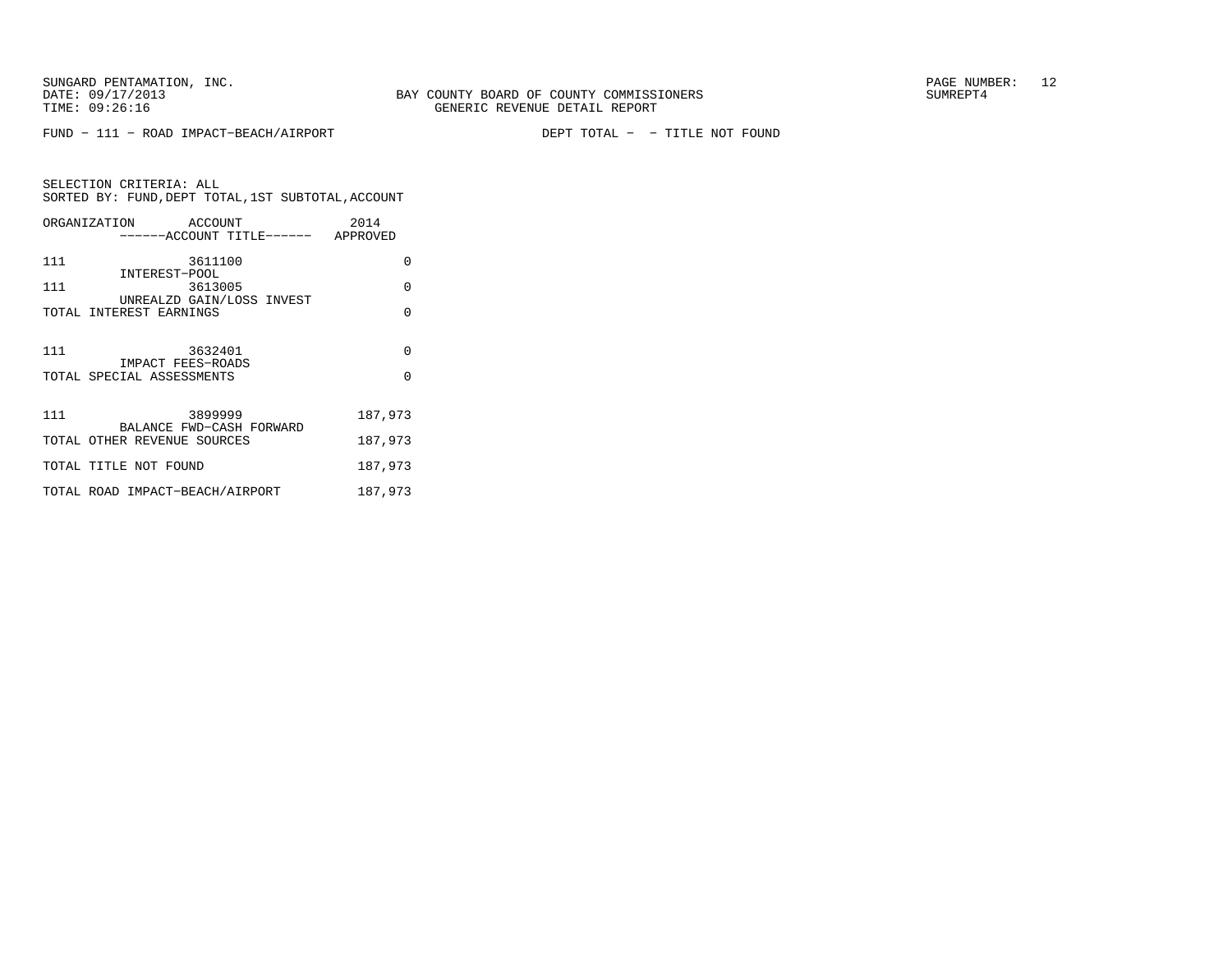FUND − 112 − ROAD IMPACT−EAST BAY CTY DEPT TOTAL − − TITLE NOT FOUND

SELECTION CRITERIA: ALL SORTED BY: FUND,DEPT TOTAL,1ST SUBTOTAL,ACCOUNTORGANIZATION ACCOUNT 2014

|     | ORGANIZATION ACCOUNT<br>------ACCOUNT TITLE------ APPROVED | 2014     |
|-----|------------------------------------------------------------|----------|
| 112 | 3611100                                                    | 0        |
| 112 | INTEREST-POOL<br>3613005                                   | $\Omega$ |
|     | UNREALZD GAIN/LOSS INVEST<br>TOTAL INTEREST EARNINGS       | $\Omega$ |
| 112 | 3632401                                                    | $\Omega$ |
|     | IMPACT FEES-ROADS<br>TOTAL SPECIAL ASSESSMENTS             | $\Omega$ |
|     |                                                            |          |
| 112 | 3899999<br>BALANCE FWD-CASH FORWARD                        | 306,455  |
|     | TOTAL OTHER REVENUE SOURCES                                | 306,455  |
|     | TOTAL TITLE NOT FOUND                                      | 306,455  |
|     | TOTAL ROAD IMPACT-EAST BAY CTY                             | 306,455  |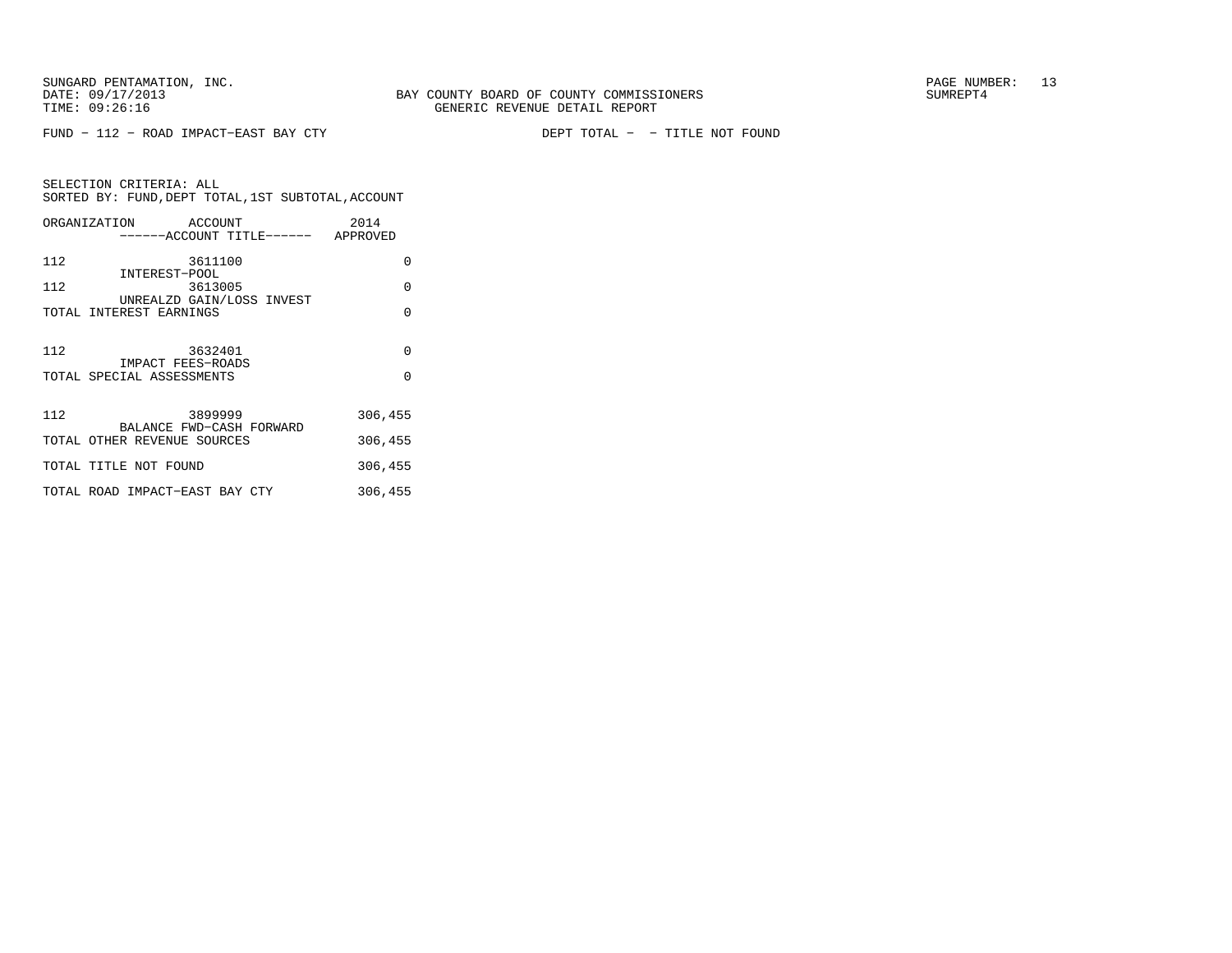FUND − 113 − ROAD IMPACT−PANAMA CITY DEPT TOTAL − − TITLE NOT FOUND

| ORGANIZATION ACCOUNT                                  | -----ACCOUNT TITLE------ APPROVED    | 2014     |
|-------------------------------------------------------|--------------------------------------|----------|
| 113                                                   | 3314902<br>FED GRANT-BALDWIN WIDEN   | $\Omega$ |
| 113                                                   | 3314904<br>FED GRANT-390 WIDENING    | $\Omega$ |
| TOTAL INTERGOVERNMENTAL REVENUE                       |                                      | $\Omega$ |
|                                                       |                                      |          |
| 113<br>INTEREST-POOL                                  | 3611100                              | $\Omega$ |
| 113                                                   | 3613005                              | $\Omega$ |
| TOTAL INTEREST EARNINGS                               | UNREALZD GAIN/LOSS INVEST            | $\Omega$ |
|                                                       |                                      |          |
| 113                                                   | 3632401                              | $\Omega$ |
| <b>IMPACT FEES-ROADS</b><br>TOTAL SPECIAL ASSESSMENTS |                                      | $\Omega$ |
|                                                       |                                      |          |
| 113                                                   | 3810001<br>TRNSF FRM GENERAL FD(001) | $\Omega$ |
| 113                                                   | 3810105                              | $\Omega$ |
| 113                                                   | TRNSF FRM ROAD/BRDG (105)<br>3899999 | $\Omega$ |
| TOTAL OTHER REVENUE SOURCES                           | BALANCE FWD-CASH FORWARD             | $\Omega$ |
| TOTAL TITLE NOT FOUND                                 |                                      | $\Omega$ |
| TOTAL ROAD IMPACT-PANAMA CITY                         |                                      | $\Omega$ |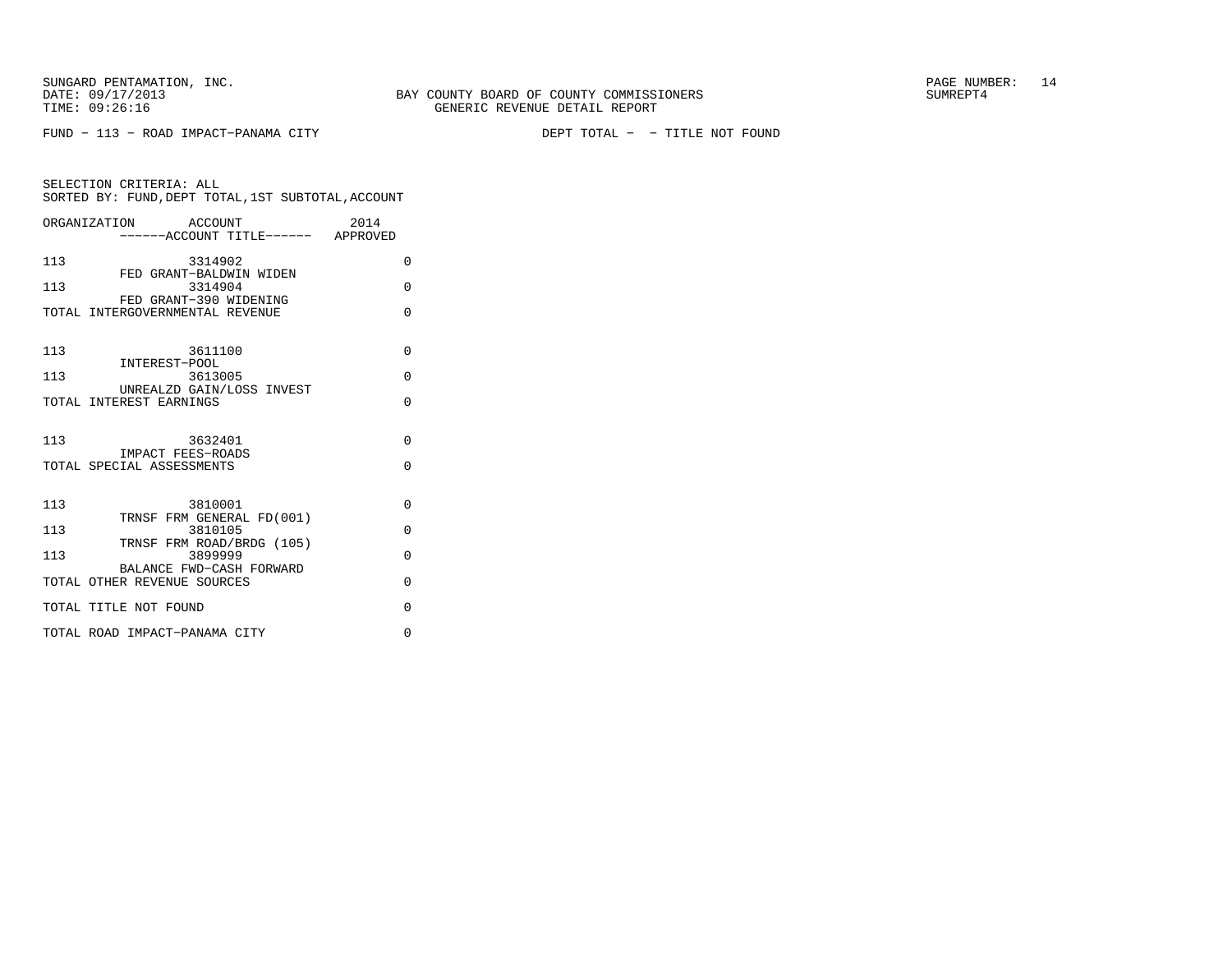FUND − 114 − ROAD IMPACT−S.PORT/S.HILL DEPT TOTAL − − TITLE NOT FOUND

| SELECTION CRITERIA: ALL | SORTED BY: FUND, DEPT TOTAL, 1ST SUBTOTAL, ACCOUNT |      |
|-------------------------|----------------------------------------------------|------|
| ORGANIZATION            | ACCOUNT                                            | 2014 |

| 114 | 3344902<br>ST GRANT-FDOT TRF SAFETY                  | $\Omega$ |
|-----|------------------------------------------------------|----------|
|     | TOTAL INTERGOVERNMENTAL REVENUE                      | $\Omega$ |
|     |                                                      |          |
| 114 | 3611100                                              | $\Omega$ |
| 114 | INTEREST-POOL<br>3613005                             | $\Omega$ |
|     | UNREALZD GAIN/LOSS INVEST<br>TOTAL INTEREST EARNINGS | $\Omega$ |
|     |                                                      |          |
| 114 | 3632401                                              | $\Omega$ |
|     | IMPACT FEES-ROADS<br>TOTAL SPECIAL ASSESSMENTS       | $\Omega$ |
|     |                                                      |          |
| 114 | 3899999<br>BALANCE FWD-CASH FORWARD                  | 212,349  |
|     | TOTAL OTHER REVENUE SOURCES                          | 212,349  |
|     | TOTAL TITLE NOT FOUND                                | 212,349  |
|     | TOTAL ROAD IMPACT-S.PORT/S.HILL                      | 212,349  |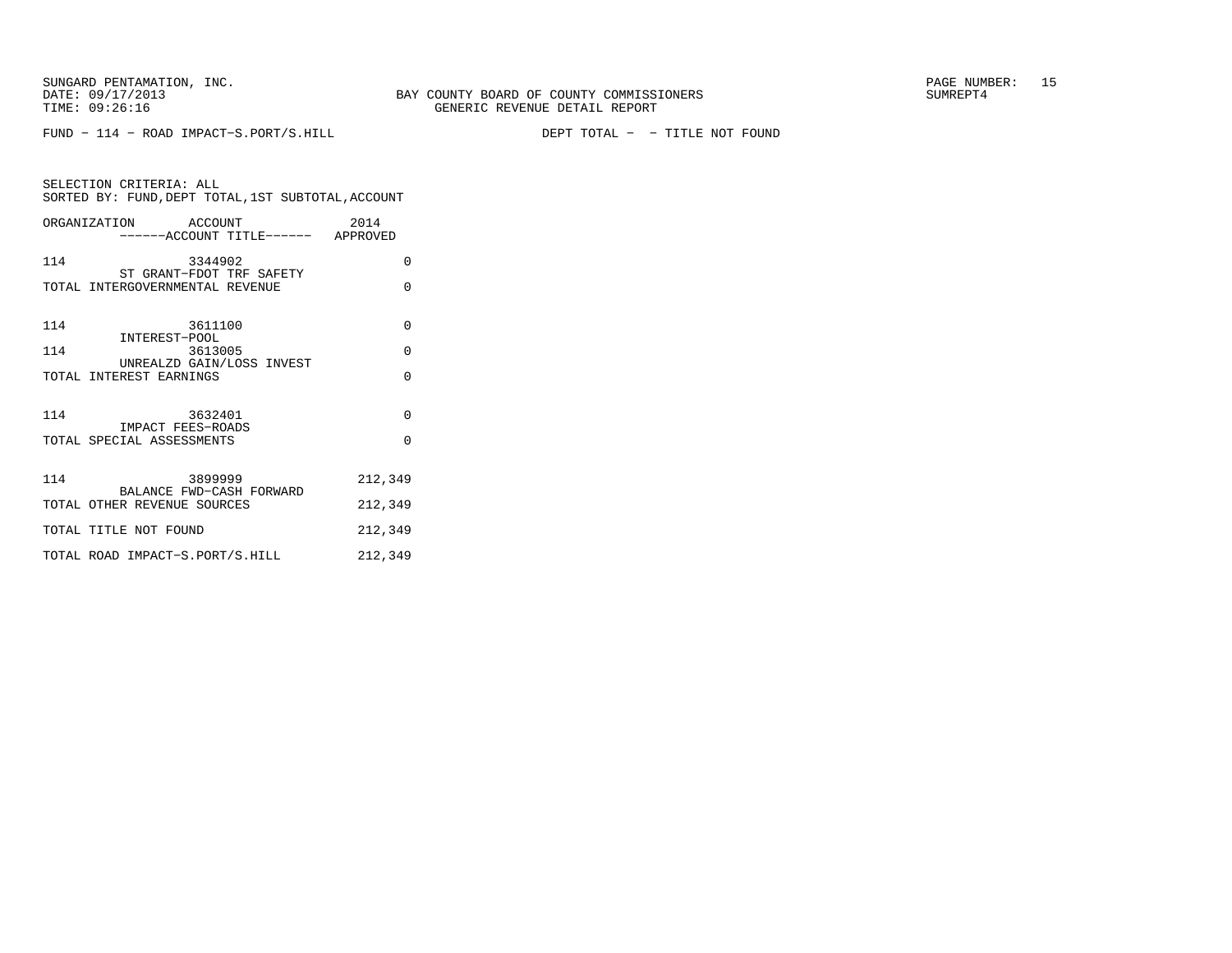SUNGARD PENTAMATION, INC. THE SUNGARD PAGE NUMBER: 16

SELECTION CRITERIA: ALL

FUND − 115 − STORMWATER MANAGEMENT DEPT TOTAL − − TITLE NOT FOUND

 SORTED BY: FUND,DEPT TOTAL,1ST SUBTOTAL,ACCOUNTORGANIZATION ACCOUNT 2014−−−−−−ACCOUNT TITLE−−−−−− APPROVED

115 3313903 0 FED GRANT−HAZARD MITIGATN 115 3344908 0 ST GRANT−NW FL WTR MGT TOTAL INTERGOVERNMENTAL REVENUE 0 115 3640010 0 SALE OF FIXED ASSETS 115 3660007 0 CONTRIB−OTHER GOVT UNITS115 3699001 0 OTHER MISC REVENUE115 3699012 0 INSURANCE PROCEEDS TOTAL MISCELLANEOUS REVENUE 0 115 3611100 0 INTEREST−POOL 115 3613005 0 UNREALZD GAIN/LOSS INVESTTOTAL INTEREST EARNINGS 0 115 3631010 0 STORMWATER UTIL ASSESSTOTAL SPECIAL ASSESSMENTS 0 115 3810001 0 TRNSF FRM GENERAL FD(001)115 3810101 0 TRNSF FRM TRANSP (101)115 3810110 0 TRNSF FRM PART PAVE (110)115 3899999 0 BALANCE FWD−CASH FORWARDTOTAL OTHER REVENUE SOURCES 0 TOTAL TITLE NOT FOUND 0

TOTAL STORMWATER MANAGEMENT 0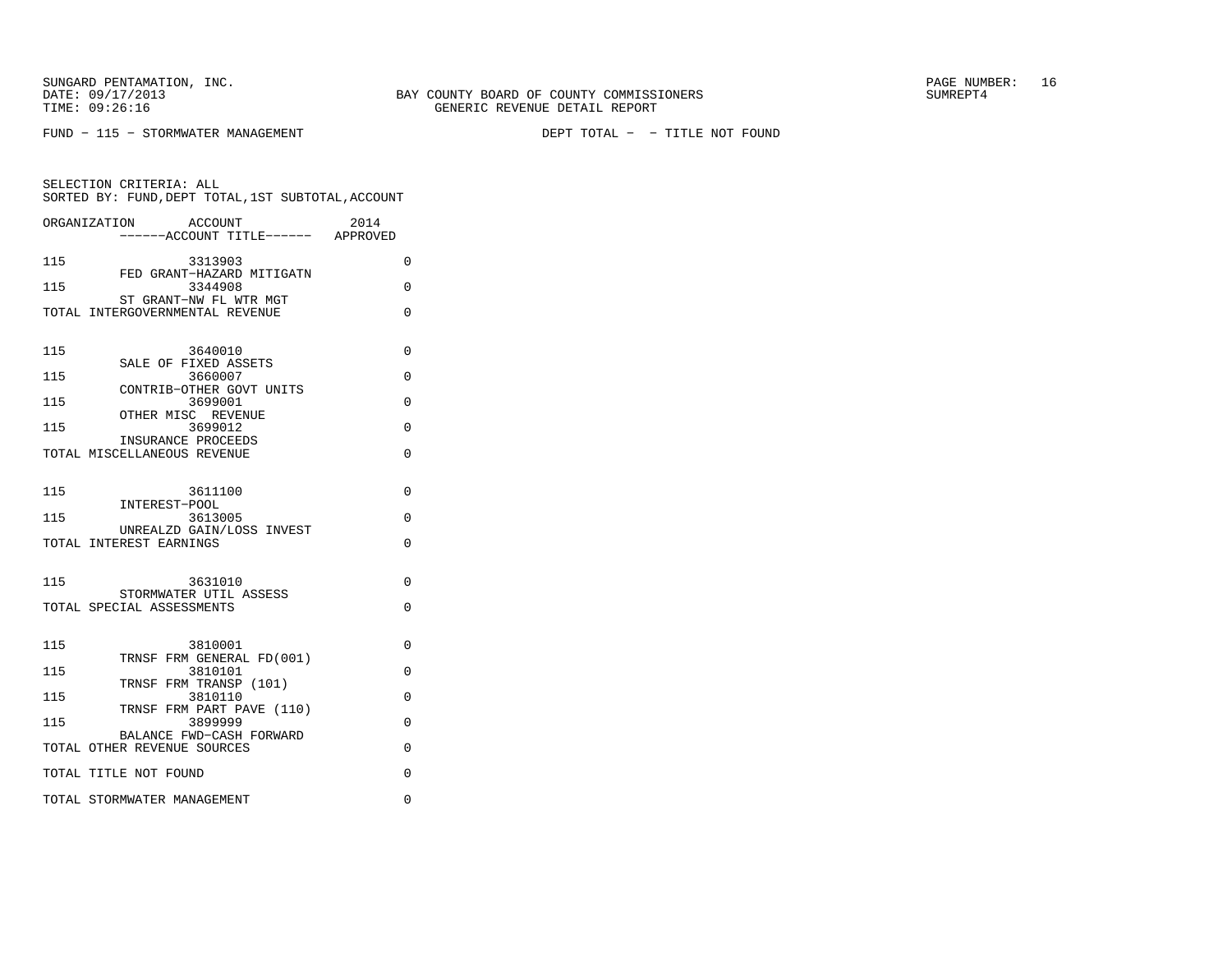SELECTION CRITERIA: ALL

FUND − 120 − LIBRARY DEPT TOTAL − − TITLE NOT FOUND

| 120 | 3347001                                                    | 65,394  |
|-----|------------------------------------------------------------|---------|
| 120 | ST GRANT-BAY CO LIBRARY<br>3347003                         | 409,450 |
| 120 | ST GRANT-MULTICOUNTY<br>3347006                            | 55,791  |
| 120 | ST GRANT-GULF CO LIBRARY<br>3347007                        | 60,959  |
|     | ST GRANT-LIBERTY CO LIB<br>TOTAL INTERGOVERNMENTAL REVENUE | 591,594 |
| 120 | 3419002<br>COPIES                                          | 10,000  |
| 120 | 3471001                                                    | O       |
| 120 | CHRG FOR SVC-PANAMA CITY<br>3471002                        | 181,570 |

 SORTED BY: FUND,DEPT TOTAL,1ST SUBTOTAL,ACCOUNTORGANIZATION ACCOUNT 2014−−−−−−ACCOUNT TITLE−−−−−− APPROVED

|     |               | CHRG FOR SVC-PC BEACH    |         |
|-----|---------------|--------------------------|---------|
| 120 |               | 3471003                  | 44,343  |
|     |               | CHRG FOR SVC-PARKER      |         |
| 120 |               | 3471004                  | 121,070 |
|     |               | CHRG FOR SVC-GULF COUNTY |         |
| 120 |               | 3471005                  | 2,500   |
|     |               | CHRG FOR SVC-PORT ST JOE |         |
| 120 |               | 3471006                  | 2,250   |
|     |               | CHRG FOR SVC-WEWAHITCHKA |         |
| 120 |               | 3471007                  | 72,747  |
|     |               | CHRG FOR SVC-LIBERTY CTY |         |
| 120 |               | 3471010                  | 22,000  |
|     | SALE OF BOOKS |                          |         |
|     |               |                          |         |

| 120 | 3520005<br>LIBRARY FINES & FEES<br>TOTAL FINES & FORFEITS | 74,000<br>74,000 |
|-----|-----------------------------------------------------------|------------------|
| 120 | 3640010                                                   |                  |
| 120 | SALE OF FIXED ASSETS<br>3660001                           |                  |

TOTAL CHARGES FOR SERVICES 456,480

| $\perp$ $\perp$ $\cup$ | $.3 \cup 0 \cup 1 \cup 1 +$ |  |
|------------------------|-----------------------------|--|
|                        | CONTRIBUTIONS-PRIVATE SRC   |  |
| 120                    | 3660003                     |  |
|                        | CONTRIB-FRIEND OF LIBRARY   |  |
| 120                    | 3660004                     |  |
|                        | CONTRIB-BUILDING FUND       |  |
| 120                    | 3660005                     |  |
|                        | CONTRIB-LITERACY            |  |
| 120                    | 3699001                     |  |

OTHER MISC REVENUE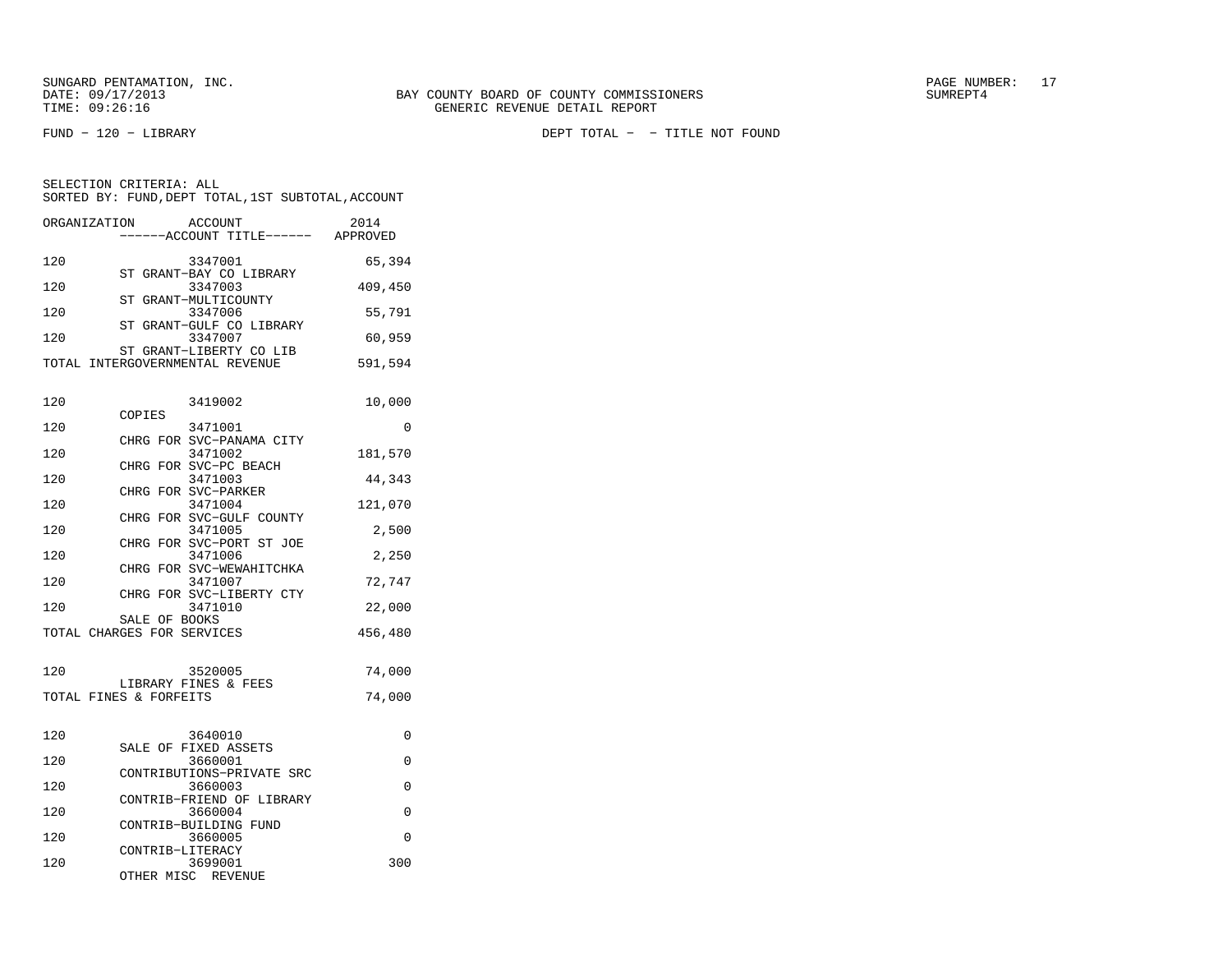SELECTION CRITERIA: ALL

FUND − 120 − LIBRARY DEPT TOTAL − − TITLE NOT FOUND

|               | SORTED BY: FUND, DEPT TOTAL, 1ST SUBTOTAL, ACCOUNT      |           |
|---------------|---------------------------------------------------------|-----------|
|               | ORGANIZATION ACCOUNT                                    | 2014      |
| 120           | 3699030                                                 | 400       |
|               | VENDING/CONCESSION REV<br>TOTAL MISCELLANEOUS REVENUE   | 700       |
| 120           | 3611100                                                 | 1,000     |
| 120           | INTEREST-POOL<br>3613005                                | 0         |
|               | UNREALZD GAIN/LOSS INVEST<br>TOTAL INTEREST EARNINGS    | 1,000     |
| 120           | 3810001                                                 | 1,558,500 |
| 120           | TRNSF FRM GENERAL FD(001)<br>3897001                    | $\Omega$  |
| 120           | CAPITAL CONTRIB-OTHER<br>3899996                        | $\Omega$  |
| 120           | RESERVE RELEASE<br>3899999                              | 114,000   |
|               | BALANCE FWD-CASH FORWARD<br>TOTAL OTHER REVENUE SOURCES | 1,672,500 |
|               | TOTAL TITLE NOT FOUND                                   | 2,796,274 |
| TOTAL LIBRARY |                                                         | 2,796,274 |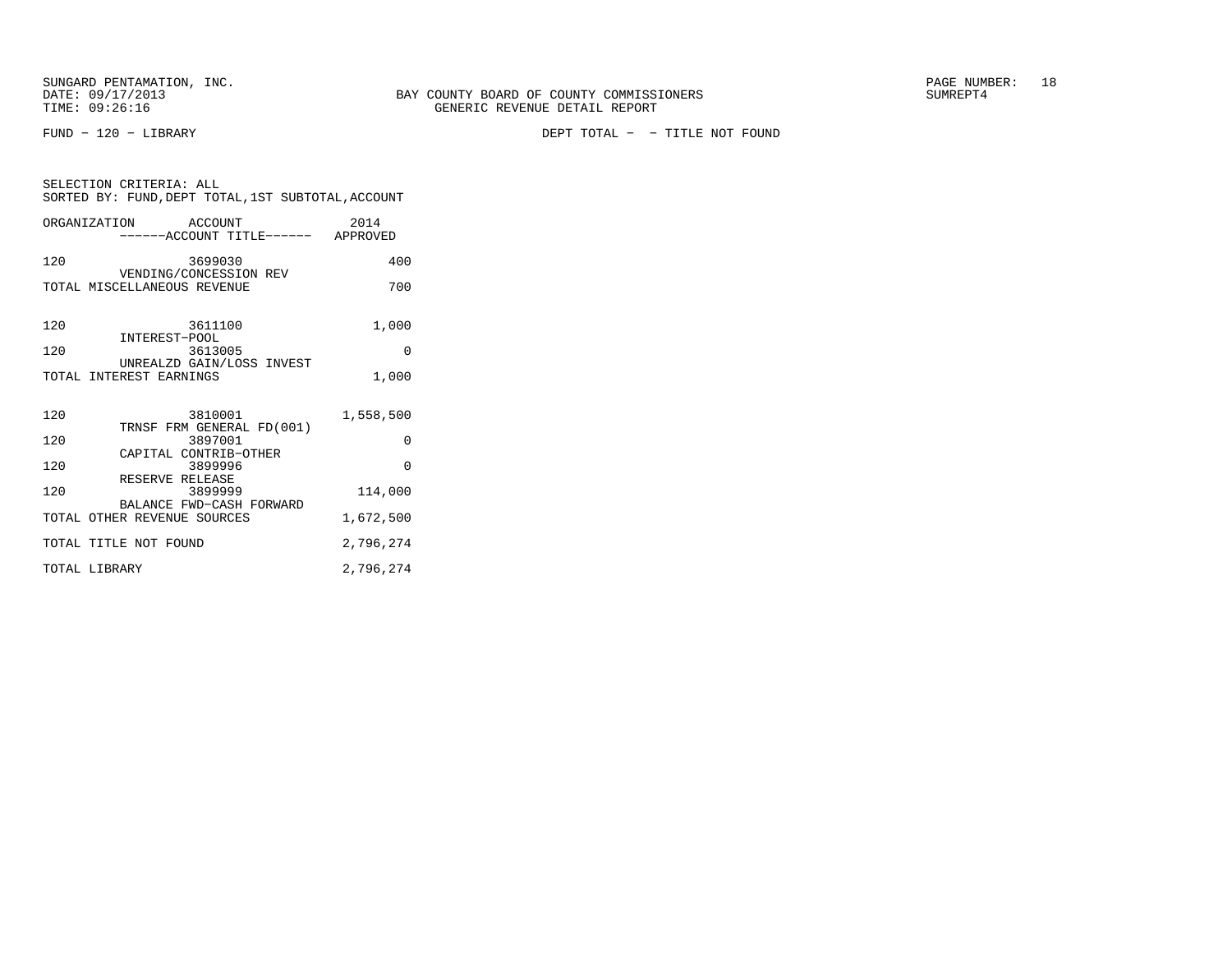FUND − 125 − TOURIST DEVELOPMENT DEPT TOTAL − − TITLE NOT FOUND

SELECTION CRITERIA: ALL SORTED BY: FUND,DEPT TOTAL,1ST SUBTOTAL,ACCOUNTORGANIZATION ACCOUNT 2014

| 8,265,000   |
|-------------|
| 8, 265, 000 |
|             |

| 125 | 3312306                         |  |
|-----|---------------------------------|--|
|     | FED GRANT-HURRICANE IVAN        |  |
| 125 | 3342006                         |  |
|     | ST GRANT-MUTUAL AID/HURR        |  |
|     | TOTAL INTERGOVERNMENTAL REVENUE |  |

| 125 | 3670001                                                    | 8,075     |
|-----|------------------------------------------------------------|-----------|
| 125 | GAIN/LOSS ON SALE INVSTMT<br>3699001<br>OTHER MISC REVENUE | 0         |
| 125 | 3699005<br>PENALTIES                                       | 59,061    |
| 125 | 3699012<br>INSURANCE PROCEEDS                              | $\Omega$  |
|     | TOTAL MISCELLANEOUS REVENUE                                | 67,136    |
| 125 |                                                            |           |
|     | 3611100<br>INTEREST-POOL                                   | 9,500     |
| 125 | 3611108                                                    | 7,125     |
| 125 | INTEREST-SALES & USE TAX<br>3613005                        | $\Omega$  |
|     | UNREALZD GAIN/LOSS INVEST<br>TOTAL INTEREST EARNINGS       | 16,625    |
| 125 | 3899999                                                    | 400,000   |
|     | BALANCE FWD-CASH FORWARD<br>TOTAL OTHER REVENUE SOURCES    | 400,000   |
|     | TOTAL TITLE NOT FOUND                                      | 8,748,761 |
|     | TOTAL TOURIST DEVELOPMENT                                  | 8,748,761 |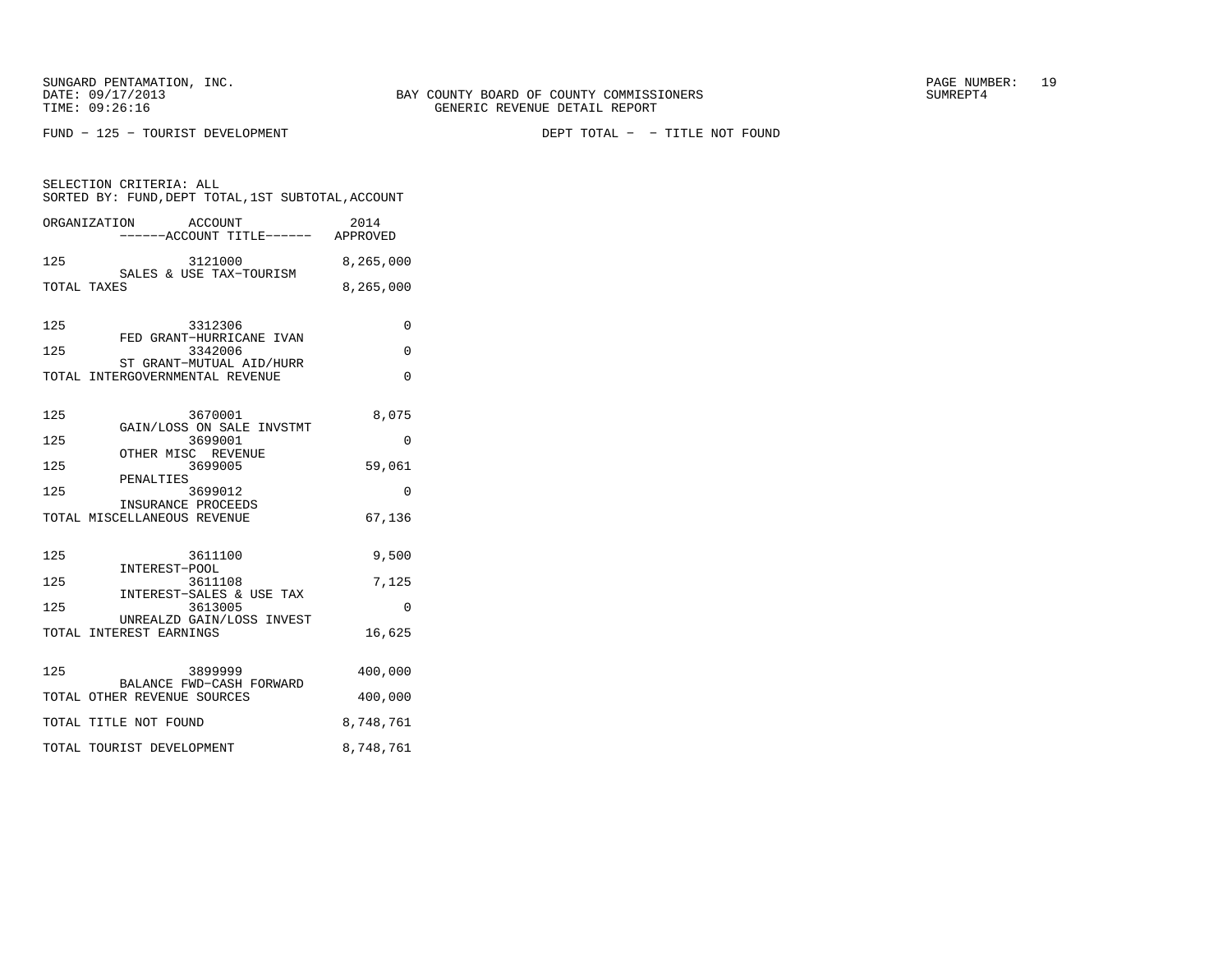FUND − 126 − MEXICO BEACH − TDC DEPT TOTAL − − TITLE NOT FOUND

| SELECTION CRITERIA: ALL<br>SORTED BY: FUND, DEPT TOTAL, 1ST SUBTOTAL, ACCOUNT |          |  |  |
|-------------------------------------------------------------------------------|----------|--|--|
| ORGANIZATION ACCOUNT<br>-----ACCOUNT TITLE------ APPROVED                     | 2014     |  |  |
| 126<br>3121000<br>SALES & USE TAX-TOURISM                                     | 418,000  |  |  |
| TOTAL TAXES                                                                   | 418,000  |  |  |
| 126<br>3340001<br>STATE GRANTS                                                | 0        |  |  |
| TOTAL INTERGOVERNMENTAL REVENUE                                               | $\Omega$ |  |  |
| 126<br>3670001<br>GAIN/LOSS ON SALE INVSTMT                                   | 665      |  |  |
| 126<br>3699005<br>PENALTIES                                                   | 1,710    |  |  |
| TOTAL MISCELLANEOUS REVENUE                                                   | 2,375    |  |  |
| 126<br>3611100<br>INTEREST-POOL                                               | 561      |  |  |
| 126<br>3611108<br>INTEREST-SALES & USE TAX                                    | 95       |  |  |
| 126<br>3613005<br>UNREALZD GAIN/LOSS INVEST                                   | $\Omega$ |  |  |
| TOTAL INTEREST EARNINGS                                                       | 656      |  |  |
| 126<br>3899994<br>BAL FWD-CASH FWD-MEX BCH                                    | 100,000  |  |  |
| TOTAL OTHER REVENUE SOURCES                                                   | 100,000  |  |  |
| TOTAL TITLE NOT FOUND                                                         | 521,031  |  |  |
| TOTAL MEXICO BEACH - TDC                                                      | 521,031  |  |  |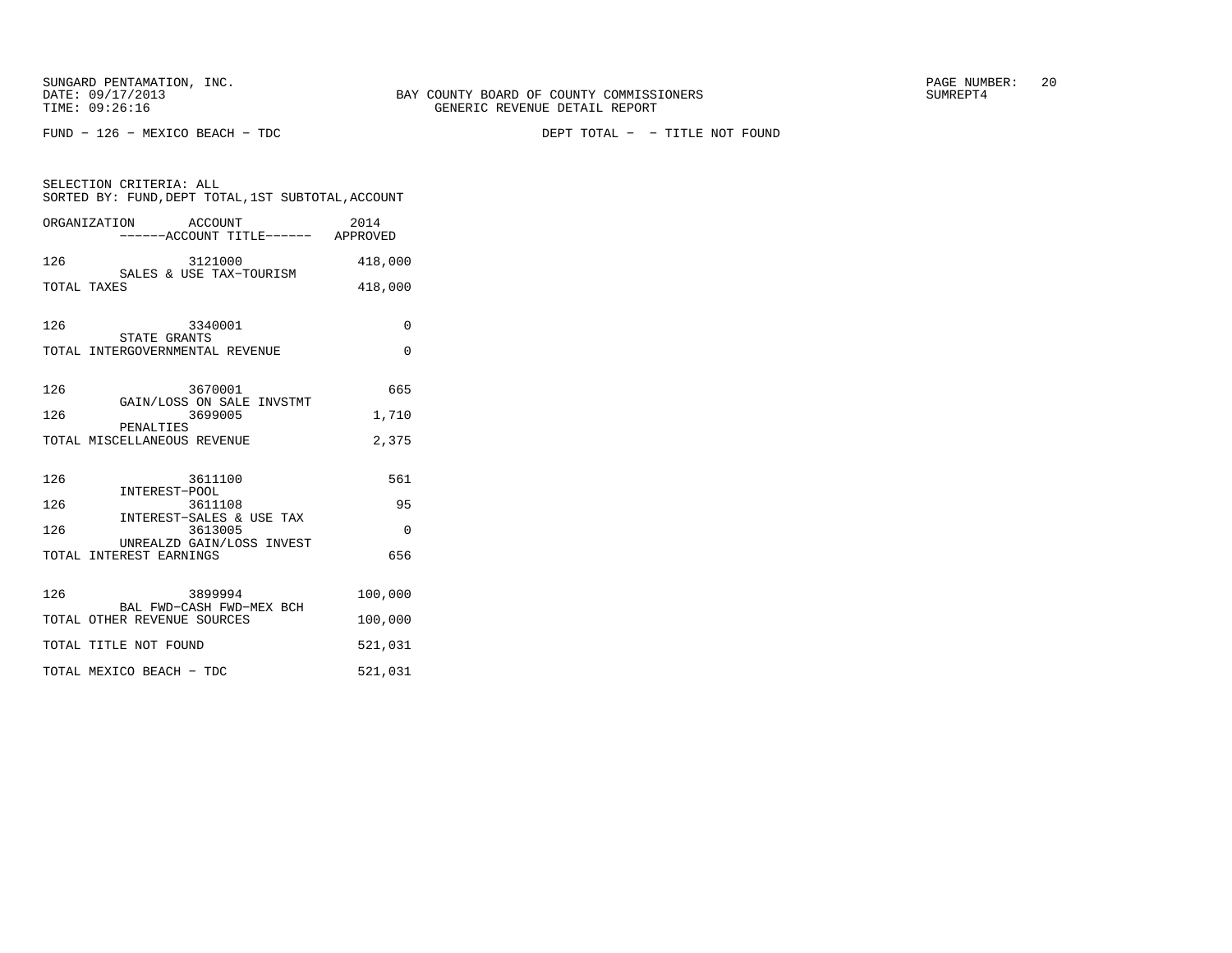FUND − 127 − BEACH NOURISHMENT − TDC DEPT TOTAL − − TITLE NOT FOUND

|             | ORGANIZATION                | ACCOUNT<br>----ACCOUNT TITLE------ APPROVED                   | 2014       |
|-------------|-----------------------------|---------------------------------------------------------------|------------|
| 127         |                             | 3121000<br>SALES & USE TAX-TOURISM                            | 2,755,000  |
| TOTAL TAXES |                             |                                                               | 2,755,000  |
| 127         |                             | 3312010<br>FED GRANT-FEMA                                     | 0          |
| 127         |                             | 3312306<br>FED GRANT-HURRICANE IVAN                           | 0          |
| 127         |                             | 3342006<br>ST GRANT-MUTUAL AID/HURR                           | 0          |
| 127         |                             | 3345001                                                       | 0          |
| 127         | ST                          | GRANT-BCH NOURISHMENT<br>3345002<br>ST GRANT-CARILLON BCH PRJ | $\Omega$   |
|             |                             | TOTAL INTERGOVERNMENTAL REVENUE                               | $\Omega$   |
|             |                             |                                                               |            |
| 127         |                             | 3660007<br>CONTRIB-OTHER GOVT UNITS                           | $\Omega$   |
| 127         |                             | 3670001                                                       | $\Omega$   |
| 127         | PENALTIES                   | GAIN/LOSS ON SALE INVSTMT<br>3699005                          | 19,000     |
|             | TOTAL MISCELLANEOUS REVENUE |                                                               | 19,000     |
|             |                             |                                                               |            |
| 127         |                             | 3611100<br>INTEREST-POOL                                      | 72,200     |
| 127         |                             | 3611108                                                       | 2,470      |
| 127         |                             | INTEREST-SALES & USE TAX<br>3613005                           | 0          |
|             | TOTAL INTEREST EARNINGS     | UNREALZD GAIN/LOSS INVEST                                     | 74,670     |
| 127         |                             | 3899999                                                       | 21,000,000 |
|             | TOTAL OTHER REVENUE SOURCES | BALANCE FWD-CASH FORWARD                                      | 21,000,000 |
|             | TOTAL TITLE NOT FOUND       |                                                               | 23,848,670 |
|             |                             | TOTAL BEACH NOURISHMENT - TDC                                 | 23,848,670 |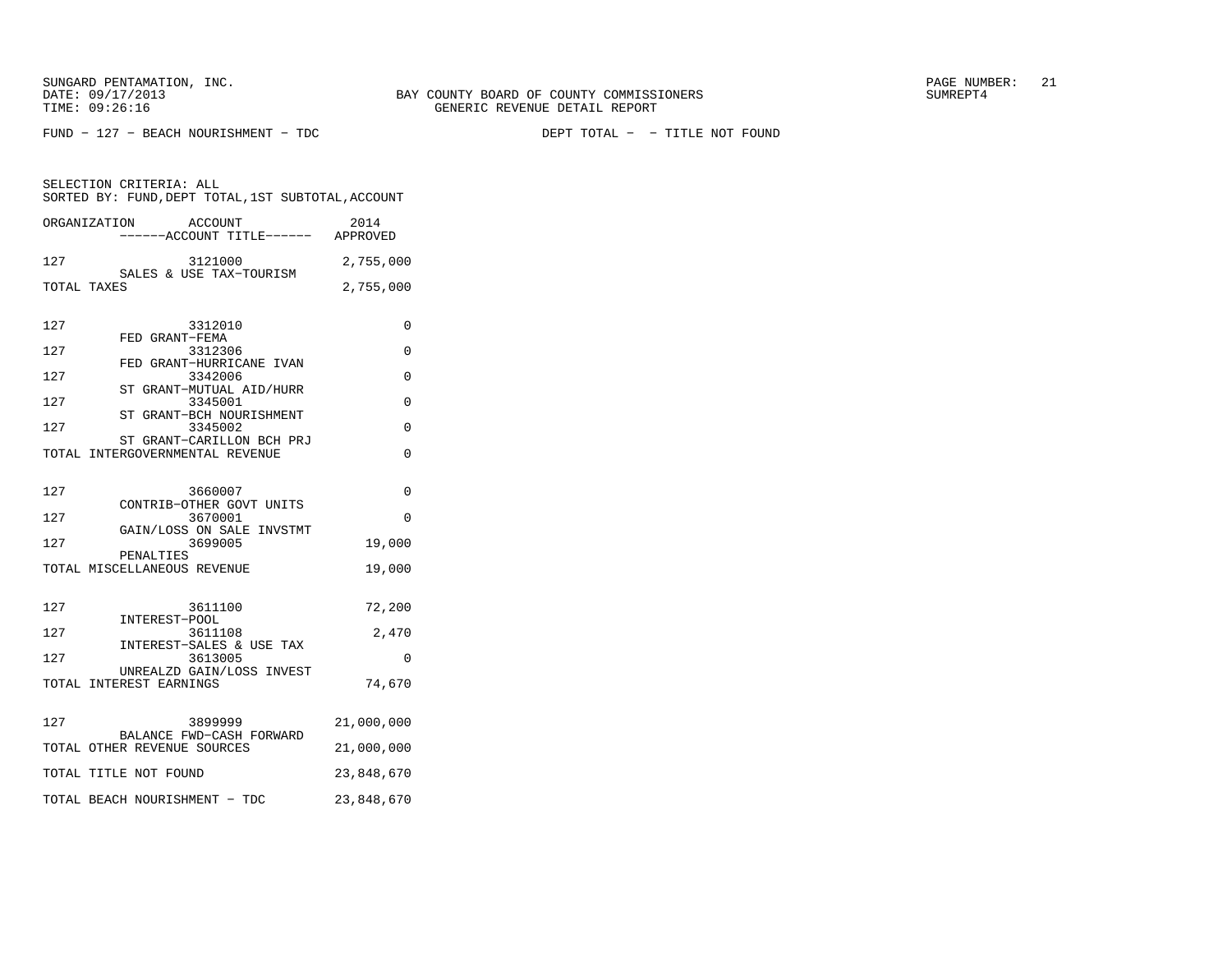SELECTION CRITERIA: ALL

FUND − 128 − TDC − 5TH CENT DEPT TOTAL − − TITLE NOT FOUND

| SORTED BY: FUND, DEPT TOTAL, 1ST SUBTOTAL, ACCOUNT         |           |
|------------------------------------------------------------|-----------|
| ORGANIZATION ACCOUNT<br>------ACCOUNT TITLE------ APPROVED | 2014      |
| 128<br>3121000<br>SALES & USE TAX-TOURISM                  | 2,755,000 |
| TOTAL TAXES                                                | 2,755,000 |
| 3699005<br>128<br>PENALTIES                                | 19,475    |
| TOTAL MISCELLANEOUS REVENUE                                | 19,475    |
| 3611100<br>128<br>INTEREST-POOL                            | 7,885     |
| 128<br>3611108                                             | 2,185     |
| INTEREST-SALES & USE TAX<br>128<br>3613005                 | $\Omega$  |
| UNREALZD GAIN/LOSS INVEST<br>TOTAL INTEREST EARNINGS       | 10,070    |
| 3899999 200<br>128                                         | 120,000   |
| BALANCE FWD-CASH FORWARD<br>TOTAL OTHER REVENUE SOURCES    | 120,000   |
| TOTAL TITLE NOT FOUND                                      | 2,904,545 |
| TOTAL TDC - 5TH CENT                                       | 2,904,545 |
|                                                            |           |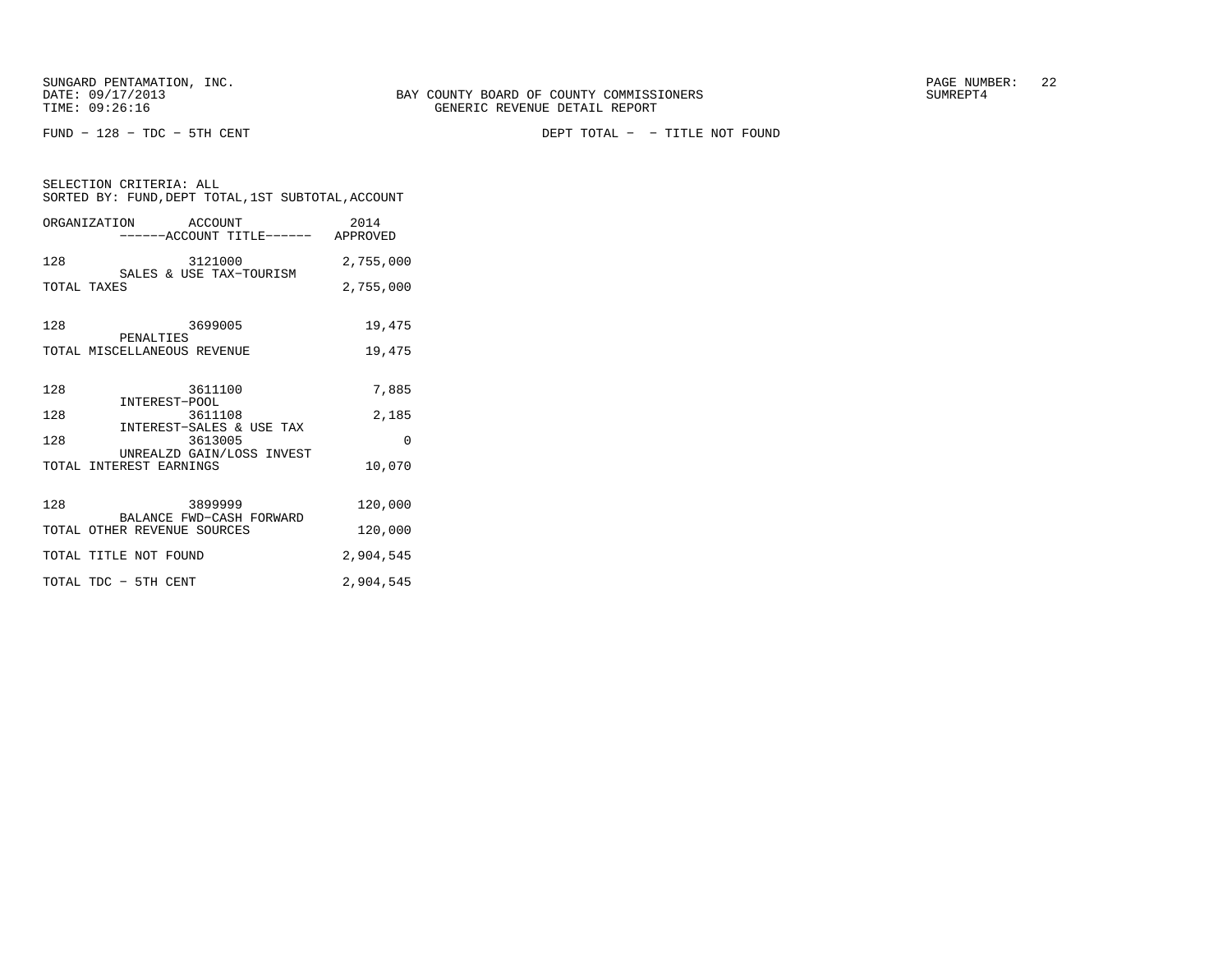SELECTION CRITERIA: ALL

FUND − 130 − PUBLIC SAFETY E911 DEPT TOTAL − − TITLE NOT FOUND

|              | SORTED BY: FUND, DEPT TOTAL, 1ST SUBTOTAL, ACCOUNT |         |  |                  |
|--------------|----------------------------------------------------|---------|--|------------------|
| ORGANIZATION | ------ACCOUNT TITLE------                          | ACCOUNT |  | 2014<br>APPROVED |
|              |                                                    |         |  |                  |

| 130 | 3424001                                                        | 442,000       |
|-----|----------------------------------------------------------------|---------------|
| 130 | FEES-E911<br>3424002<br>FEES-E911 WIRELESS                     | 495,000       |
| 130 | 3490001<br>OTHER CHARGES FOR SERVICE                           | 5,000         |
|     | TOTAL CHARGES FOR SERVICES                                     | 942,000       |
| 130 | 3640010<br>SALE OF FIXED ASSETS<br>TOTAL MISCELLANEOUS REVENUE | 0<br>$\Omega$ |
| 130 | 3611100<br>INTEREST-POOL                                       | 3,500         |
| 130 | 3613005                                                        | $\Omega$      |
|     | UNREALZD GAIN/LOSS INVEST<br>TOTAL INTEREST EARNINGS           | 3,500         |
| 130 | 3810001<br>TRNSF FRM GENERAL FD(001)                           | $\Omega$      |
| 130 | 3899999<br>BALANCE FWD-CASH FORWARD                            | 2,100,000     |
|     | TOTAL OTHER REVENUE SOURCES                                    | 2,100,000     |
|     | TOTAL TITLE NOT FOUND                                          | 3,045,500     |
|     | TOTAL PUBLIC SAFETY E911                                       | 3,045,500     |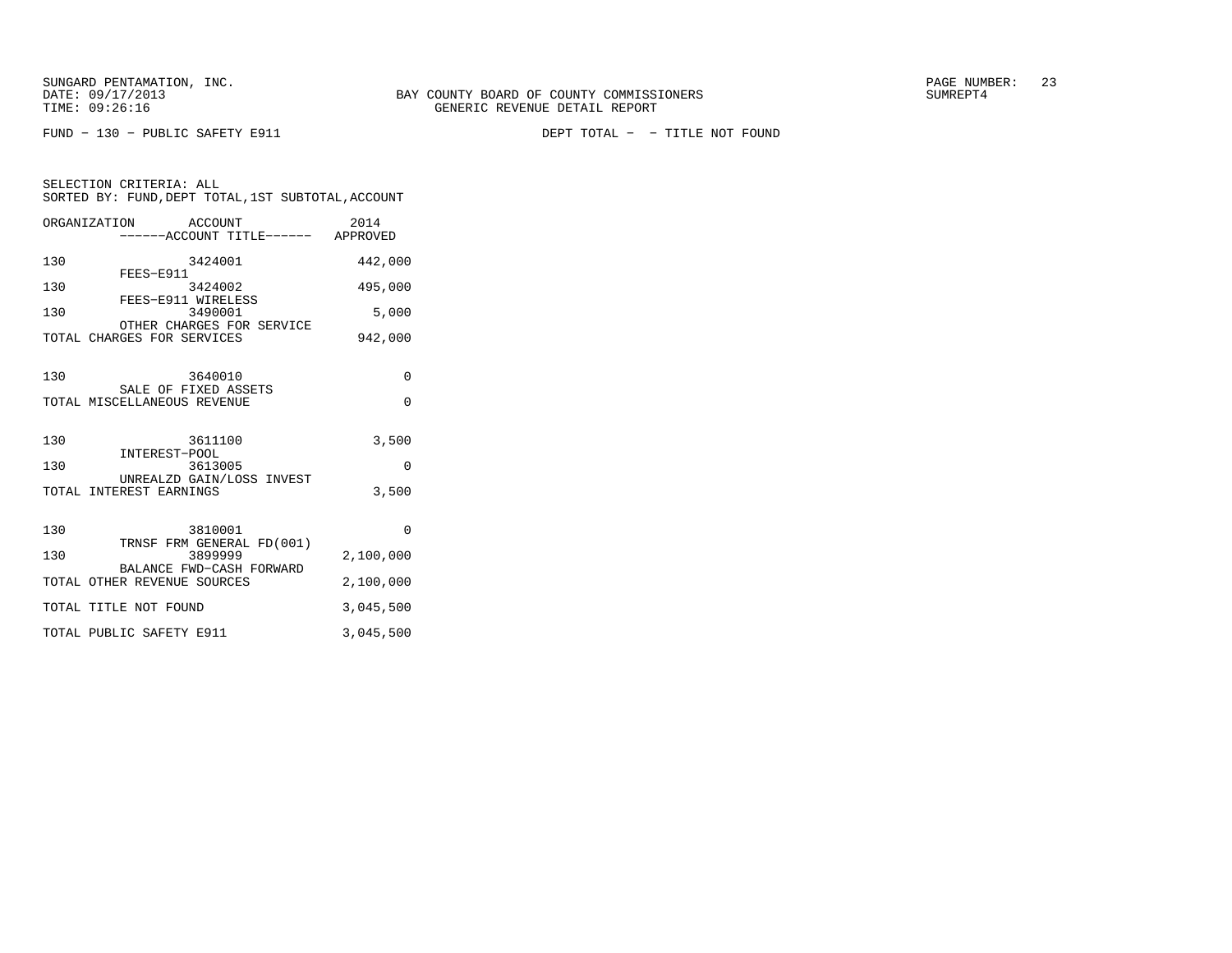FUND − 133 − INTERGOVT RADIO COMM DEPT TOTAL − − TITLE NOT FOUND

|     | SELECTION CRITERIA: ALL<br>SORTED BY: FUND, DEPT TOTAL, 1ST SUBTOTAL, ACCOUNT |           |
|-----|-------------------------------------------------------------------------------|-----------|
|     | ORGANIZATION<br>ACCOUNT<br>------ACCOUNT TITLE------ APPROVED                 | 2014      |
| 133 | 3312306<br>FED GRANT-HURRICANE IVAN                                           | 0         |
| 133 | 3342006<br>ST GRANT-MUTUAL AID/HURR                                           | 0         |
|     | TOTAL INTERGOVERNMENTAL REVENUE                                               | 0         |
| 133 | 3415405<br>TRAFFIC FINE SURCHARGE                                             | 188,000   |
| 133 | 3424010<br>CHRGS FOR SRV-800 MHZ                                              | 139,502   |
|     | TOTAL CHARGES FOR SERVICES                                                    | 327,502   |
| 133 | 3640010<br>SALE OF FIXED ASSETS                                               | $\Omega$  |
| 133 | 3660007<br>CONTRIB-OTHER GOVT UNITS                                           | 222,636   |
| 133 | 3699012                                                                       | 0         |
|     | INSURANCE PROCEEDS<br>TOTAL MISCELLANEOUS REVENUE                             | 222,636   |
| 133 | 3611100<br>INTEREST-POOL                                                      | 2,200     |
| 133 | 3613005<br>UNREALZD GAIN/LOSS INVEST                                          | 0         |
|     | TOTAL INTEREST EARNINGS                                                       | 2,200     |
| 133 | 3810001<br>TRNSF FRM GENERAL FD(001)                                          | 94,610    |
| 133 | 3899999                                                                       | 500,000   |
|     | BALANCE FWD-CASH FORWARD<br>TOTAL OTHER REVENUE SOURCES                       | 594,610   |
|     | TOTAL TITLE NOT FOUND                                                         | 1,146,948 |
|     | TOTAL INTERGOVT RADIO COMM                                                    | 1,146,948 |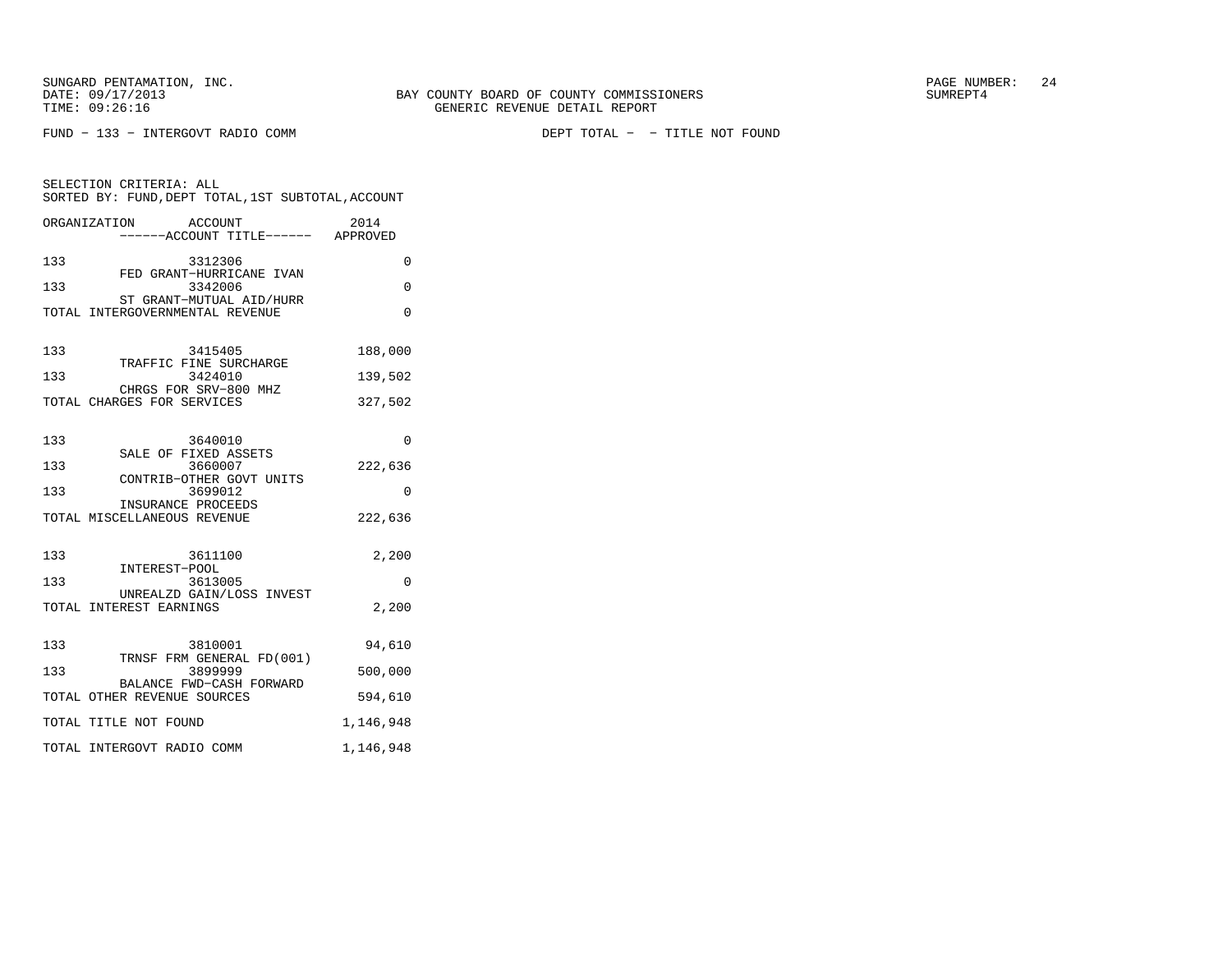SELECTION CRITERIA: ALL

FUND − 140 − DISTRICT MOSQUITO CONTROL DEPT TOTAL − − TITLE NOT FOUND

SORTED BY: FUND,DEPT TOTAL,1ST SUBTOTAL,ACCOUNT

| ORGANIZATION ACCOUNT<br>1 ACCOUNT 2014<br>----ACCOUNT TITLE------ APPROVED                                |                                 |
|-----------------------------------------------------------------------------------------------------------|---------------------------------|
| 140<br>3111000<br>AD VALOREM TAXES                                                                        | 863,438                         |
| 3112000<br>140<br>AD VALOREM TAXES-DELIN.<br>TOTAL TAXES                                                  | $\Omega$<br>863,438             |
| 140<br>3346015<br>ST GRANT-MOSOUITO CNTRL I<br>TOTAL INTERGOVERNMENTAL REVENUE                            | 14,728<br>14,728                |
| 140<br>3490001<br>OTHER CHARGES FOR SERVICE<br>TOTAL CHARGES FOR SERVICES                                 | 0<br>$\Omega$                   |
| 140<br>3640010<br>SALE OF FIXED ASSETS                                                                    | $\Omega$                        |
| 140<br>3699001<br>OTHER MISC REVENUE<br>3699012<br>140<br>INSURANCE PROCEEDS                              | $\Omega$<br>$\Omega$            |
| TOTAL MISCELLANEOUS REVENUE                                                                               | $\Omega$                        |
| 140<br>3611100<br>INTEREST-POOL<br>140<br>3613005<br>UNREALZD GAIN/LOSS INVEST<br>TOTAL INTEREST EARNINGS | 2,908<br>0<br>2,908             |
| 140<br>3899999<br>BALANCE FWD-CASH FORWARD<br>TOTAL OTHER REVENUE SOURCES<br>TOTAL TITLE NOT FOUND        | 370,000<br>370,000<br>1,251,074 |
| TOTAL DISTRICT MOSQUITO CONTROL                                                                           | 1,251,074                       |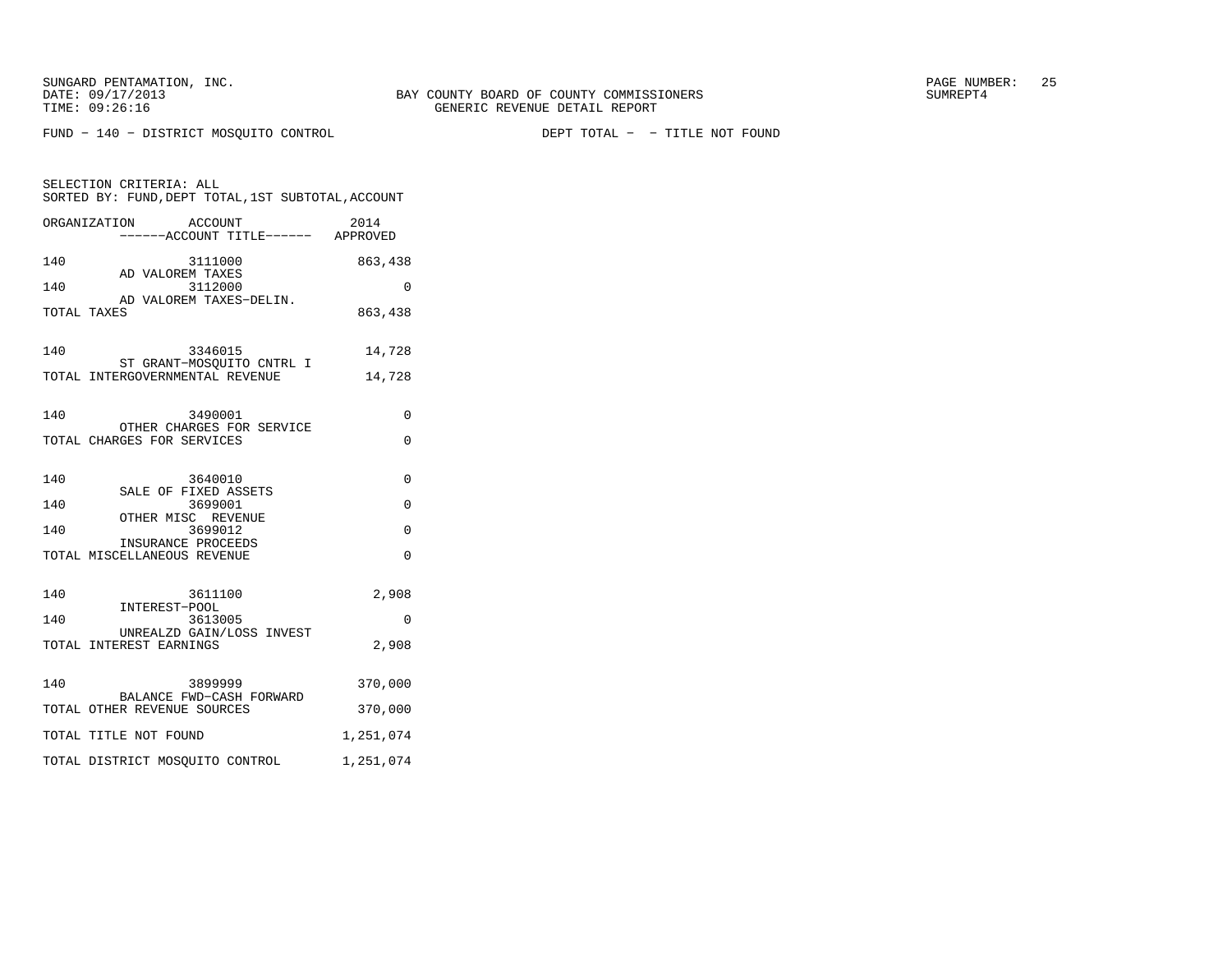SUNGARD PENTAMATION, INC.  $26$ 

SELECTION CRITERIA: ALL

FUND − 145 − MSTU−FIRE PROTECTION DEPT TOTAL − − TITLE NOT FOUND

 SORTED BY: FUND,DEPT TOTAL,1ST SUBTOTAL,ACCOUNTORGANIZATION ACCOUNT 2014 −−−−−−ACCOUNT TITLE−−−−−− APPROVED145 3111005 5,204,394

 MSTU AD VALOREM TAXES145 3112005 0 MSTU AD VAL TAX−DELINQTOTAL TAXES 5,204,394 145 3310001 224,340 FEDERAL GRANTS 145 3312010 0 FED GRANT−FEMA 145 3312306 0 FED GRANT−HURRICANE IVAN145 3312307 0 FED GRANT−HOMELAND SCRTY145 3342006 0 ST GRANT−MUTUAL AID/HURR145 3352300 5,100 FIREFIGHTERS' SUPPL COMP TOTAL INTERGOVERNMENTAL REVENUE 229,440 145 3412001 40,000 CHRGS FOR SERVICE 145 3422014 0 CHRG FOR SRV−FIRE/CEDARGVTOTAL CHARGES FOR SERVICES 40,000 145 3620010 0 RENT INCOME 145 3640010 0 SALE OF FIXED ASSETS145 3660001 0 CONTRIBUTIONS−PRIVATE SRC145 3660007 0 CONTRIB−OTHER GOVT UNITS145 3699001 0 OTHER MISC REVENUE145 3699004 0 REFUND PRIOR YR EXPENSE145 3699012 0 INSURANCE PROCEEDS TOTAL MISCELLANEOUS REVENUE 0 145 3611100 8,550 INTEREST−POOL 145 3613005 0 UNREALZD GAIN/LOSS INVEST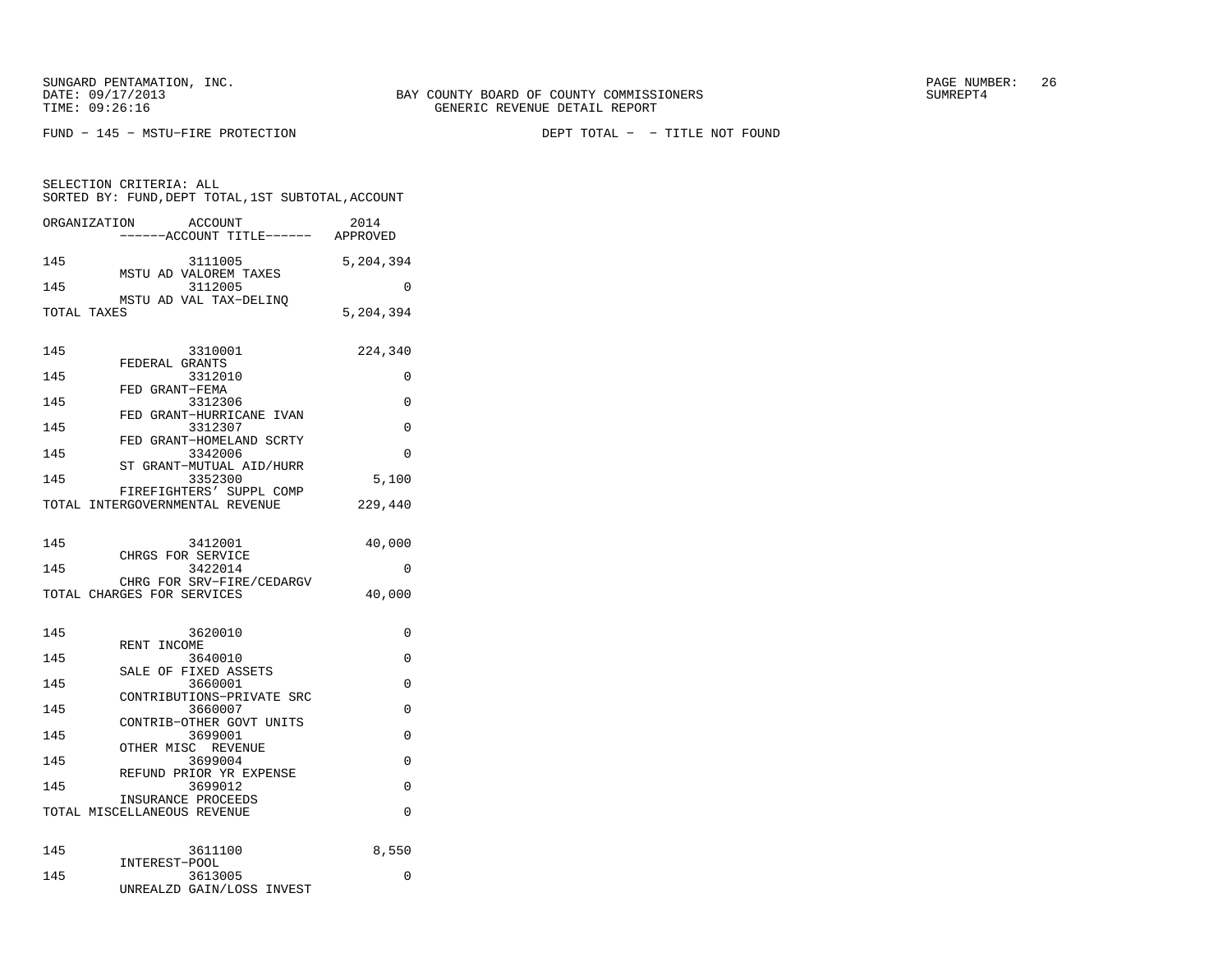FUND − 145 − MSTU−FIRE PROTECTION DEPT TOTAL − − TITLE NOT FOUND

| ORGANIZATION ACCOUNT<br>------ACCOUNT TITLE------ APPROVED | 2014      |
|------------------------------------------------------------|-----------|
| TOTAL INTEREST EARNINGS                                    | 8,550     |
| 145<br>3632201<br>IMPACT FEES-FIRE                         | 60,000    |
| TOTAL SPECIAL ASSESSMENTS                                  | 60,000    |
| 145<br>3810303                                             | 0         |
| TRNSF FRM SALES TX 2002<br>145<br>3810440                  | $\Omega$  |
| TRNSF FRM BLDG SAFETY-440<br>145<br>3840005                | 546,000   |
| <b>LOAN PROCEEDS</b><br>145<br>3895001                     | 0         |
| CAPITAL CONTRIB-FED<br>145<br>3899996<br>RESERVE RELEASE   | $\Omega$  |
| 145<br>3899999<br>BALANCE FWD-CASH FORWARD                 | 175,000   |
| TOTAL OTHER REVENUE SOURCES                                | 721,000   |
| TOTAL TITLE NOT FOUND                                      | 6,263,384 |
| TOTAL MSTU-FIRE PROTECTION                                 | 6,263,384 |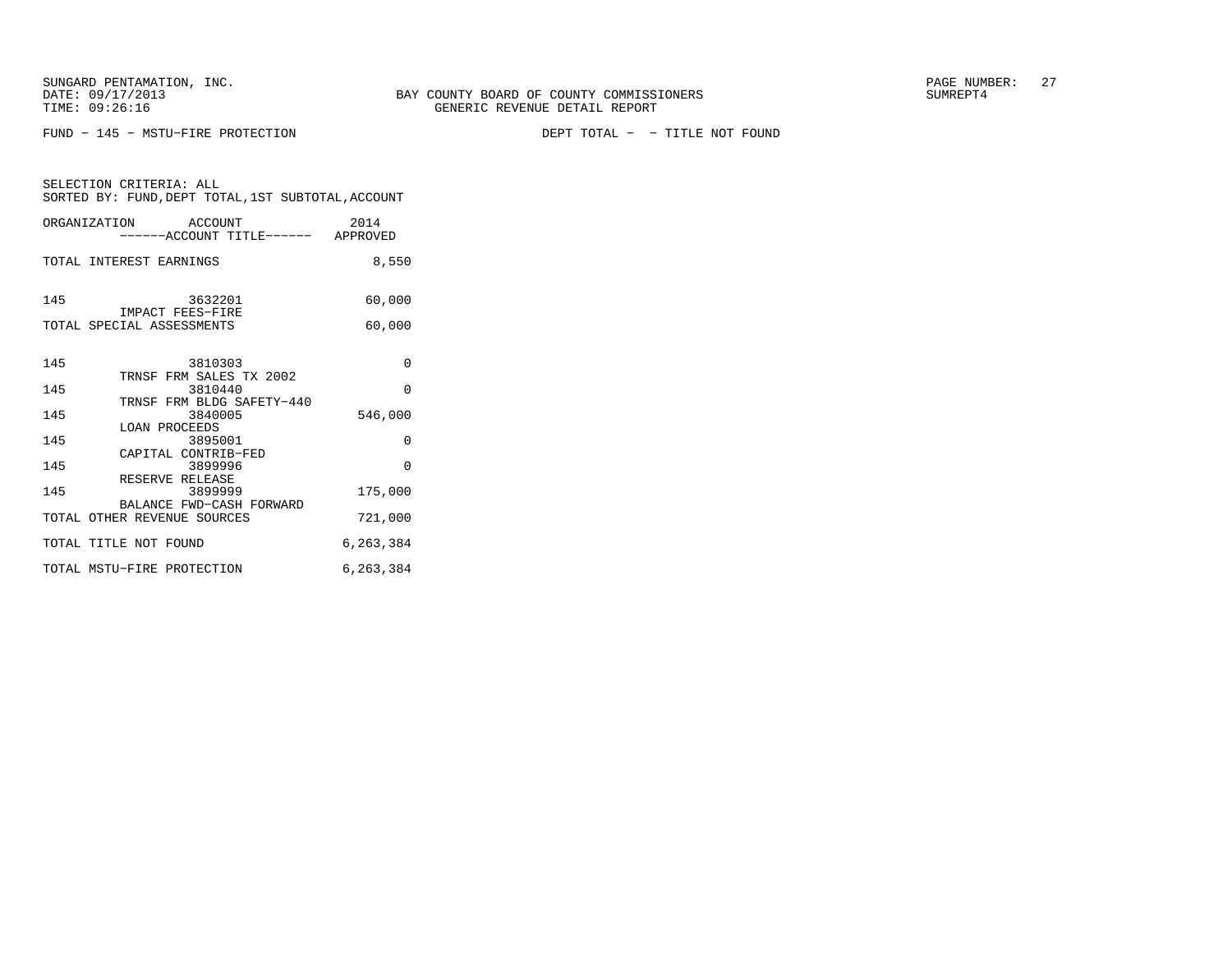SELECTION CRITERIA: ALL

|     | ORGANIZATION ACCOUNT<br>-----ACCOUNT TITLE------ APPROVED | 2014     |
|-----|-----------------------------------------------------------|----------|
| 167 | 3699001<br>OTHER MISC REVENUE                             | $\Omega$ |
|     | TOTAL MISCELLANEOUS REVENUE                               | $\Omega$ |
| 167 | 3611100                                                   | 2,300    |
| 167 | INTEREST-POOL<br>3611136                                  | 23,000   |
| 167 | INTEREST-MSBU<br>3613005                                  | $\Omega$ |
|     | UNREALZD GAIN/LOSS INVEST<br>TOTAL INTEREST EARNINGS      | 25,300   |
| 167 | 3631001<br>SPECIAL ASSESSMENTS                            | 31,200   |
| 167 | 3631004                                                   | 1,700    |
|     | SPEC ASSESS-LIGHTING<br>TOTAL SPECIAL ASSESSMENTS         | 32,900   |
| 167 | 3899999<br>BALANCE FWD-CASH FORWARD                       | $\Omega$ |

TOTAL OTHER REVENUE SOURCES 0 TOTAL TITLE NOT FOUND 58,200 TOTAL MSBU FUND 58,200

SORTED BY: FUND,DEPT TOTAL,1ST SUBTOTAL,ACCOUNT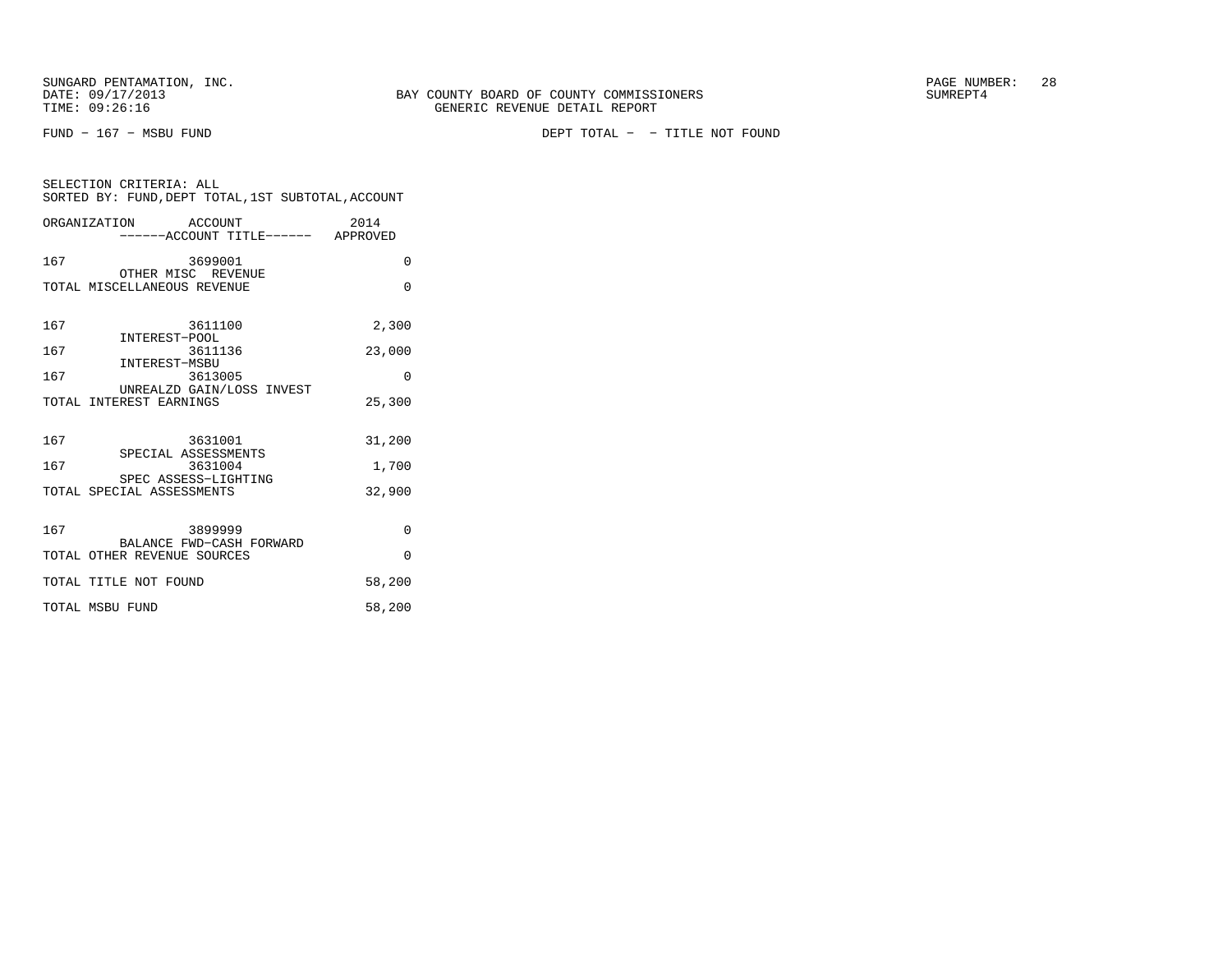FUND − 180 − SUPERVISOR OF ELECTIONS DEPT TOTAL − − TITLE NOT FOUND

|     | ORGANIZATION<br><b>ACCOUNT</b>                         | 2014     |
|-----|--------------------------------------------------------|----------|
|     | ------ACCOUNT TITLE------ APPROVED                     |          |
| 180 | 3312004                                                | 0        |
| 180 | FED GRANT-ADA<br>3340001                               | $\Omega$ |
|     | STATE GRANTS                                           |          |
| 180 | 3351926<br>ST REIMB-SPECIAL ELECTION                   | $\Omega$ |
|     | TOTAL INTERGOVERNMENTAL REVENUE                        | $\Omega$ |
|     |                                                        |          |
| 180 | 3415501                                                | $\Omega$ |
|     | FEES-SUPERVISOR OF ELEC.<br>TOTAL CHARGES FOR SERVICES | $\Omega$ |
|     |                                                        |          |
| 180 | 3640010                                                | $\Omega$ |
|     | SALE OF FIXED ASSETS                                   |          |
| 180 | 3699042<br>REIMB-ELECTIONS                             | $\Omega$ |
|     | TOTAL MISCELLANEOUS REVENUE                            | $\Omega$ |
|     |                                                        |          |
| 180 | 3611100                                                | $\Omega$ |
| 180 | INTEREST-POOL<br>3613005                               | $\Omega$ |
|     | UNREALZD GAIN/LOSS INVEST                              |          |
|     | TOTAL INTEREST EARNINGS                                | $\Omega$ |
|     |                                                        |          |
| 180 | 3810001<br>TRNSF FRM GENERAL FD(001)                   | $\Omega$ |
|     | TOTAL OTHER REVENUE SOURCES                            | $\Omega$ |
|     | TOTAL TITLE NOT FOUND                                  | $\Omega$ |
|     | TOTAL SUPERVISOR OF ELECTIONS                          | 0        |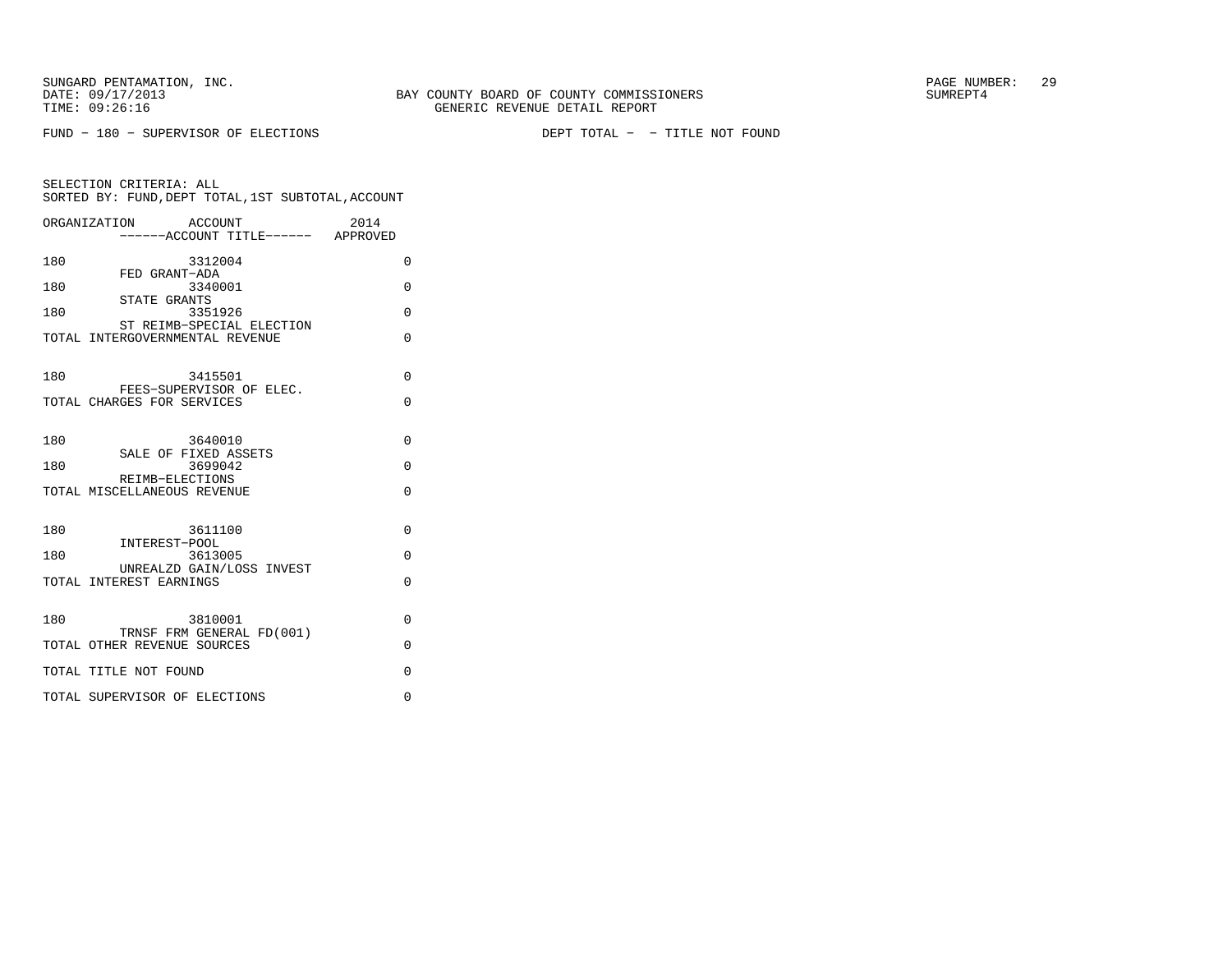FUND − 195 − UTILITY REG AUTHORITY DEPT TOTAL − − TITLE NOT FOUND

|     | ORGANIZATION ACCOUNT<br>----ACCOUNT TITLE------ APPROVED | 2014     |
|-----|----------------------------------------------------------|----------|
| 195 | 3699001<br>OTHER MISC REVENUE                            | 20,000   |
| 195 | 3699005                                                  | $\Omega$ |
| 195 | PENALTIES<br>3699008                                     | $\Omega$ |
| 195 | RATE CASE FEES<br>3699009                                | $\Omega$ |
|     | UTILITY REG AUTHORITY FEE<br>TOTAL MISCELLANEOUS REVENUE | 20,000   |
| 195 | 3611100                                                  | $\Omega$ |
| 195 | INTEREST-POOL<br>3611107                                 | $\Omega$ |
| 195 | INTEREST<br>3613005                                      | $\Omega$ |
|     | UNREALZD GAIN/LOSS INVEST<br>TOTAL INTEREST EARNINGS     | $\Omega$ |
| 195 | 3631001                                                  | $\Omega$ |
|     | SPECIAL ASSESSMENTS<br>TOTAL SPECIAL ASSESSMENTS         | $\Omega$ |
| 195 | 3810001                                                  | $\Omega$ |
| 195 | TRNSF FRM GENERAL FD(001)<br>3899999                     | $\Omega$ |
|     | BALANCE FWD-CASH FORWARD<br>TOTAL OTHER REVENUE SOURCES  | $\Omega$ |
|     | TOTAL TITLE NOT FOUND                                    | 20,000   |
|     | TOTAL UTILITY REG AUTHORITY                              | 20,000   |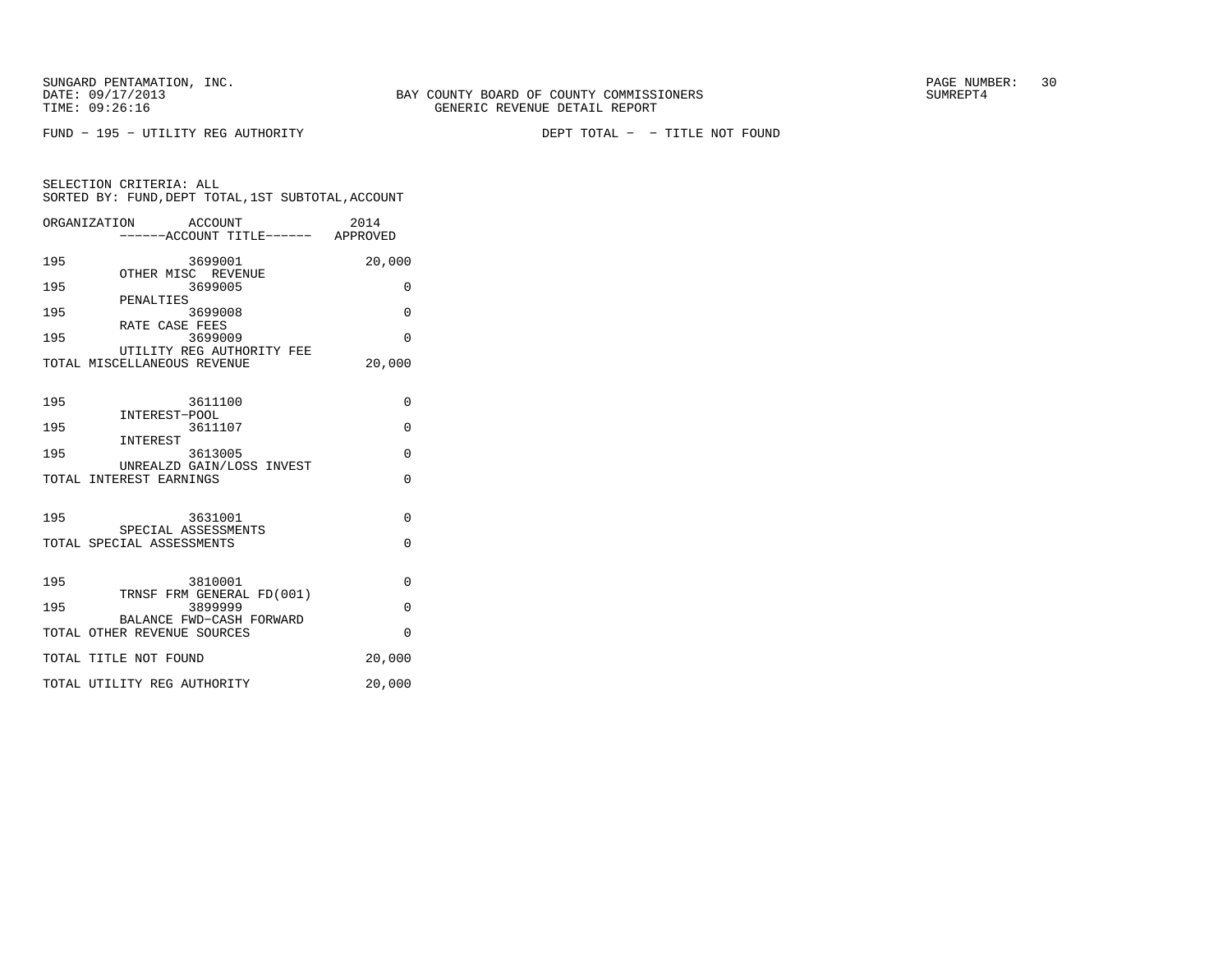|     | ORGANIZATION ACCOUNT                 | 2014     |
|-----|--------------------------------------|----------|
|     | ------ACCOUNT TITLE------ APPROVED   |          |
| 302 | 3611100<br>INTEREST-POOL             | $\Omega$ |
| 302 | 3613005                              | O        |
|     | UNREALZD GAIN/LOSS INVEST            |          |
|     | TOTAL INTEREST EARNINGS              | O        |
|     |                                      |          |
| 302 | 3810001                              | O        |
| 302 | TRNSF FRM GENERAL FD(001)<br>3810401 | $\Omega$ |
|     | TRNSF FRM WATER SYS (401)            |          |
| 302 | 3811401                              | $\Omega$ |
|     | TRNSF FRM WTR IMPACT FEES            |          |
| 302 | 3899998<br>BALANCE FWD-BOND PROCEEDS | O        |
|     | TOTAL OTHER REVENUE SOURCES          | O        |
|     | TOTAL TITLE NOT FOUND                | O        |
|     |                                      |          |
|     | TOTAL WATER SYSTEM 2000 BND PRJ      | U        |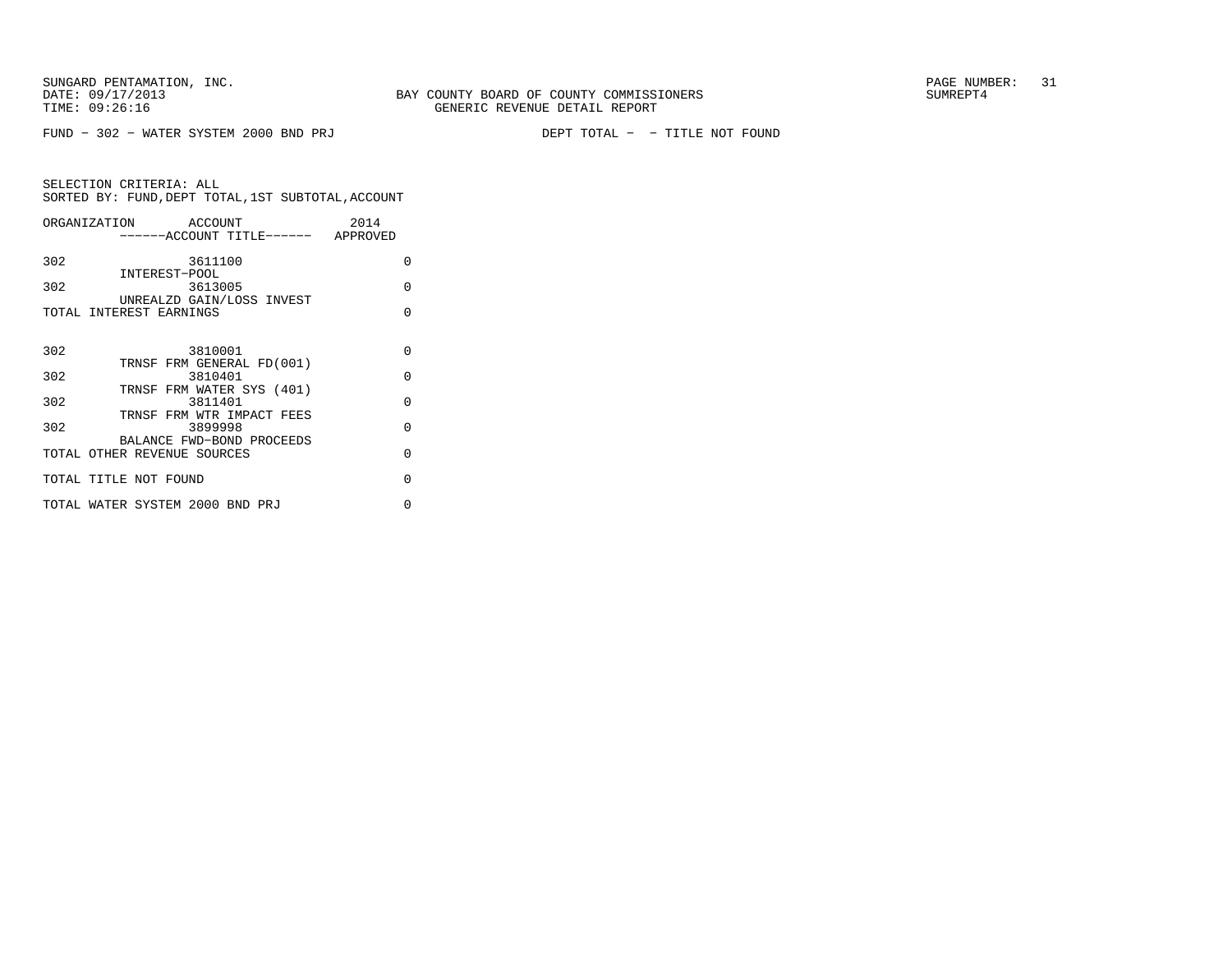FUND − 303 − SALES TX REV BONDS 2002 DEPT TOTAL − − TITLE NOT FOUND

|     | ORGANIZATION<br>ACCOUNT              | 2014     |
|-----|--------------------------------------|----------|
|     | ------ACCOUNT TITLE------            | APPROVED |
| 303 | 3611100                              |          |
|     | INTEREST-POOL                        |          |
| 303 | 3613005<br>UNREALZD GAIN/LOSS INVEST | O        |
|     | TOTAL INTEREST EARNINGS              | O        |
|     | TOTAL TITLE NOT FOUND                |          |
|     | TOTAL SALES TX REV BONDS 2002        |          |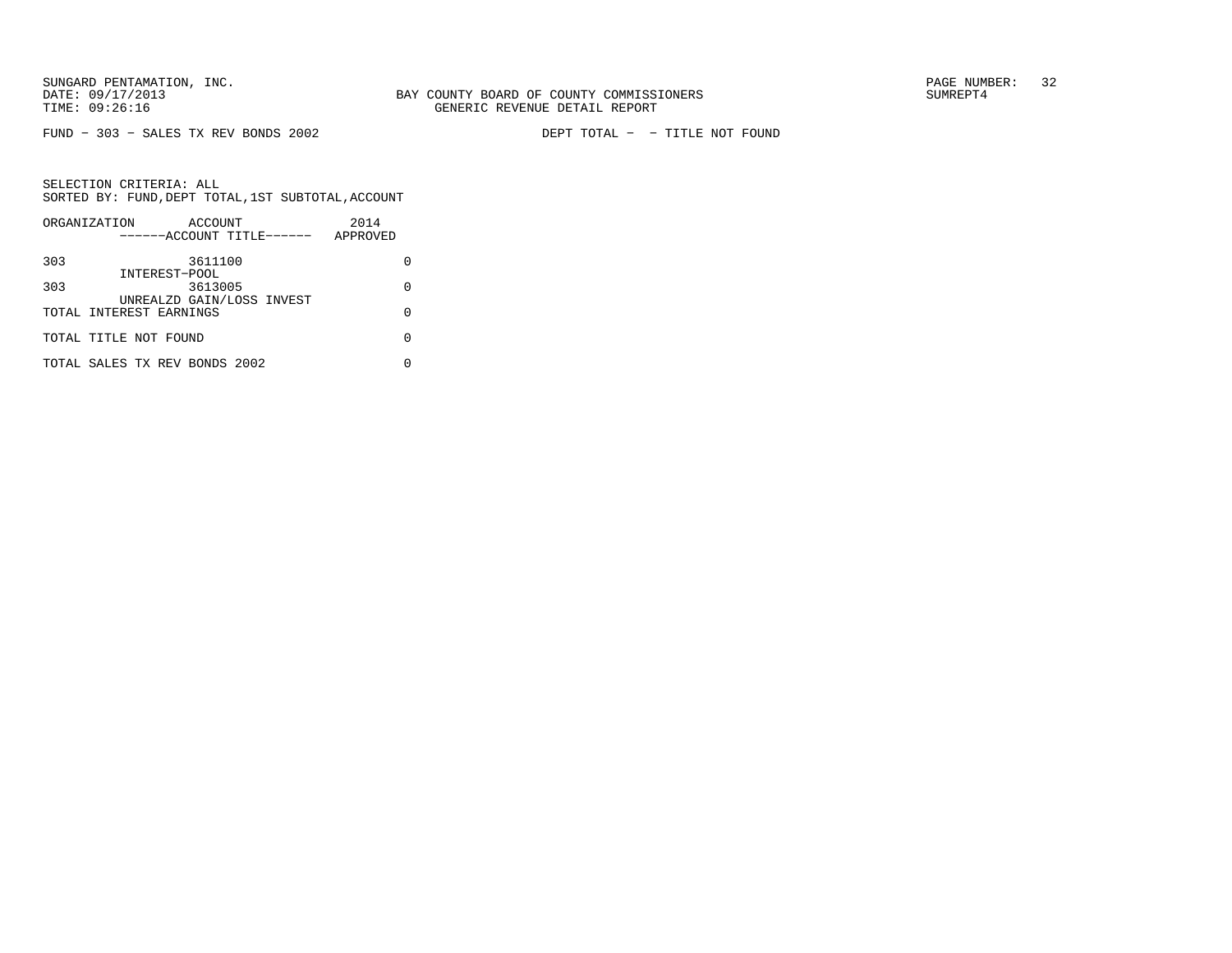FUND − 304 − JAIL 2006 BOND PROJ DEPT TOTAL − − TITLE NOT FOUND

|     | ORGANIZATION ACCOUNT        |                                    | 2014     |
|-----|-----------------------------|------------------------------------|----------|
|     |                             | ------ACCOUNT TITLE------ APPROVED |          |
| 304 |                             | 3611100                            | O        |
|     | INTEREST-POOL               |                                    |          |
| 304 |                             | 3613005                            | $\Omega$ |
|     |                             | UNREALZD GAIN/LOSS INVEST          |          |
|     | TOTAL INTEREST EARNINGS     |                                    | U        |
|     |                             |                                    |          |
| 304 |                             | 3810001                            | $\Omega$ |
|     |                             | TRNSF FRM GENERAL FD(001)          |          |
| 304 |                             | 3899998                            | $\Omega$ |
|     |                             | BALANCE FWD-BOND PROCEEDS          | $\Omega$ |
|     | TOTAL OTHER REVENUE SOURCES |                                    |          |
|     | TOTAL TITLE NOT FOUND       |                                    | $\Omega$ |
|     | TOTAL JAIL 2006 BOND PROJ   |                                    | U        |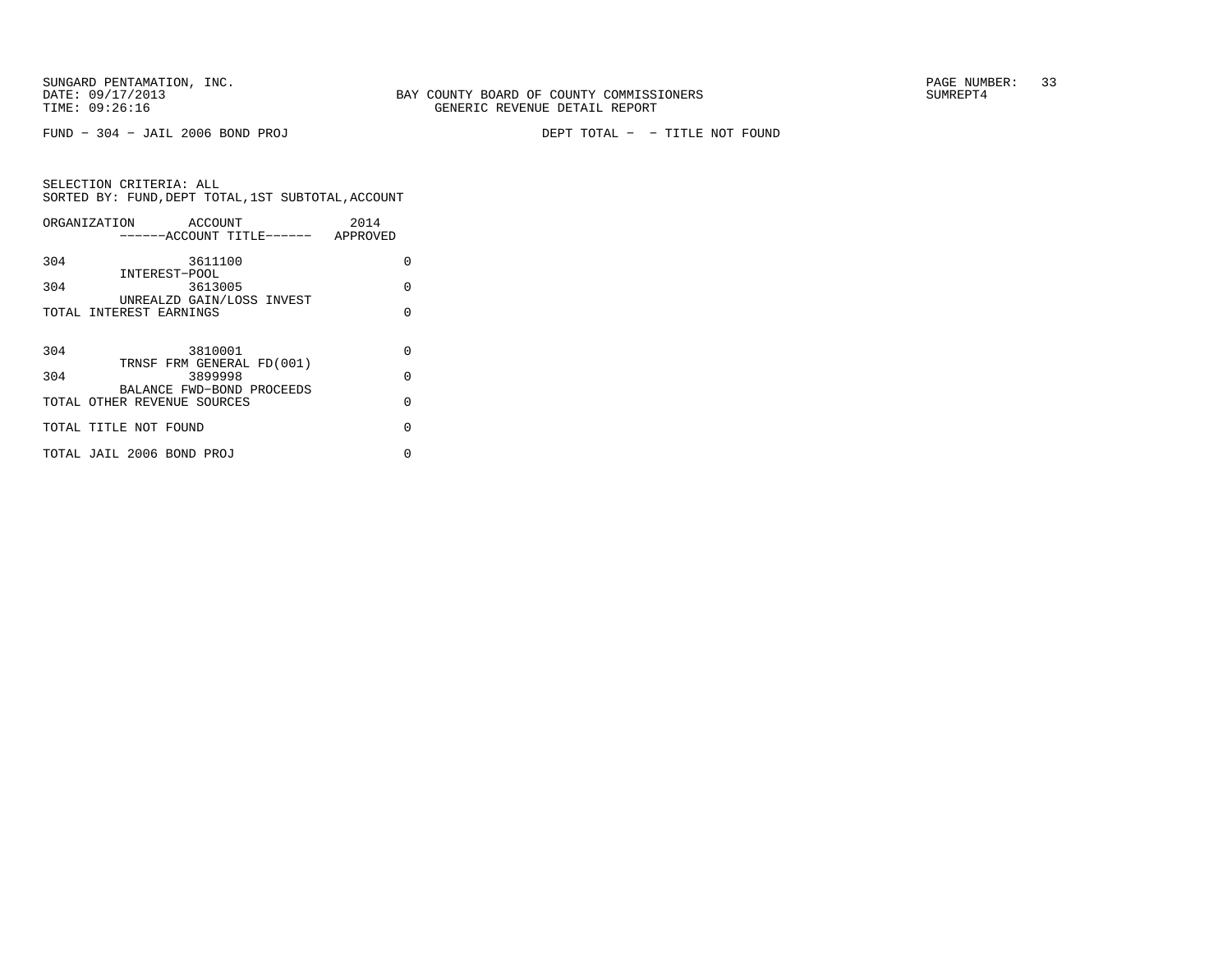FUND − 305 − CAPITAL IMPRV BONDS 2007 DEPT TOTAL − − TITLE NOT FOUND

|     | ORGANIZATION<br>ACCOUNT            | 2014     |
|-----|------------------------------------|----------|
|     | ------ACCOUNT TITLE------ APPROVED |          |
|     |                                    |          |
| 305 | 3611100                            | O        |
|     | INTEREST-POOL                      |          |
| 305 | 3613005                            | $\Omega$ |
|     | UNREALZD GAIN/LOSS INVEST          |          |
|     | TOTAL INTEREST EARNINGS            | U        |
|     |                                    |          |
|     |                                    |          |
| 305 | 3840010                            | $\Omega$ |
|     | BOND PROCEEDS                      |          |
| 305 | 3899998                            | $\Omega$ |
|     | BALANCE FWD-BOND PROCEEDS          |          |
|     | TOTAL OTHER REVENUE SOURCES        | $\Omega$ |
|     |                                    |          |
|     | TOTAL TITLE NOT FOUND              | O        |
|     |                                    |          |
|     | TOTAL CAPITAL IMPRV BONDS 2007     | U        |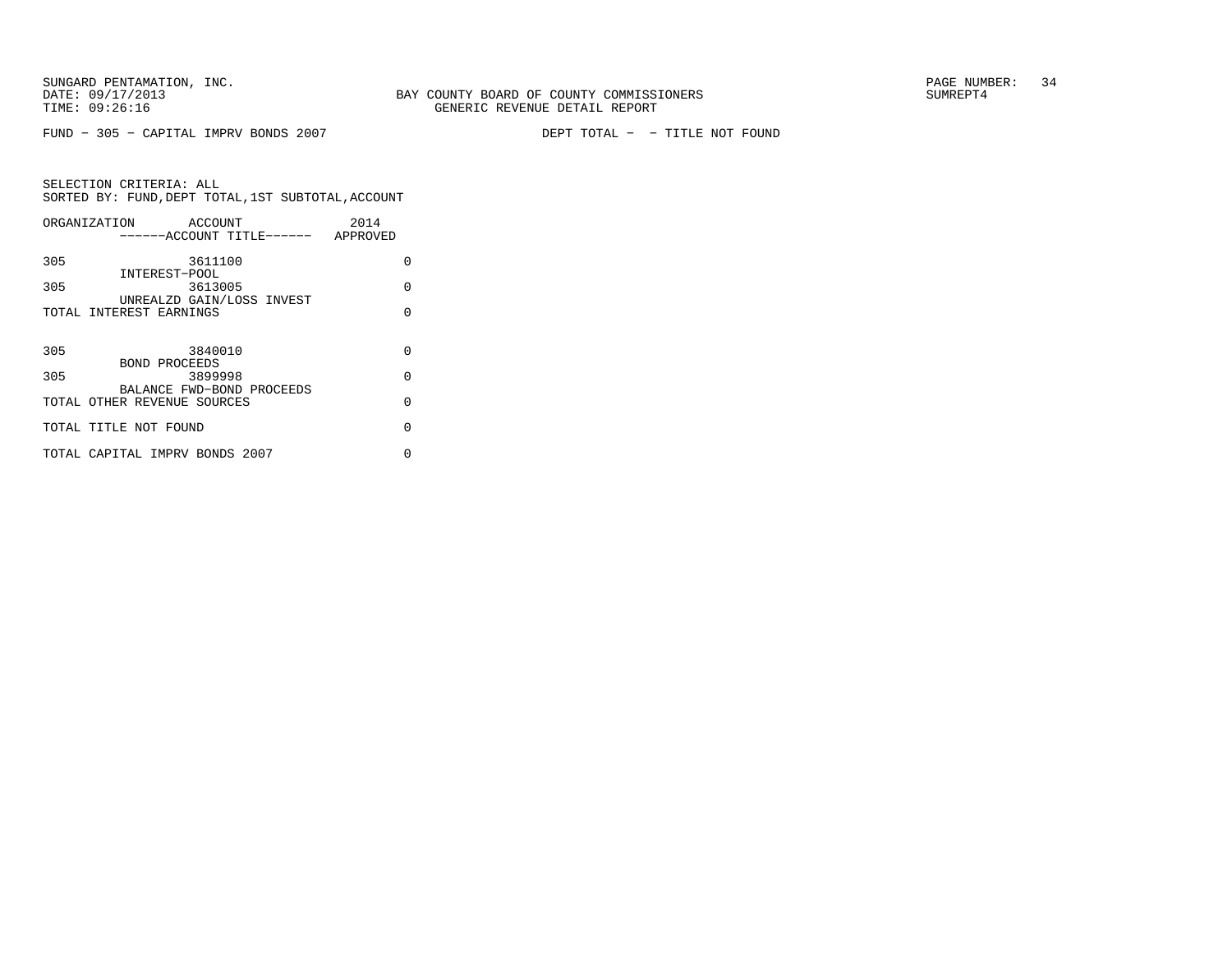|             | ORGANIZATION<br>ACCOUNT<br>------ACCOUNT TITLE------ APPROVED | 2014     |
|-------------|---------------------------------------------------------------|----------|
| 380         | 3111000                                                       | $\Omega$ |
| 380         | AD VALOREM TAXES<br>3112000<br>AD VALOREM TAXES-DELIN.        | $\Omega$ |
| 380         | 3124101<br>LOCAL OPT GAS TAX/1ST-4TH                          | 0        |
| TOTAL TAXES |                                                               | 0        |
| 380         | 3231001                                                       | 0        |
|             | FRANCHISE FEES<br>TOTAL FRANCHISE FEES                        | 0        |
| 380         | 3351200                                                       | $\Omega$ |
| 380         | ST REV SHARING PROCEEDS<br>3351400                            | 0        |
| 380         | LICENSES-MOBILE HOME<br>3351800                               | $\Omega$ |
|             | SALES TAX-LCL GOV/1/2 CEN<br>TOTAL INTERGOVERNMENTAL REVENUE  | 0        |
| 380         | 3699001                                                       | $\Omega$ |
|             | OTHER MISC REVENUE<br>TOTAL MISCELLANEOUS REVENUE             | $\Omega$ |
|             |                                                               |          |
| 380         | 3611100<br>INTEREST-POOL                                      | $\Omega$ |
| 380         | 3613005<br>UNREALZD GAIN/LOSS INVEST                          | 0        |
|             | TOTAL INTEREST EARNINGS                                       | 0        |
| 380         | 3810001                                                       | $\Omega$ |
|             | TRNSF FRM GENERAL FD(001)<br>TOTAL OTHER REVENUE SOURCES      | $\Omega$ |
|             | TOTAL TITLE NOT FOUND                                         | 0        |
|             | TOTAL CEDAR GROVE GENERAL FUND                                | 0        |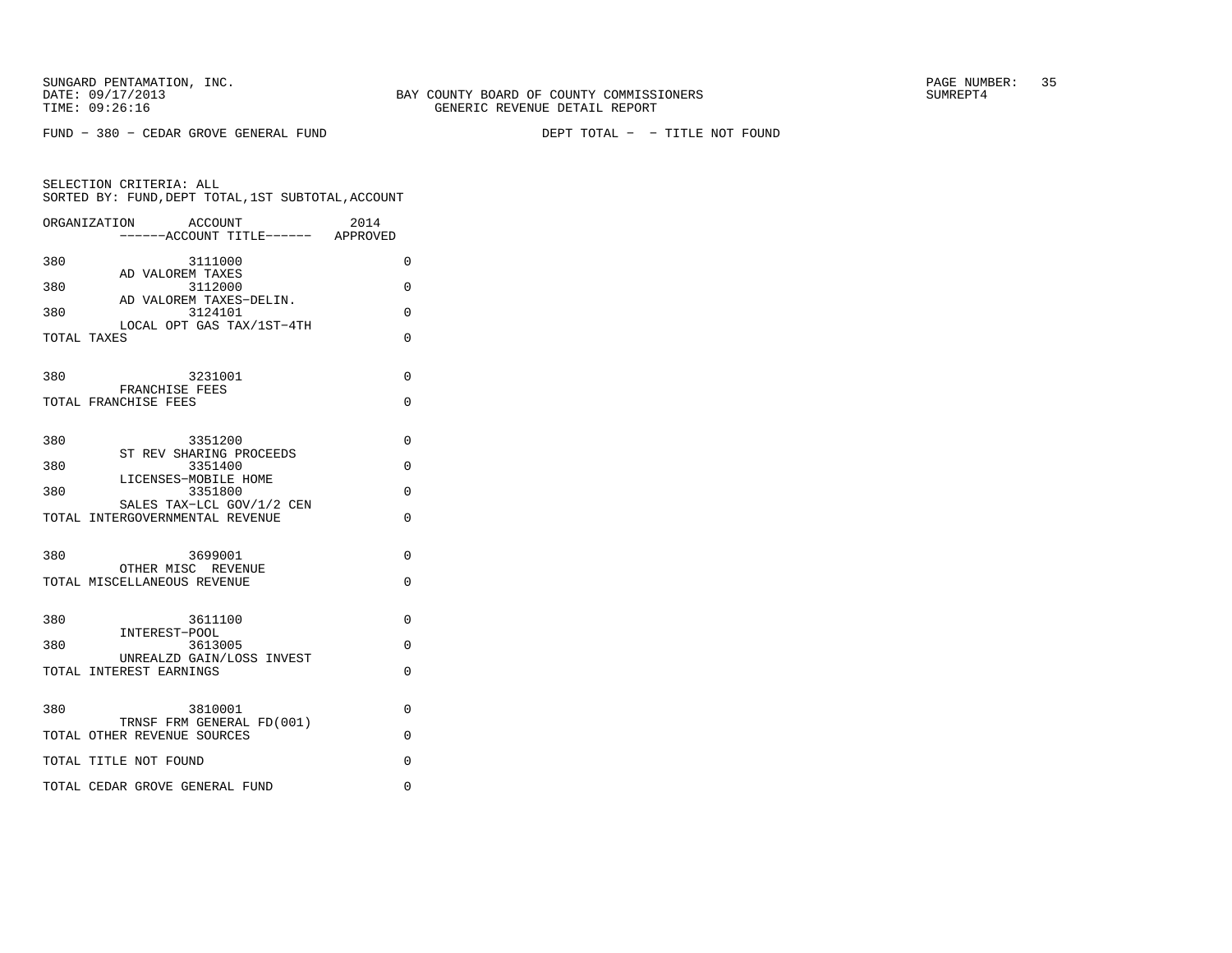FUND − 381 − CEDAR GROVE WATER FUND DEPT TOTAL − − TITLE NOT FOUND

| ORGANIZATION | 2014<br>ACCOUNT<br>-----ACCOUNT TITLE------ APPROVED    |          |
|--------------|---------------------------------------------------------|----------|
| 381          | 3429014                                                 | $\Omega$ |
| 381          | CHRG FOR SRV-PLAN REV/ENG<br>3433022                    | 0        |
| 381          | UTILITY FEE-RETAIL WATER<br>3433025                     | $\Omega$ |
| 381          | WATER FEES-METER<br>3436100                             | $\Omega$ |
|              | CHRGS FOR SERVICE-WTR/SWR<br>TOTAL CHARGES FOR SERVICES | $\Omega$ |
| 381          | 3699001                                                 | $\Omega$ |
| 381          | OTHER MISC REVENUE<br>3699005                           | $\Omega$ |
|              | PENALTIES<br>TOTAL MISCELLANEOUS REVENUE                | 0        |
| 381          | 3611100                                                 | $\Omega$ |
| 381          | INTEREST-POOL<br>3613005                                | $\Omega$ |
|              | UNREALZD GAIN/LOSS INVEST<br>TOTAL INTEREST EARNINGS    | $\Omega$ |
| 381          | 3632305                                                 | $\Omega$ |
|              | IMPACT FEES-WATER<br>TOTAL SPECIAL ASSESSMENTS          | 0        |
| 381          | 3810424                                                 | $\Omega$ |
|              | TRNSF FRM CG RET WTR/WW<br>TOTAL OTHER REVENUE SOURCES  | $\Omega$ |
|              | TOTAL TITLE NOT FOUND                                   | O        |
|              | TOTAL CEDAR GROVE WATER FUND                            | $\Omega$ |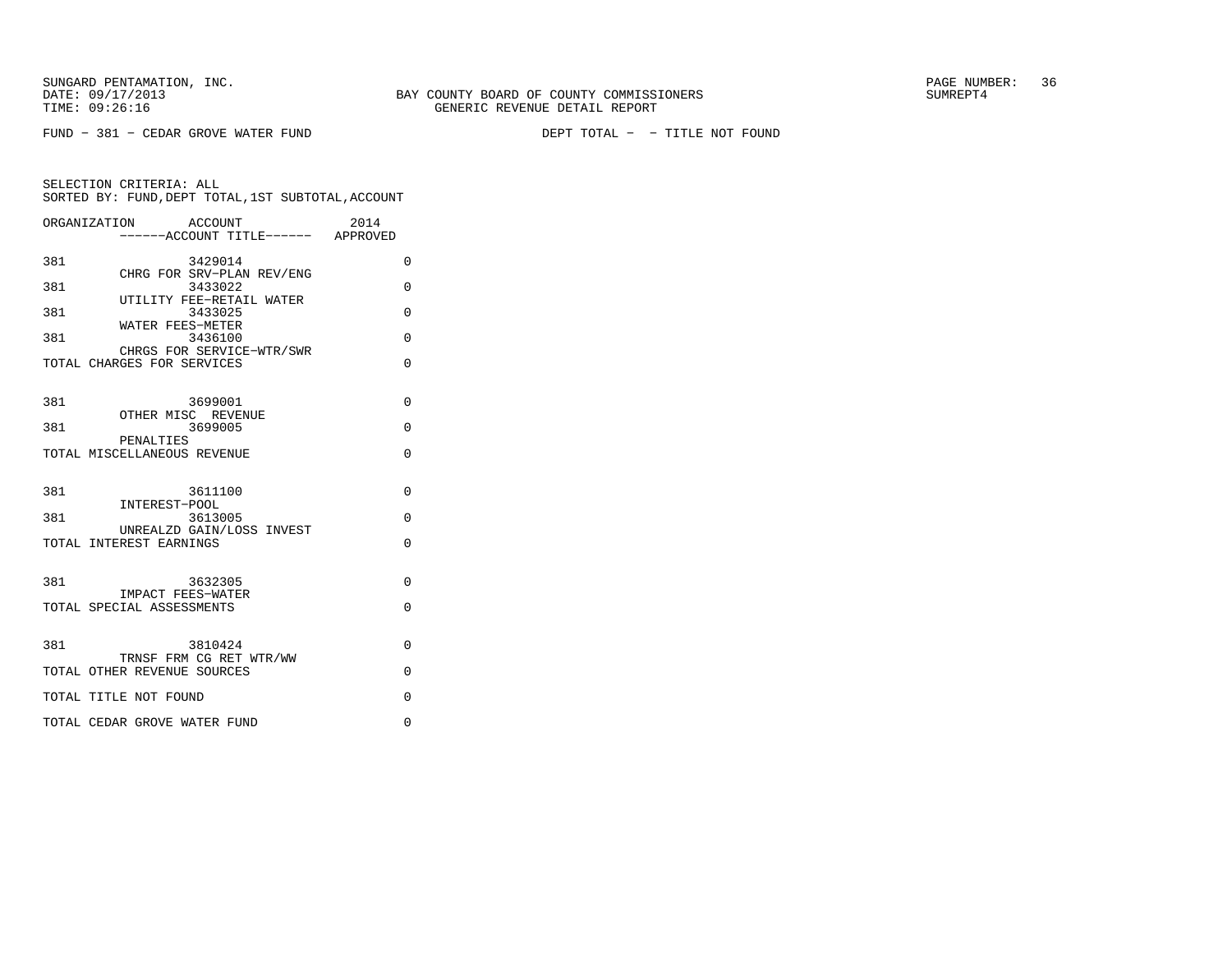SELECTION CRITERIA: ALL

FUND − 382 − CEDAR GROVE SEWER FUND DEPT TOTAL − − TITLE NOT FOUND

TIME:  $09:26:16$  GENERIC REVENUE DETAIL REPORT

BAY COUNTY BOARD OF COUNTY COMMISSIONERS

|              | SORTED BY: FUND, DEPT TOTAL, IST SUBTOTAL, ACCOUNT       |  |
|--------------|----------------------------------------------------------|--|
| ORGANIZATION | 2014<br>ACCOUNT<br>------ACCOUNT TITLE------<br>APPROVED |  |
| 382          | 3435040                                                  |  |
| 382          | UTILITY FEE-RETAIL SEWER<br>3436100                      |  |
|              | CHRGS FOR SERVICE-WTR/SWR                                |  |

TOTAL CHARGES FOR SERVICES 0

| 382 | 3699001                                                 | $\Omega$ |
|-----|---------------------------------------------------------|----------|
| 382 | OTHER MISC REVENUE<br>3699005                           | $\Omega$ |
|     | PENALTIES<br>TOTAL MISCELLANEOUS REVENUE                | $\Omega$ |
| 382 | 3611100                                                 | $\Omega$ |
| 382 | INTEREST-POOL<br>3613005                                | $\Omega$ |
|     | UNREALZD GAIN/LOSS INVEST<br>TOTAL INTEREST EARNINGS    | $\Omega$ |
|     |                                                         |          |
| 382 | 3632307                                                 | $\Omega$ |
|     | IMPACT FEES-SEWER<br>TOTAL SPECIAL ASSESSMENTS          | $\Omega$ |
|     |                                                         |          |
| 382 | 3810424                                                 | $\Omega$ |
| 382 | TRNSF FRM CG RET WTR/WW<br>3899999                      | $\Omega$ |
|     | BALANCE FWD-CASH FORWARD<br>TOTAL OTHER REVENUE SOURCES | $\Omega$ |
|     | TOTAL TITLE NOT FOUND                                   | $\Omega$ |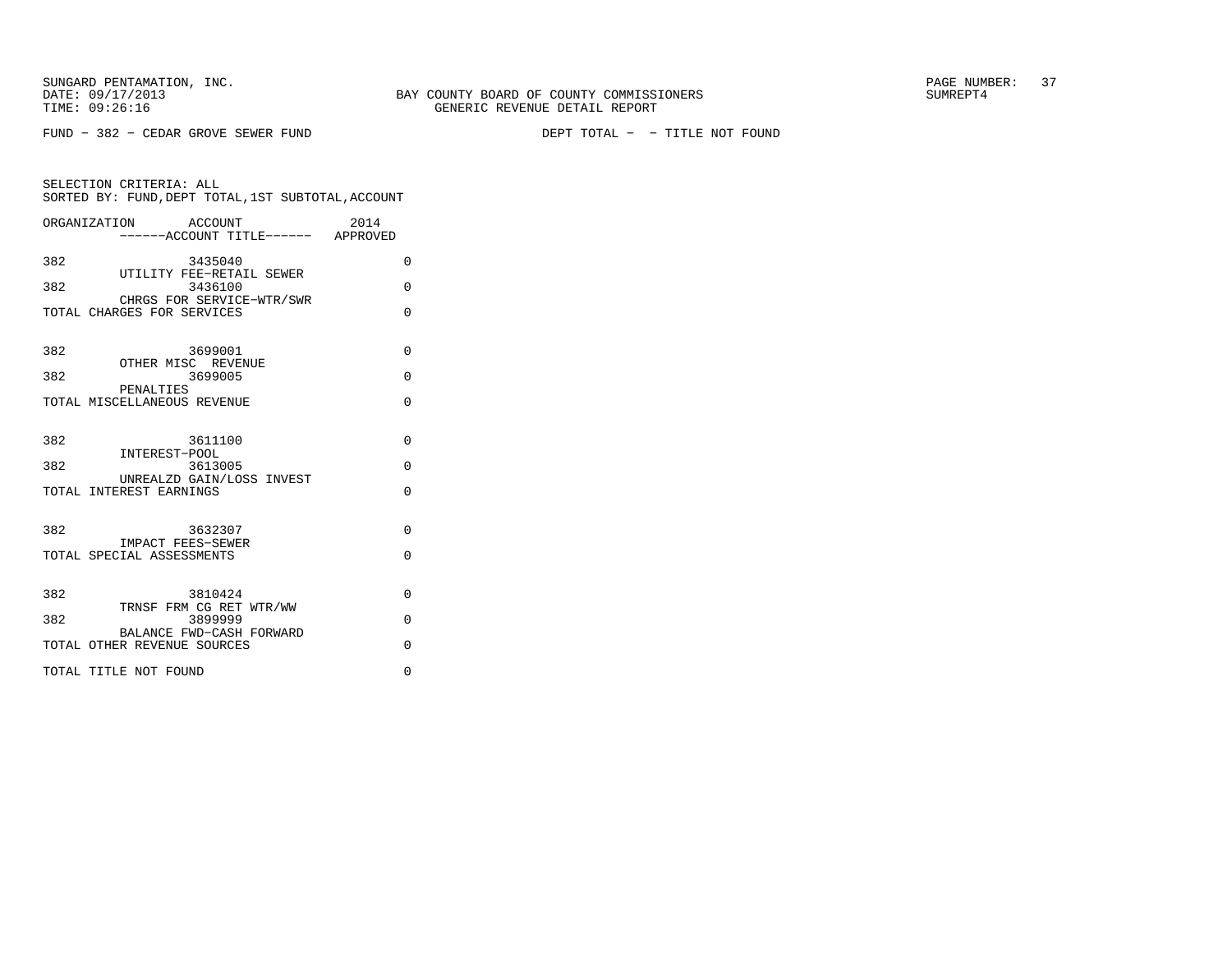FUND − 382 − CEDAR GROVE SEWER FUND DEPT TOTAL − 0382 − CEDAR GROVE SEWER

|      | ORGANIZATION |                              | ACCOUNT |                           | 2014     |  |
|------|--------------|------------------------------|---------|---------------------------|----------|--|
|      |              |                              |         | ------ACCOUNT TITLE------ | APPROVED |  |
| 0382 |              |                              | 3899999 | BALANCE FWD-CASH FORWARD  |          |  |
|      |              | TOTAL OTHER REVENUE SOURCES  |         |                           |          |  |
|      |              | TOTAL CEDAR GROVE SEWER      |         |                           |          |  |
|      |              | TOTAL CEDAR GROVE SEWER FUND |         |                           |          |  |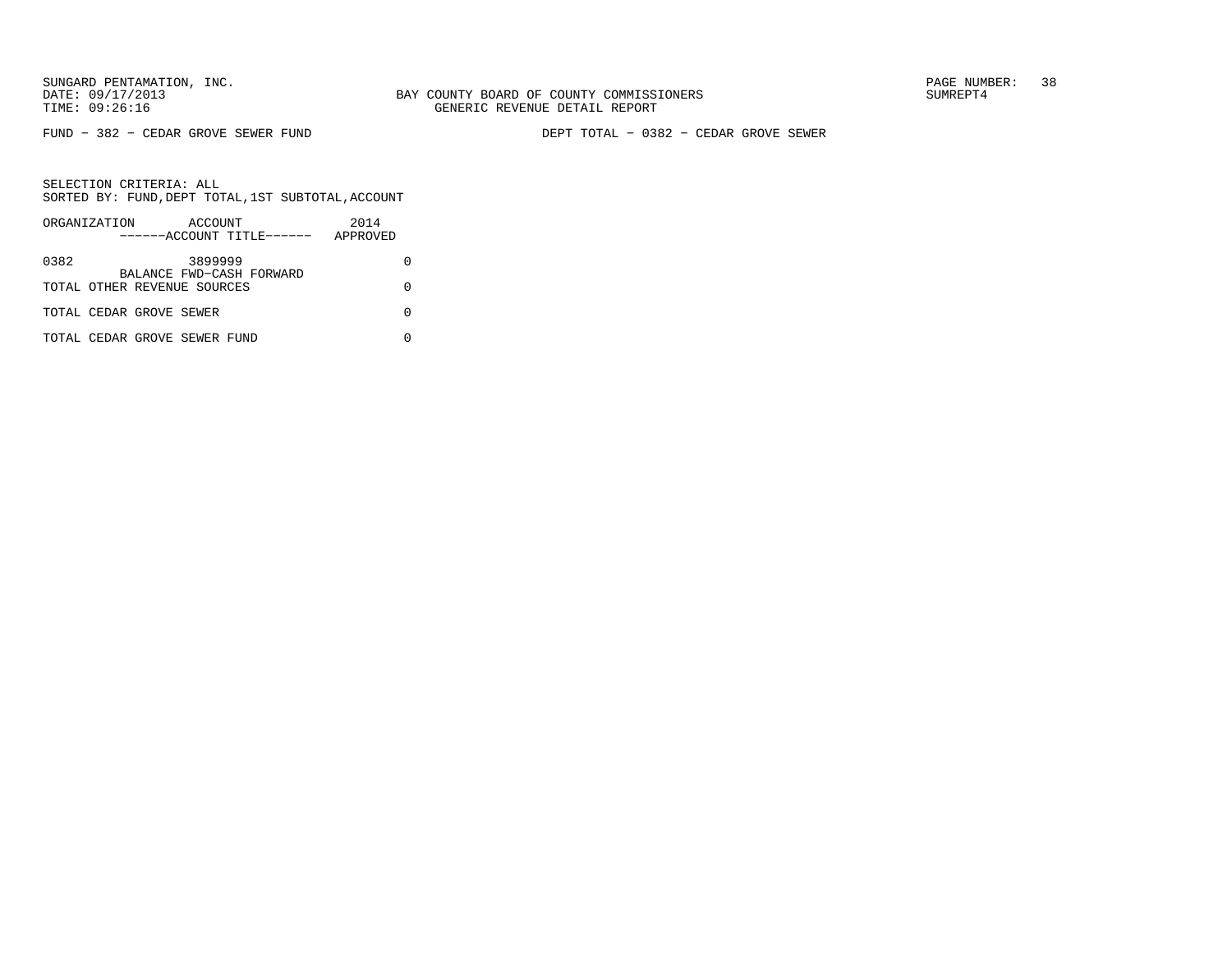FUND − 383 − CEDAR GROVE CRA DEPT TOTAL − − TITLE NOT FOUND

| ORGANIZATION                | ACCOUNT                              | 2014     |
|-----------------------------|--------------------------------------|----------|
|                             | ------ACCOUNT TITLE------ APPROVED   |          |
| 383                         | 3115001                              | $\Omega$ |
| TIF-CORE CRA<br>383         | 3115002                              | $\Omega$ |
| TOTAL TAXES                 | TIF-BRANNONVILLE CRA                 | $\Omega$ |
|                             |                                      |          |
| 383                         | 3611100                              | $\Omega$ |
| INTEREST-POOL<br>383        | 3613005                              | $\Omega$ |
| TOTAL INTEREST EARNINGS     | UNREALZD GAIN/LOSS INVEST            | $\Omega$ |
|                             |                                      |          |
| 383                         | 3810001<br>TRNSF FRM GENERAL FD(001) | $\Omega$ |
| TOTAL OTHER REVENUE SOURCES |                                      | $\Omega$ |
| TOTAL TITLE NOT FOUND       |                                      | $\Omega$ |
| TOTAL CEDAR GROVE CRA       |                                      | U        |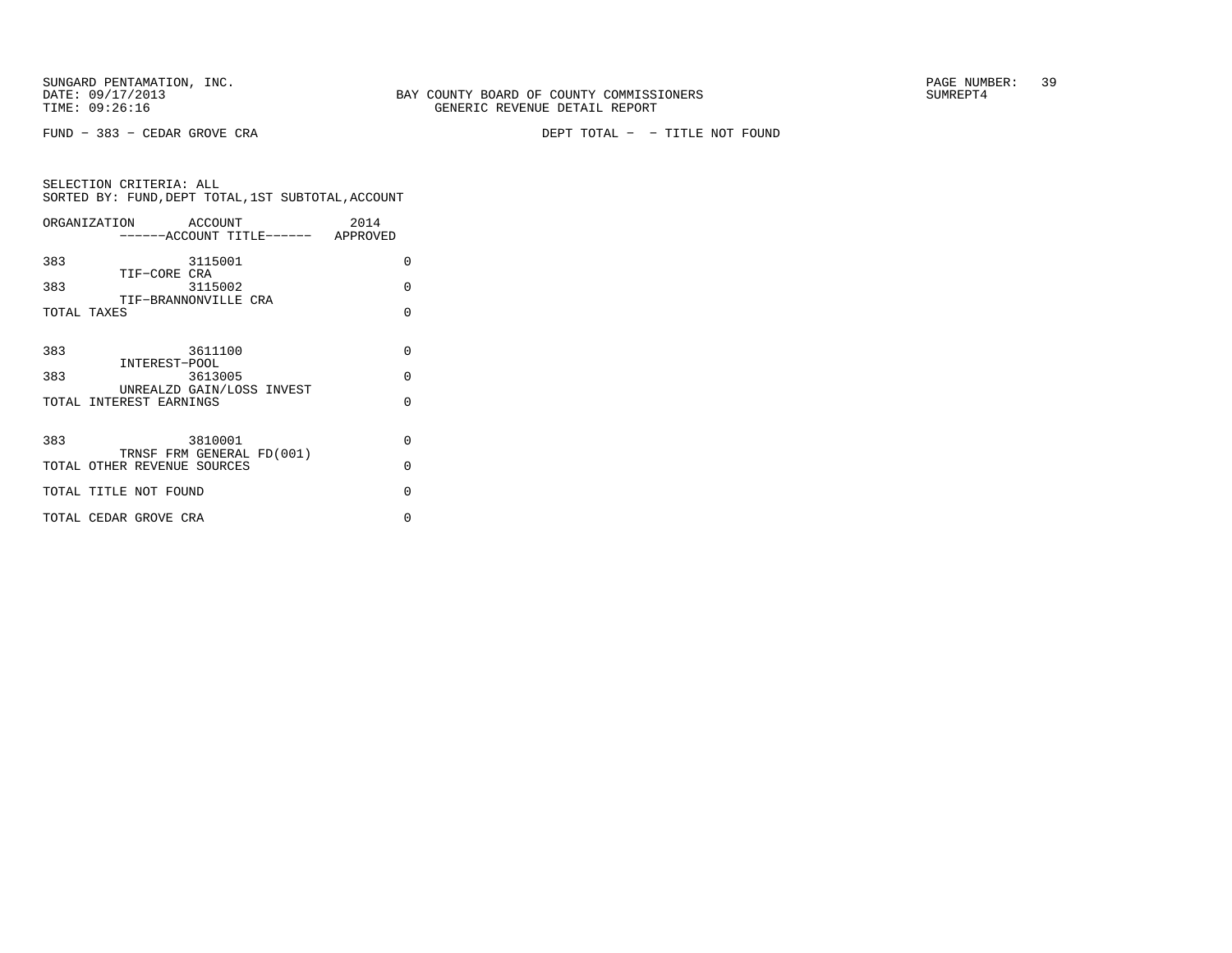FUND − 401 − WATER SYSTEM REVENUE FUND DEPT TOTAL − − TITLE NOT FOUND

| ORGANIZATION | <b>ACCOUNT</b><br>--ACCOUNT TITLE------                     | 2014<br>APPROVED |
|--------------|-------------------------------------------------------------|------------------|
| 401          | 3312003                                                     | 0                |
| 401          | FED GRANT-EPA<br>3340001                                    | 0                |
| 401          | STATE GRANTS<br>3344908                                     | 0                |
| 401          | ST GRANT-NW FL WTR MGT<br>3347906                           | 0                |
|              | ST GRANT-FISH & WILDLIFE<br>TOTAL INTERGOVERNMENTAL REVENUE | $\Omega$         |
| 401          | 3433005                                                     | 7,468,900        |
|              | UTILITY FEE-TREATED WATER                                   |                  |
| 401          | 3433007<br>UTILITY FEE-TRTD WTR PCB                         | 6,909,350        |
| 401          | 3433010<br>UTILITY FEE-RAW WATER                            | 603,750          |
| 401          | 3433025<br>WATER FEES-METER                                 | 0                |
| 401          | 3435060                                                     | 0                |
| 401          | CHRGS FOR SERV-RTL WSTWTR<br>3436100                        | 0                |
|              | CHRGS FOR SERVICE-WTR/SWR<br>TOTAL CHARGES FOR SERVICES     | 14,982,000       |
| 401          | 3640010                                                     | 0                |
| 401          | SALE OF FIXED ASSETS<br>3659010                             | 0                |
|              | SALE OF SURPLUS OR SCRAP                                    |                  |
| 401          | 3660007<br>CONTRIB-OTHER GOVT UNITS                         | 0                |
| 401          | 3699001<br>OTHER MISC REVENUE                               | 0                |
| 401          | 3699005                                                     | 0                |
| 401          | PENALTIES<br>3699012                                        | 0                |
|              | INSURANCE PROCEEDS<br>TOTAL MISCELLANEOUS REVENUE           | $\Omega$         |
| 401          | 3611100                                                     | 85,500           |
| 401          | INTEREST-POOL                                               | 0                |
|              | 3613005<br>UNREALZD GAIN/LOSS INVEST                        |                  |
|              | TOTAL INTEREST EARNINGS                                     | 85,500           |
| 401          | 3631001<br>SPECIAL ASSESSMENTS                              | 310,000          |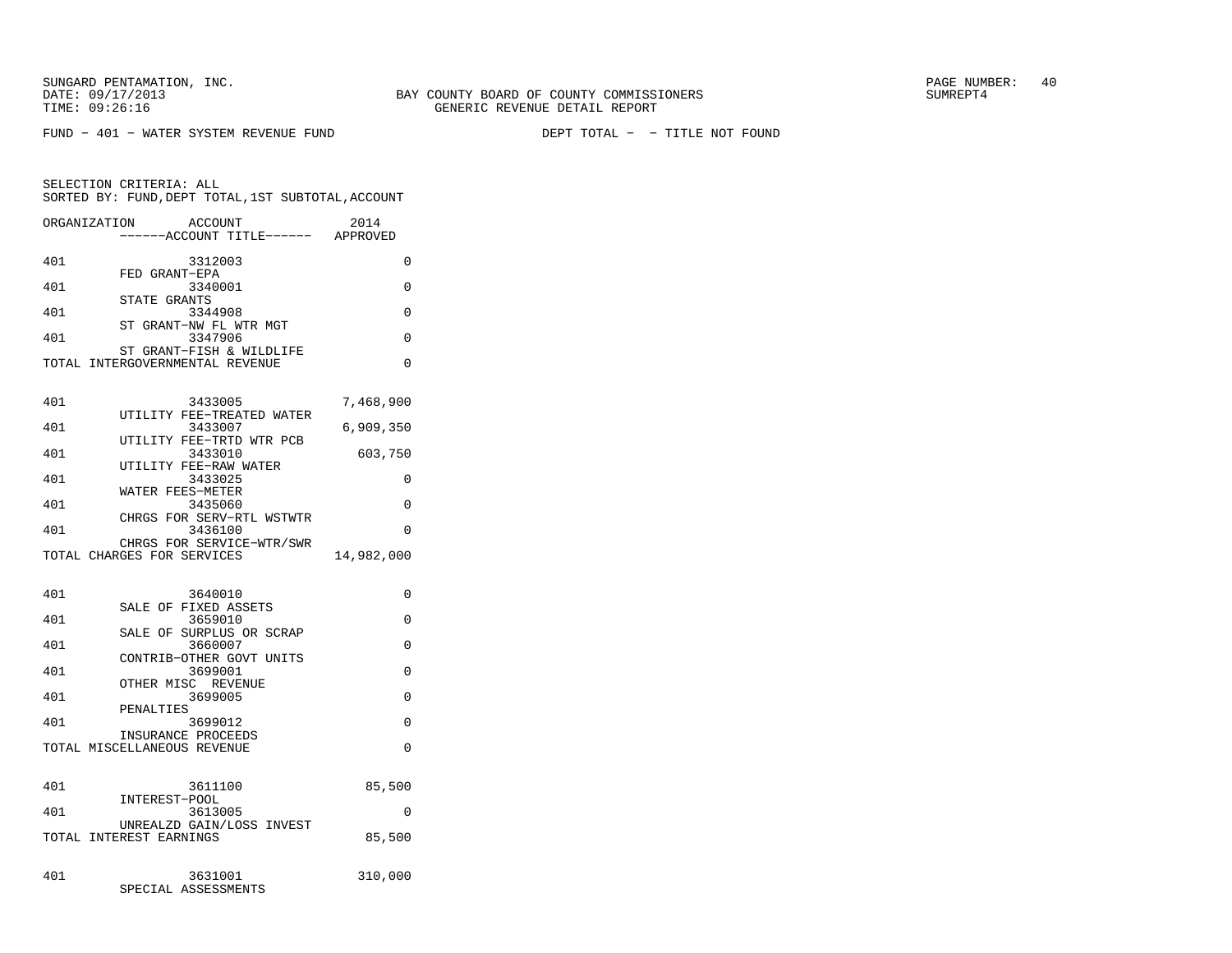FUND − 401 − WATER SYSTEM REVENUE FUND DEPT TOTAL − − TITLE NOT FOUND

SELECTION CRITERIA: ALLSORTED BY: FUND,DEPT TOTAL,1ST SUBTOTAL,ACCOUNT

| ORGANIZATION | ACCOUNT<br>------ACCOUNT TITLE------                    | 2014<br>APPROVED |
|--------------|---------------------------------------------------------|------------------|
| 401          | 3632305<br>IMPACT FEES-WATER                            | 272,000          |
|              | TOTAL SPECIAL ASSESSMENTS                               | 582,000          |
| 401          | 3810420                                                 | $\Omega$         |
| 401          | TRNSF FRM RETAIL WTR(420)<br>3810425                    | $\Omega$         |
| 401          | TRNSF FRM INDUS WSTE (425)<br>3840005                   | $\Omega$         |
| 401          | LOAN PROCEEDS<br>3840010                                | $\Omega$         |
| 401          | <b>BOND PROCEEDS</b><br>3898010                         | 152,416          |
| 401          | CONTRIBUTION-STONE/ARZONA<br>3899996                    | $\Omega$         |
| 401          | RESERVE RELEASE<br>3899999                              | 12,000,000       |
|              | BALANCE FWD-CASH FORWARD<br>TOTAL OTHER REVENUE SOURCES | 12,152,416       |

TOTAL TITLE NOT FOUND 27,801,916 TOTAL WATER SYSTEM REVENUE FUND 27,801,916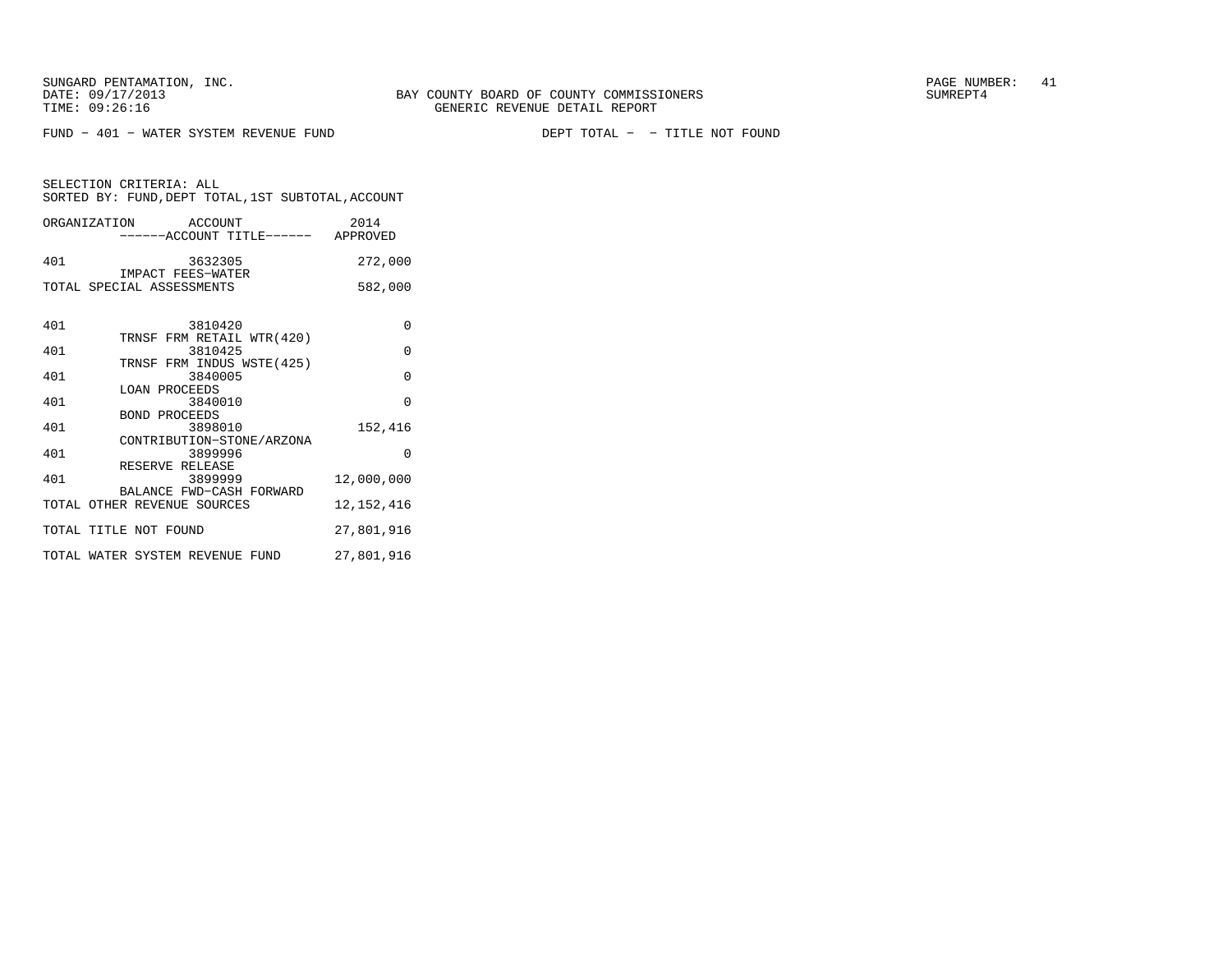SUNGARD PENTAMATION, INC.  $^{12}$ 

FUND − 420 − RETAIL WATER & WASTEWATER DEPT TOTAL − − TITLE NOT FOUND

SELECTION CRITERIA: ALL SORTED BY: FUND,DEPT TOTAL,1ST SUBTOTAL,ACCOUNTORGANIZATION ACCOUNT 2014 −−−−−−ACCOUNT TITLE−−−−−− APPROVED420 3343106 0 ST GRANT−FLA ENTERPRISE420 3343108 0 ST GRANT−FL ENTP/AFRL PRJTOTAL INTERGOVERNMENTAL REVENUE 0 420 3429014 3,420 CHRG FOR SRV−PLAN REV/ENG 420 3433022 1,627,350 UTILITY FEE−RETAIL WATER 420 3433025 55,400 WATER FEES−METER 420 3433027 0 UTILITY FEES−TANKERS420 3435005 0 CHRGS FOR SRV−PARKER420 3435007 19,532 CHRGS FOR SRV−MEX BCH420 3435009 3,045 CHRGS FOR SRV−COURT HOUSE420 3435010 3,045 CHRGS FOR SRV−PARKS&REC420 3435011 3,045 CHRGS FOR SRV−RDS&BRDGS420 3435030 187,333 UTILITY FEE−MEX BCH DEBT420 3435031 15,714 UTILITY FEE−MEX BCH R&R420 3435032 28,100 UTILITY FEE−MEX BCH RATE420 3435040 4,683,947 UTILITY FEE−RETAIL SEWER420 3435045 151,472 UTILITY FEE−WHLSLE/MEX BC420 3435047 359,404 UTILITY FEE−WHLSLE/TYNDLL420 3435049 61,457 UTILITY FEE−R&R/TYNDALL420 3435050 8,796 UTILITY FEE−TXS/TYNDALL420 3435052 13,483 UTILITY FEE−REUSE TYNDALL420 3435053 0 UTILITY FEE−MAINT & DEPRC420 3435055 377,374 CAP RESERVATION/TYNDALL420 3435057 1,316,958 CHRGS FOR SRV−AWT STAFF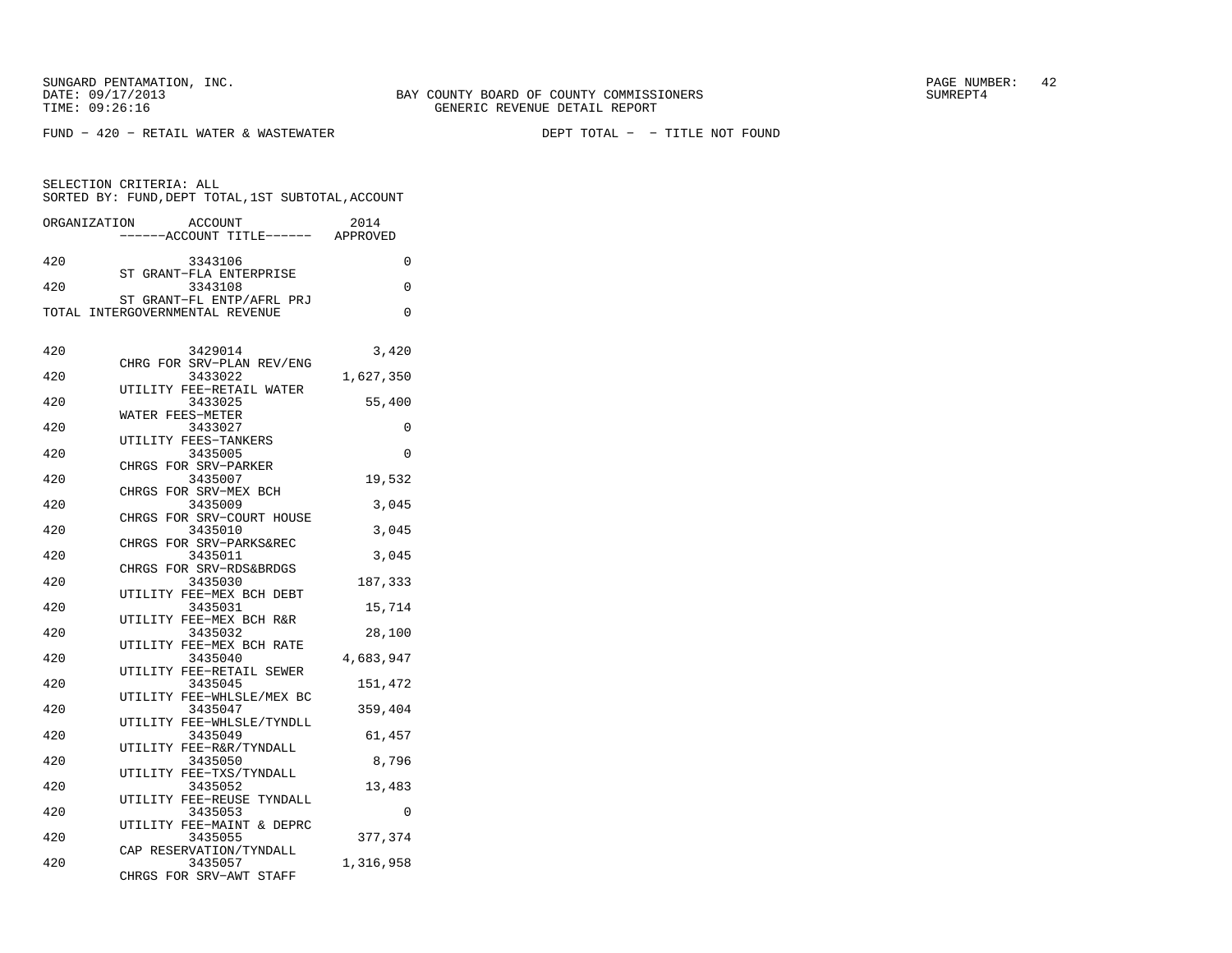SUNGARD PENTAMATION, INC.  $^{9}$  and  $^{9}$  and  $^{9}$  and  $^{9}$  and  $^{9}$  and  $^{9}$  and  $^{9}$  and  $^{9}$  and  $^{9}$  and  $^{9}$  and  $^{9}$  and  $^{9}$  and  $^{9}$  and  $^{9}$  and  $^{9}$  and  $^{9}$  and  $^{9}$  and  $^{9}$  and  $^{9}$  and  $^{9}$ 

SELECTION CRITERIA: ALL

FUND − 420 − RETAIL WATER & WASTEWATER DEPT TOTAL − − TITLE NOT FOUND

 SORTED BY: FUND,DEPT TOTAL,1ST SUBTOTAL,ACCOUNTORGANIZATION ACCOUNT 2014

 −−−−−−ACCOUNT TITLE−−−−−− APPROVED420 3436100 0 CHRGS FOR SERVICE−WTR/SWR TOTAL CHARGES FOR SERVICES 8,918,875 420 3631050 0 R & M SEWER ESCROW<br>2660001 420 3660001 0 CONTRIBUTIONS−PRIVATE SRC 420 3660007 0 CONTRIB−OTHER GOVT UNITS 420 3699001 102,355 OTHER MISC REVENUE 420 3699005 54,500 PENALTIES TOTAL MISCELLANEOUS REVENUE 156,855 420 3611100 0 INTEREST−POOL 420 3613005 0 UNREALZD GAIN/LOSS INVESTTOTAL INTEREST EARNINGS 0 420 3632303 0 IMPACT FEES−WTR/RIVER CMP420 3632304 0 IMPACT FEES−WTR/LAKE MRL 420 3632305 0 IMPACT FEES−WATER 420 3632307 0 IMPACT FEES−SEWER 420 3632308 0 IMPACT FEES−SWR/RIVER CMP 420 3632309 0 IMPACT FEES−SWR/LAKE MRLTOTAL SPECIAL ASSESSMENTS 0 420 3810401 0 TRNSF FRM WATER SYS (401)420 3810425 0 TRNSF FRM INDUS WSTE(425) 420 3840005 1,830,000 LOAN PROCEEDS 420 3840010 0 BOND PROCEEDS 420 3897001 0 CAPITAL CONTRIB−OTHER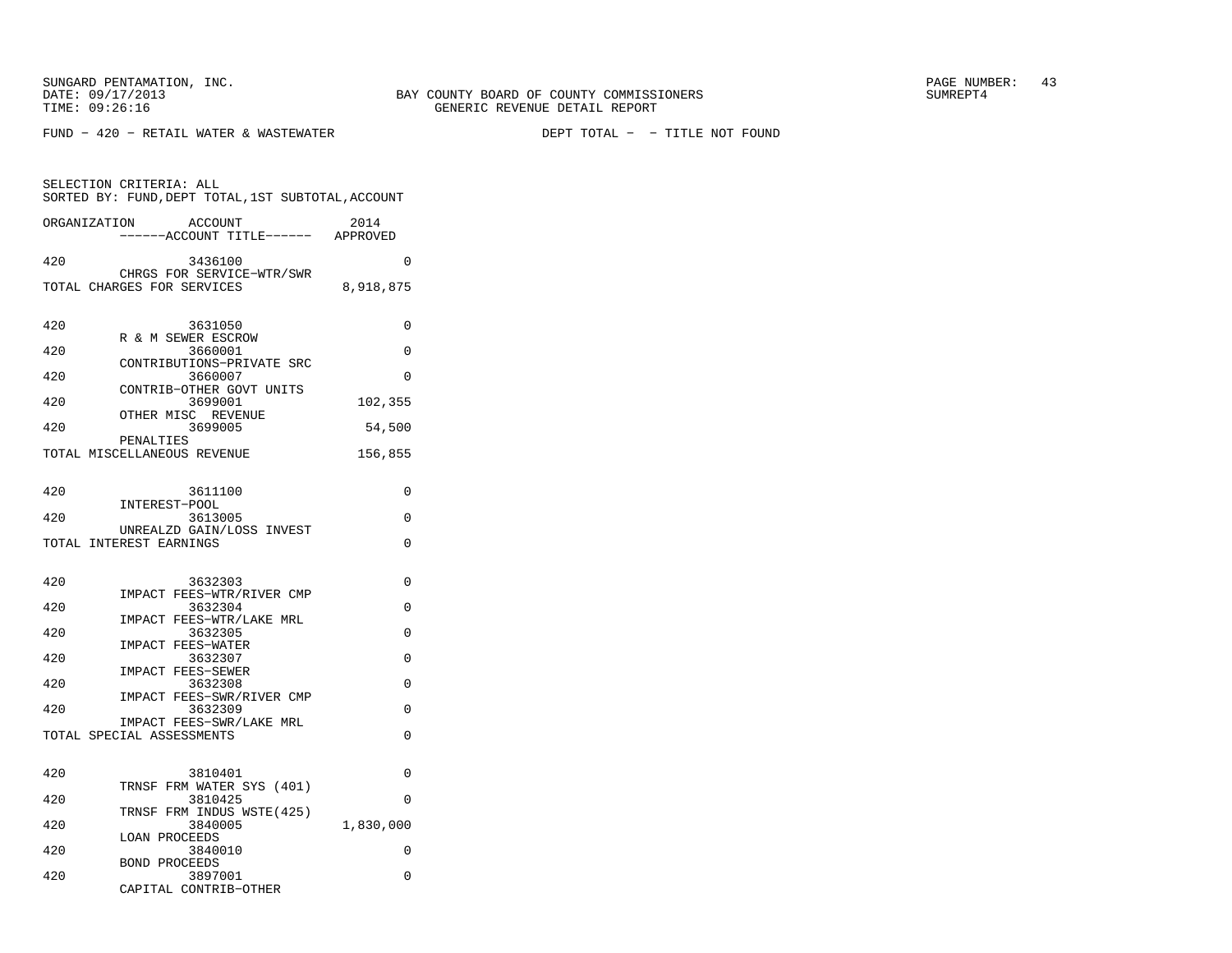SUNGARD PENTAMATION, INC.<br>
BAY COUNTY BOARD OF COUNTY COMMISSIONERS AND SUNREPT4 SUMREPT4

FUND − 420 − RETAIL WATER & WASTEWATER DEPT TOTAL − − TITLE NOT FOUND

| ORGANIZATION                    | ACCOUNT                        | ------ACCOUNT TITLE------ | 2014<br>APPROVED |
|---------------------------------|--------------------------------|---------------------------|------------------|
| 420                             | 3899996                        |                           | 0                |
| 420                             | RESERVE RELEASE<br>3899997     |                           | $\Omega$         |
| 420                             | BAL FWD-IMPACT FEES<br>3899998 |                           | $\Omega$         |
| 420                             | 3899999                        | BALANCE FWD-BOND PROCEEDS | 50,000           |
| TOTAL OTHER REVENUE SOURCES     | BALANCE FWD-CASH FORWARD       |                           | 1,880,000        |
| TOTAL TITLE NOT FOUND           |                                |                           | 10,955,730       |
| TOTAL RETAIL WATER & WASTEWATER |                                |                           | 10,955,730       |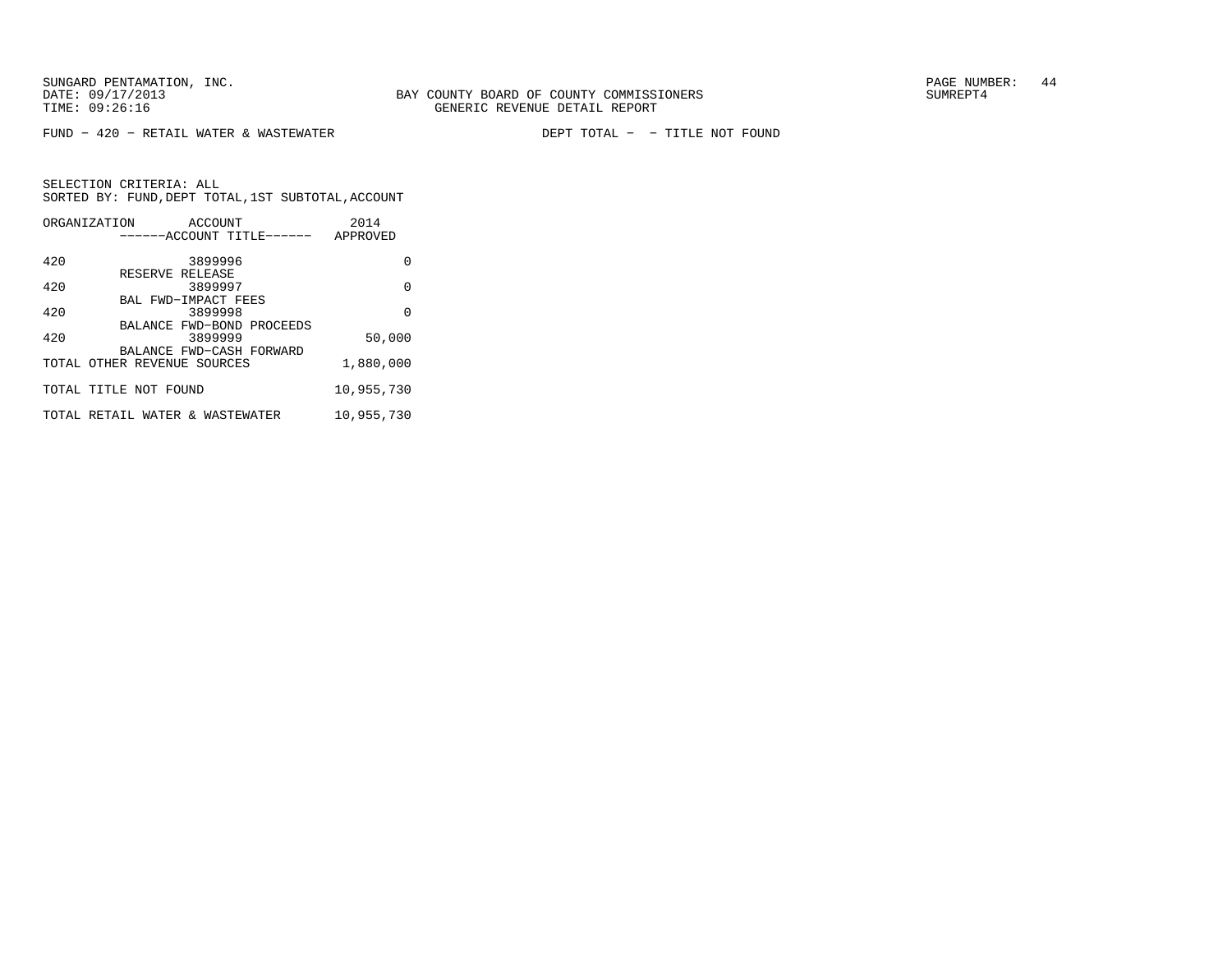FUND − 422 − N BAY RETAIL WTR & WSTWTR DEPT TOTAL − − TITLE NOT FOUND

| ORGANIZATION | ACCOUNT<br>----ACCOUNT TITLE------ APPROVED | 2014     |
|--------------|---------------------------------------------|----------|
|              |                                             |          |
| 422          | 3429014                                     | 0        |
|              | CHRG FOR SRV-PLAN REV/ENG                   |          |
| 422          | 3433022                                     | 0        |
| 422          | UTILITY FEE-RETAIL WATER<br>3433025         | $\Omega$ |
|              | WATER FEES-METER                            |          |
| 422          | 3435040                                     | 0        |
|              | UTILITY FEE-RETAIL SEWER                    |          |
| 422          | 3436100                                     | $\Omega$ |
|              | CHRGS FOR SERVICE-WTR/SWR                   |          |
|              | TOTAL CHARGES FOR SERVICES                  | $\Omega$ |
|              |                                             |          |
| 422          |                                             | 0        |
|              | 3699001<br>OTHER MISC REVENUE               |          |
| 422          | 3699005                                     | $\Omega$ |
|              | PENALTIES                                   |          |
|              | TOTAL MISCELLANEOUS REVENUE                 | 0        |
|              |                                             |          |
|              |                                             |          |
| 422          | 3611100                                     | 0        |
| 422          | INTEREST-POOL<br>3613005                    | 0        |
|              | UNREALZD GAIN/LOSS INVEST                   |          |
|              | TOTAL INTEREST EARNINGS                     | $\Omega$ |
|              |                                             |          |
|              |                                             |          |
| 422          | 3632304                                     | 0        |
|              | IMPACT FEES-WTR/LAKE MRL                    |          |
| 422          | 3632305                                     | $\Omega$ |
| 422          | IMPACT FEES-WATER<br>3632307                | 0        |
|              | <b>IMPACT FEES-SEWER</b>                    |          |
| 422          | 3632309                                     | 0        |
|              | IMPACT FEES-SWR/LAKE MRL                    |          |
|              | TOTAL SPECIAL ASSESSMENTS                   | 0        |
|              |                                             |          |
|              |                                             |          |
| 422          | 3840005<br><b>LOAN PROCEEDS</b>             | $\Omega$ |
| 422          | 3840010                                     | 0        |
|              | <b>BOND PROCEEDS</b>                        |          |
| 422          | 3897001                                     | 0        |
|              | CAPITAL CONTRIB-OTHER                       |          |
| 422          | 3899999                                     | 0        |
|              | BALANCE FWD-CASH FORWARD                    |          |
|              | TOTAL OTHER REVENUE SOURCES                 | 0        |
|              | TOTAL TITLE NOT FOUND                       | $\Omega$ |
|              |                                             |          |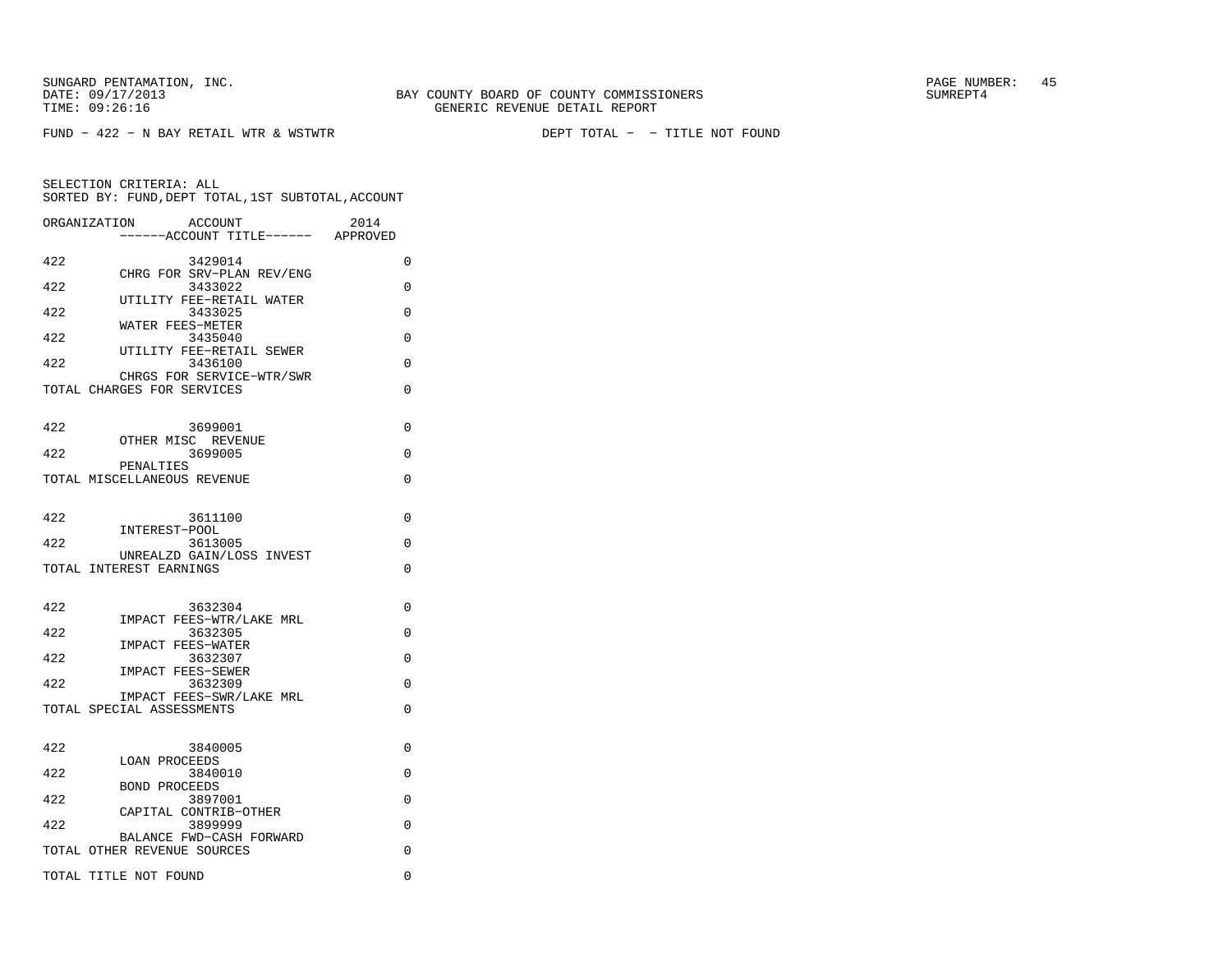FUND − 422 − N BAY RETAIL WTR & WSTWTR DEPT TOTAL − − TITLE NOT FOUND

SELECTION CRITERIA: ALLSORTED BY: FUND,DEPT TOTAL,1ST SUBTOTAL,ACCOUNT

ORGANIZATION ACCOUNT 2014−−−−−−ACCOUNT TITLE−−−−−− APPROVED

TOTAL N BAY RETAIL WTR & WSTWTR  $0$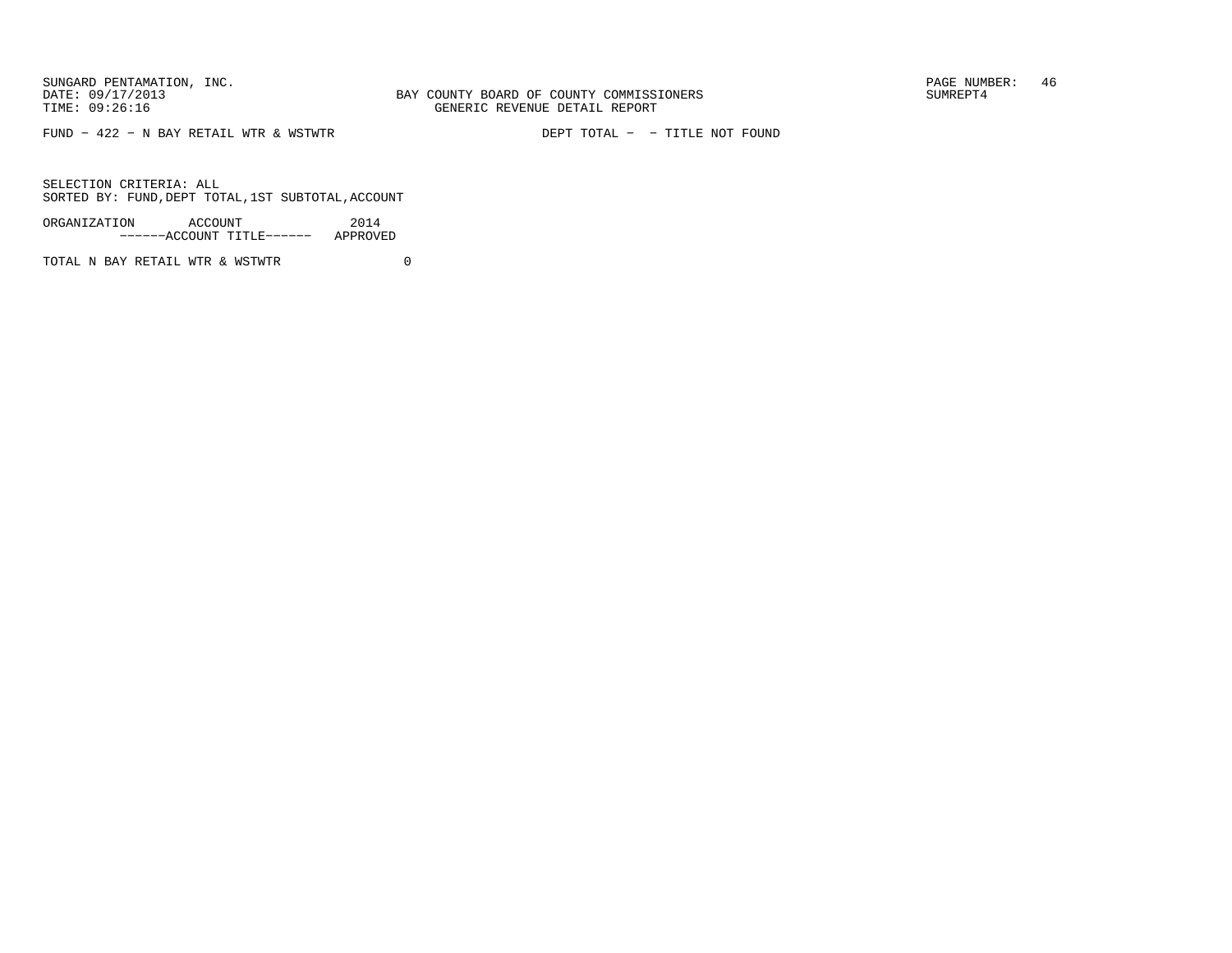FUND − 424 − CEDAR GRV−RETAIL WTR & WW DEPT TOTAL − − TITLE NOT FOUND

|     | ORGANIZATION<br><b>ACCOUNT</b><br>-----ACCOUNT TITLE------ APPROVED | 2014     |
|-----|---------------------------------------------------------------------|----------|
| 424 | 3429014                                                             | $\Omega$ |
| 424 | CHRG FOR SRV-PLAN REV/ENG<br>3433022                                | 0        |
| 424 | UTILITY FEE-RETAIL WATER<br>3433025                                 | $\Omega$ |
| 424 | WATER FEES-METER<br>3435040                                         | $\Omega$ |
| 424 | UTILITY FEE-RETAIL SEWER<br>3436100                                 | 0        |
|     | CHRGS FOR SERVICE-WTR/SWR<br>TOTAL CHARGES FOR SERVICES             | $\Omega$ |
| 424 | 3699001                                                             | $\Omega$ |
| 424 | OTHER MISC REVENUE<br>3699005                                       | $\Omega$ |
|     | PENALTIES<br>TOTAL MISCELLANEOUS REVENUE                            | $\Omega$ |
| 424 | 3611100<br>INTEREST-POOL                                            | $\Omega$ |
| 424 | 3613005                                                             | $\Omega$ |
|     | UNREALZD GAIN/LOSS INVEST<br>TOTAL INTEREST EARNINGS                | $\Omega$ |
| 424 | 3632305                                                             | 0        |
| 424 | <b>IMPACT FEES-WATER</b><br>3632307                                 | $\Omega$ |
|     | IMPACT FEES-SEWER<br>TOTAL SPECIAL ASSESSMENTS                      | $\Omega$ |
| 424 | 3810382<br>TRNSF FRM CEDAR GRV SWR                                  | $\Omega$ |
| 424 | 3840010                                                             | $\Omega$ |
| 424 | <b>BOND PROCEEDS</b><br>3899999                                     | 0        |
|     | BALANCE FWD-CASH FORWARD<br>TOTAL OTHER REVENUE SOURCES             | $\Omega$ |
|     | TOTAL TITLE NOT FOUND                                               | $\Omega$ |
|     | TOTAL CEDAR GRV-RETAIL WTR & WW                                     | 0        |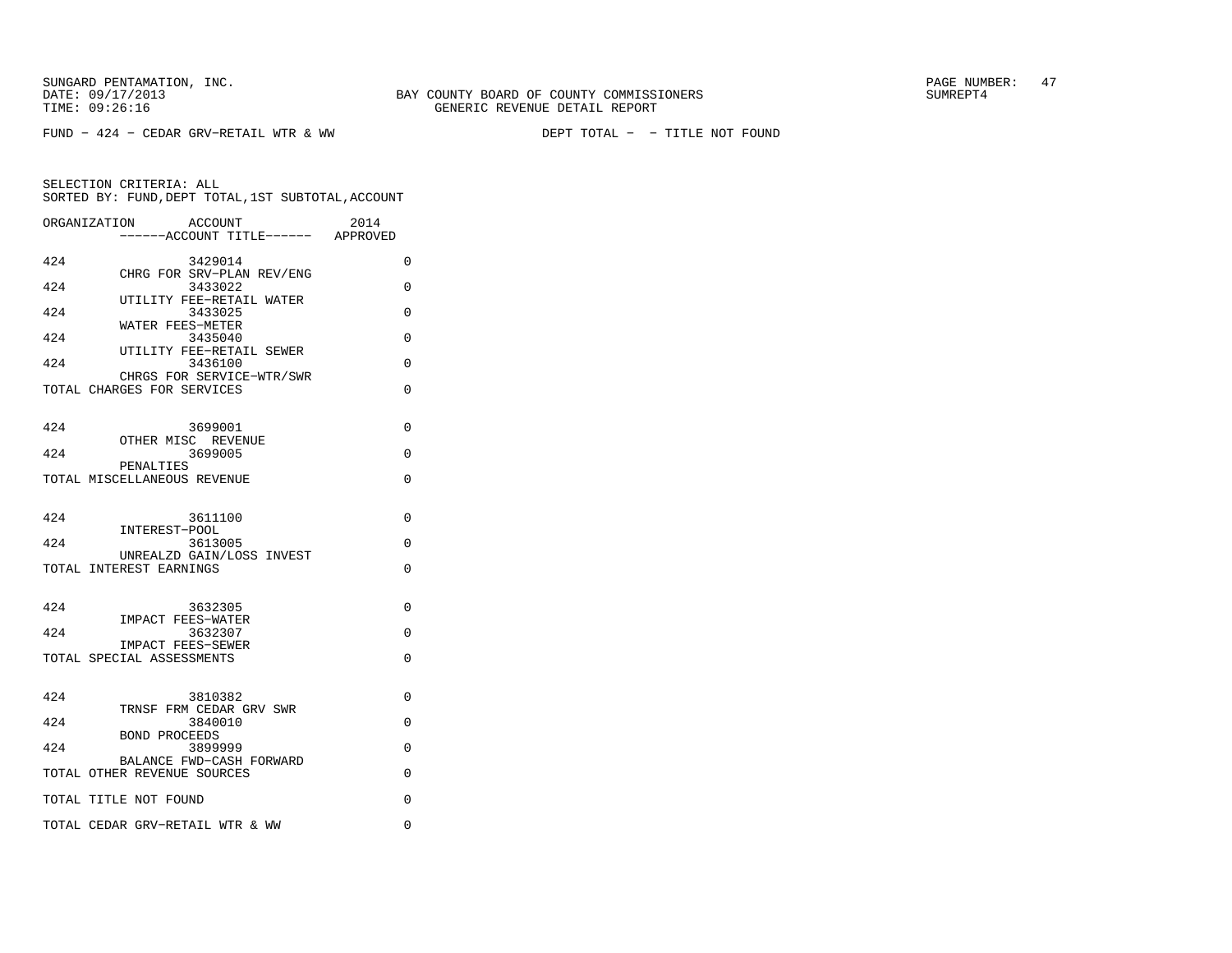FUND − 425 − INDUSTRIAL WASTEWATER DEPT TOTAL − − TITLE NOT FOUND

|                                                                   | 2014                                                                                                                                                                                                                                                                                                                                                                                                                        |                                   |
|-------------------------------------------------------------------|-----------------------------------------------------------------------------------------------------------------------------------------------------------------------------------------------------------------------------------------------------------------------------------------------------------------------------------------------------------------------------------------------------------------------------|-----------------------------------|
|                                                                   |                                                                                                                                                                                                                                                                                                                                                                                                                             |                                   |
|                                                                   |                                                                                                                                                                                                                                                                                                                                                                                                                             | $\Omega$                          |
|                                                                   |                                                                                                                                                                                                                                                                                                                                                                                                                             |                                   |
|                                                                   |                                                                                                                                                                                                                                                                                                                                                                                                                             | $\Omega$                          |
|                                                                   |                                                                                                                                                                                                                                                                                                                                                                                                                             |                                   |
|                                                                   |                                                                                                                                                                                                                                                                                                                                                                                                                             | $\Omega$                          |
|                                                                   |                                                                                                                                                                                                                                                                                                                                                                                                                             | $\Omega$                          |
|                                                                   |                                                                                                                                                                                                                                                                                                                                                                                                                             |                                   |
|                                                                   |                                                                                                                                                                                                                                                                                                                                                                                                                             | $\Omega$                          |
|                                                                   |                                                                                                                                                                                                                                                                                                                                                                                                                             |                                   |
|                                                                   |                                                                                                                                                                                                                                                                                                                                                                                                                             | $\Omega$                          |
|                                                                   |                                                                                                                                                                                                                                                                                                                                                                                                                             |                                   |
|                                                                   |                                                                                                                                                                                                                                                                                                                                                                                                                             | $\Omega$                          |
|                                                                   |                                                                                                                                                                                                                                                                                                                                                                                                                             |                                   |
|                                                                   |                                                                                                                                                                                                                                                                                                                                                                                                                             |                                   |
|                                                                   |                                                                                                                                                                                                                                                                                                                                                                                                                             | $\Omega$                          |
|                                                                   |                                                                                                                                                                                                                                                                                                                                                                                                                             | $\Omega$                          |
|                                                                   |                                                                                                                                                                                                                                                                                                                                                                                                                             |                                   |
|                                                                   |                                                                                                                                                                                                                                                                                                                                                                                                                             | $\Omega$                          |
|                                                                   |                                                                                                                                                                                                                                                                                                                                                                                                                             |                                   |
|                                                                   |                                                                                                                                                                                                                                                                                                                                                                                                                             | $\Omega$                          |
|                                                                   |                                                                                                                                                                                                                                                                                                                                                                                                                             |                                   |
|                                                                   |                                                                                                                                                                                                                                                                                                                                                                                                                             | $\Omega$                          |
|                                                                   |                                                                                                                                                                                                                                                                                                                                                                                                                             |                                   |
|                                                                   |                                                                                                                                                                                                                                                                                                                                                                                                                             | $\Omega$                          |
|                                                                   |                                                                                                                                                                                                                                                                                                                                                                                                                             | $\Omega$                          |
| INTEREST-POOL<br>TOTAL INTEREST EARNINGS<br>TOTAL TITLE NOT FOUND | ORGANIZATION ACCOUNT<br>3412001<br>CHRGS FOR SERVICE<br>3435501<br>CHRGS FOR SRV-3% ADMIN<br>3435505<br>CHRGS FOR SRV-STONE<br>3435512<br>CHRGS FOR SRV-ARIZONA CHM<br>TOTAL CHARGES FOR SERVICES<br>3640010<br>SALE OF FIXED ASSETS<br>TOTAL MISCELLANEOUS REVENUE<br>3611100<br>3613005<br>UNREALZD GAIN/LOSS INVEST<br>3899999<br>BALANCE FWD-CASH FORWARD<br>TOTAL OTHER REVENUE SOURCES<br>TOTAL INDUSTRIAL WASTEWATER | -----ACCOUNT TITLE------ APPROVED |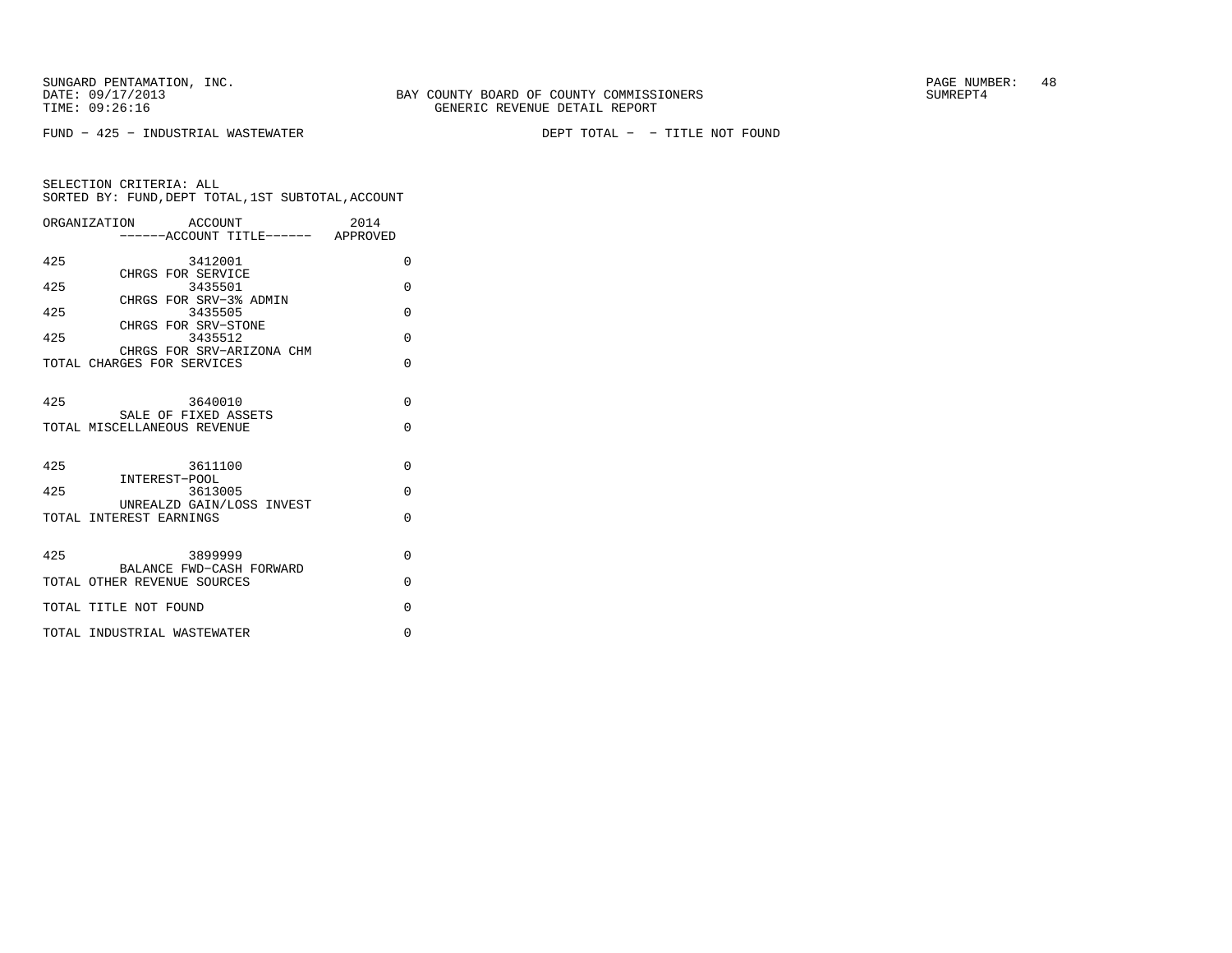FUND − 430 − SOLID WASTE FUND DEPT TOTAL − − TITLE NOT FOUND

|              | SELECTION CRITERIA: ALL<br>SORTED BY: FUND, DEPT TOTAL, 1ST SUBTOTAL, ACCOUNT |            |
|--------------|-------------------------------------------------------------------------------|------------|
| ORGANIZATION | ACCOUNT<br>-----ACCOUNT TITLE------ APPROVED                                  | 2014       |
| 430          | 3290010                                                                       | 5,100      |
|              | LICENSE & PERMIT/SOLID WS<br>TOTAL LICENSES AND PERMITS                       | 5,100      |
| 430          | 3312306                                                                       | 0          |
| 430          | FED GRANT-HURRICANE IVAN<br>3343410                                           | $\Omega$   |
|              | ST GRANT-SM CAP GENERATOR<br>TOTAL INTERGOVERNMENTAL REVENUE                  | $\Omega$   |
| 430          | 3434005                                                                       | 842,656    |
| 430          | FEES-OUT OF COUNTY<br>3434010                                                 | 7,711,314  |
| 430          | FEES-TIPPING<br>3434015                                                       | 725,378    |
| 430          | INCINERATOR-SPECIALTY WST<br>3434505                                          | $\Omega$   |
| 430          | CHRGS-FL POWER ENRGY SALE<br>3434510                                          | $\Omega$   |
| 430          | CHRGS-FL POWER CAPACITY<br>3434515                                            | 4,275,000  |
| 430          | CHRGS-ELECTRICITY SALES<br>3437005                                            | 950,000    |
|              | CHRGS FOR SRV-METAL EXTRC<br>TOTAL CHARGES FOR SERVICES                       | 14,504,348 |
| 430          | 3620002                                                                       | $\Omega$   |
| 430          | LEASE-CITY TRNSF STATION<br>3640010                                           | 1,500      |
| 430          | SALE OF FIXED ASSETS<br>3659010                                               | 19,000     |
| 430          | SALE OF SURPLUS OR SCRAP<br>3660001                                           | $\Omega$   |
| 430          | CONTRIBUTIONS-PRIVATE SRC                                                     | $\Omega$   |
|              | 3670001<br>GAIN/LOSS ON SALE INVSTMT                                          |            |
| 430          | 3699001<br>OTHER MISC REVENUE                                                 | 150,000    |
| 430          | 3699005<br>PENALTIES                                                          | 45,000     |
| 430          | 3699012<br>INSURANCE PROCEEDS                                                 | $\Omega$   |
|              | TOTAL MISCELLANEOUS REVENUE                                                   | 215,500    |
| 430          | 3611100                                                                       | 47,500     |

INTEREST−POOL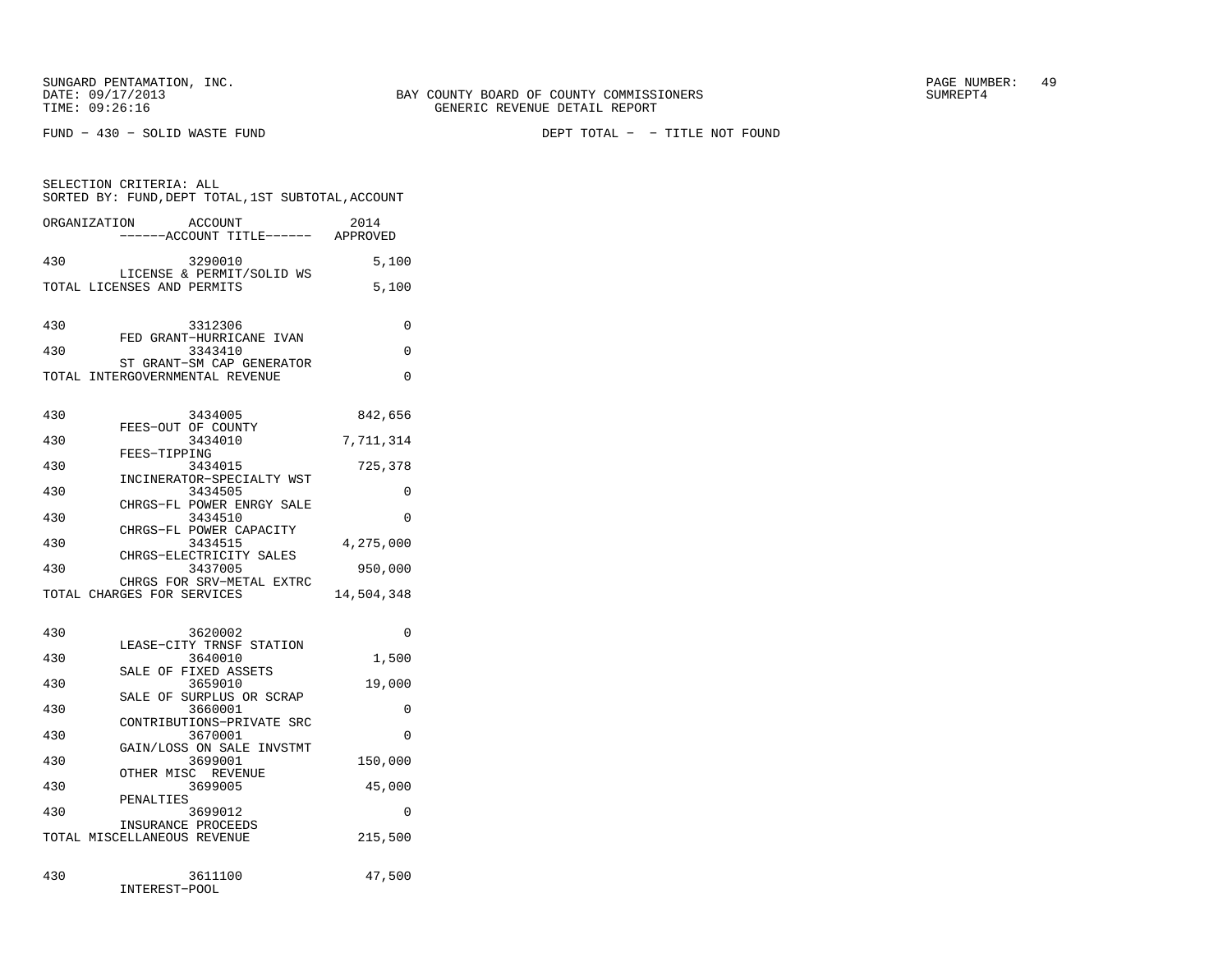SELECTION CRITERIA: ALL

FUND − 430 − SOLID WASTE FUND DEPT TOTAL − − TITLE NOT FOUND

| SORTED BY: FUND, DEPT TOTAL, 1ST SUBTOTAL, ACCOUNT         |            |
|------------------------------------------------------------|------------|
| ORGANIZATION ACCOUNT<br>------ACCOUNT TITLE------ APPROVED | 2014       |
| 430<br>3613005                                             | 0          |
| UNREALZD GAIN/LOSS INVEST<br>TOTAL INTEREST EARNINGS       | 47,500     |
| 430<br>3899995                                             | $\Omega$   |
| RESERVE RELEASE-CASH FWD<br>430<br>3899999                 | 1,000,000  |
| BALANCE FWD-CASH FORWARD<br>TOTAL OTHER REVENUE SOURCES    | 1,000,000  |
| TOTAL TITLE NOT FOUND                                      | 15,772,448 |
| TOTAL SOLID WASTE FUND                                     | 15,772,448 |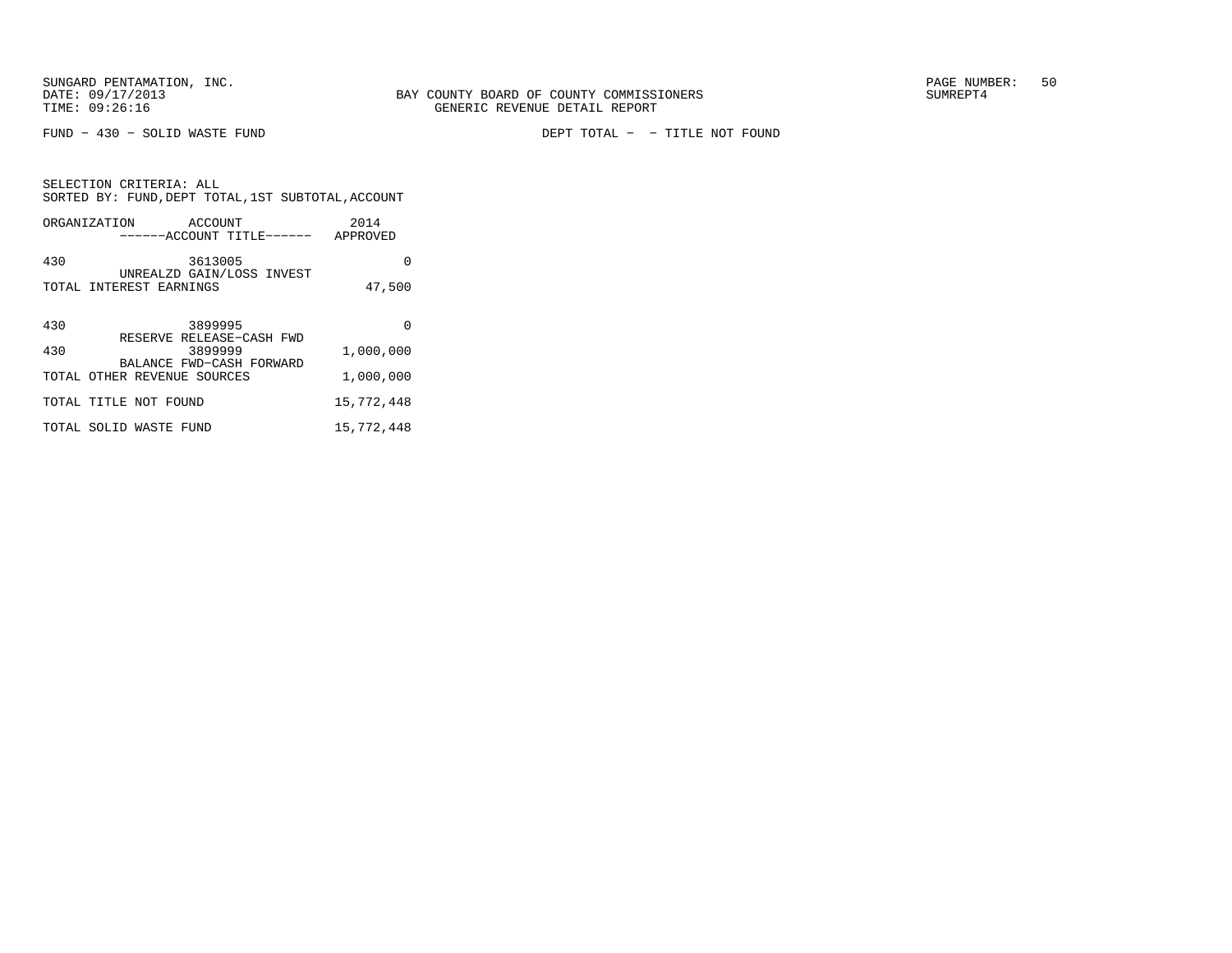SELECTION CRITERIA: ALL

FUND − 440 − BUILDERS SERVICES DEPT TOTAL − − TITLE NOT FOUND

 −−−−−−ACCOUNT TITLE−−−−−− APPROVED440 3210001 25,750 LICENSES−PROF/OCCUPATIONL440 3220001 996,520 BUILDING PERMITS 440 3220020 0 BLDG INSPECTION−PCB 440 3220021 12,825 BLDG INSPECTION−LYNN HVN 440 3290015 0 BEACH PERMITS 440 3290017 0 PLAN/SITE REVIEW FEETOTAL LICENSES AND PERMITS 1,035,095

 SORTED BY: FUND,DEPT TOTAL,1ST SUBTOTAL,ACCOUNTORGANIZATION ACCOUNT 2014

| 440 | 3413000                              | 25,744   |
|-----|--------------------------------------|----------|
| 440 | CHRGS ADMIN FEES<br>3425005          | 51,965   |
| 440 | FEES-FIRE INSPECTIONS<br>3429019     | 10,450   |
| 440 | CHRG FOR SRV-PLAN REV PCB<br>3429020 | 6,175    |
|     | CHRG FOR SRV-PLAN REV-L H            |          |
| 440 | 3490001<br>OTHER CHARGES FOR SERVICE | $\Omega$ |
|     | TOTAL CHARGES FOR SERVICES           | 94,334   |
|     |                                      |          |
| 440 | 3540005<br>FINES-CODE ENFORCEMENT    | 950      |
|     | TOTAL FINES & FORFEITS               | 950      |
|     |                                      |          |
| 440 | 3640010<br>SALE OF FIXED ASSETS      | $\Omega$ |
| 440 | 3699001                              | $\Omega$ |
| 440 | OTHER MISC REVENUE<br>3699012        | $\Omega$ |
|     | INSURANCE PROCEEDS                   |          |
| 440 | 3699022<br>DPR SURCHARGE RETAINED    | 1,695    |
|     | TOTAL MISCELLANEOUS REVENUE          | 1,695    |
|     |                                      |          |
| 440 | 3611100<br>INTEREST-POOL             | 42,000   |
| 440 | 3611120                              | 127,742  |
|     | INTEREST-NOTES RECEIVABLE            |          |
| 440 | 3613005                              | $\Omega$ |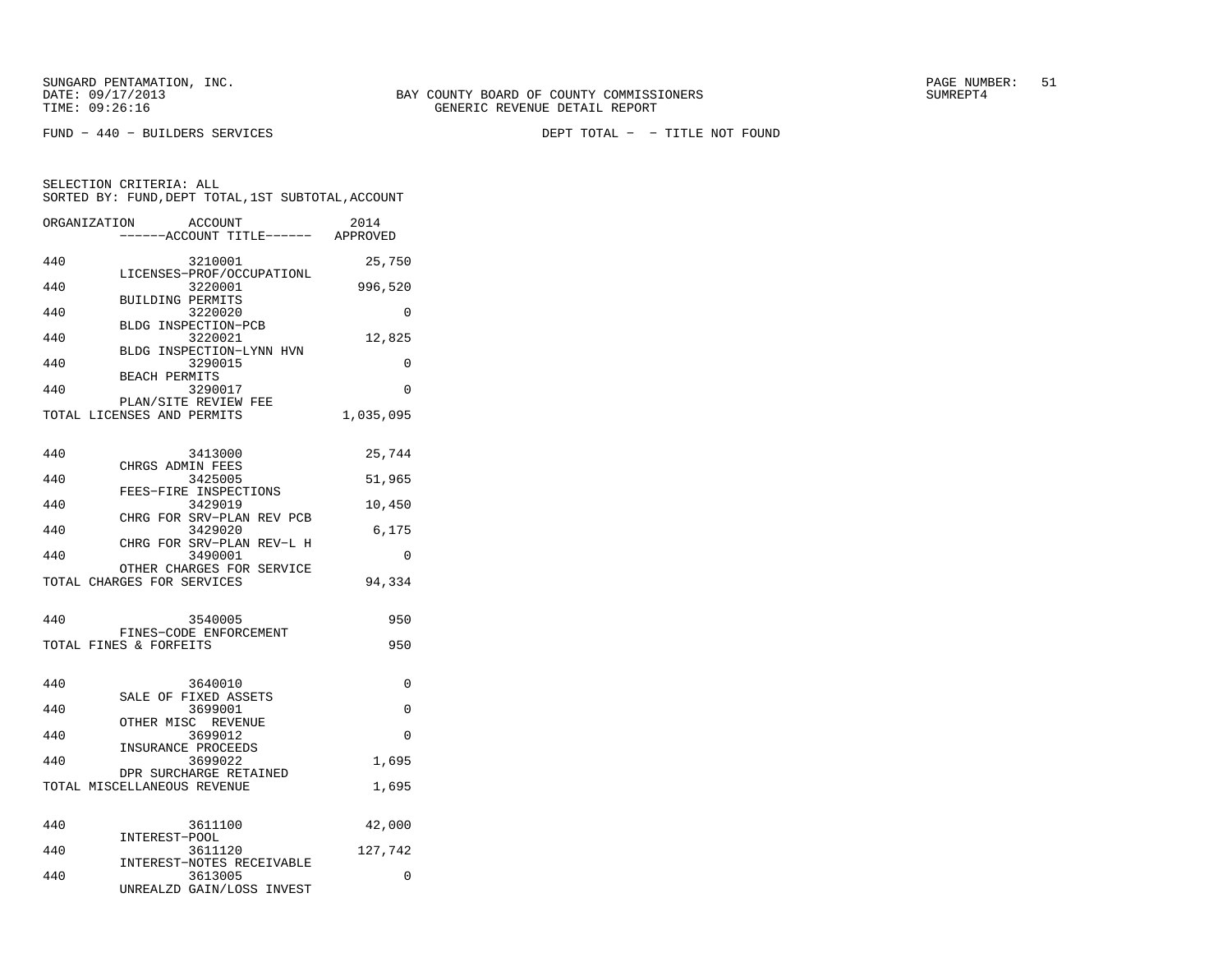FUND − 440 − BUILDERS SERVICES DEPT TOTAL − − TITLE NOT FOUND

|     | ORGANIZATION<br>ACCOUNT<br>------ACCOUNT TITLE------ APPROVED     | 2014      |
|-----|-------------------------------------------------------------------|-----------|
|     | TOTAL INTEREST EARNINGS                                           | 169,742   |
| 440 | 3810001<br>TRNSF FRM GENERAL FD(001)                              | $\Omega$  |
| 440 | 3810401                                                           | $\Omega$  |
| 440 | TRNSF FRM WATER SYS (401)<br>3810501<br>TRNSF FRM INTRNL SVC(501) | $\Omega$  |
| 440 | 3899999                                                           | 3,000,000 |
|     | BALANCE FWD-CASH FORWARD<br>TOTAL OTHER REVENUE SOURCES           | 3,000,000 |
|     | TOTAL TITLE NOT FOUND                                             | 4,301,816 |
|     | TOTAL BUILDERS SERVICES                                           | 4,301,816 |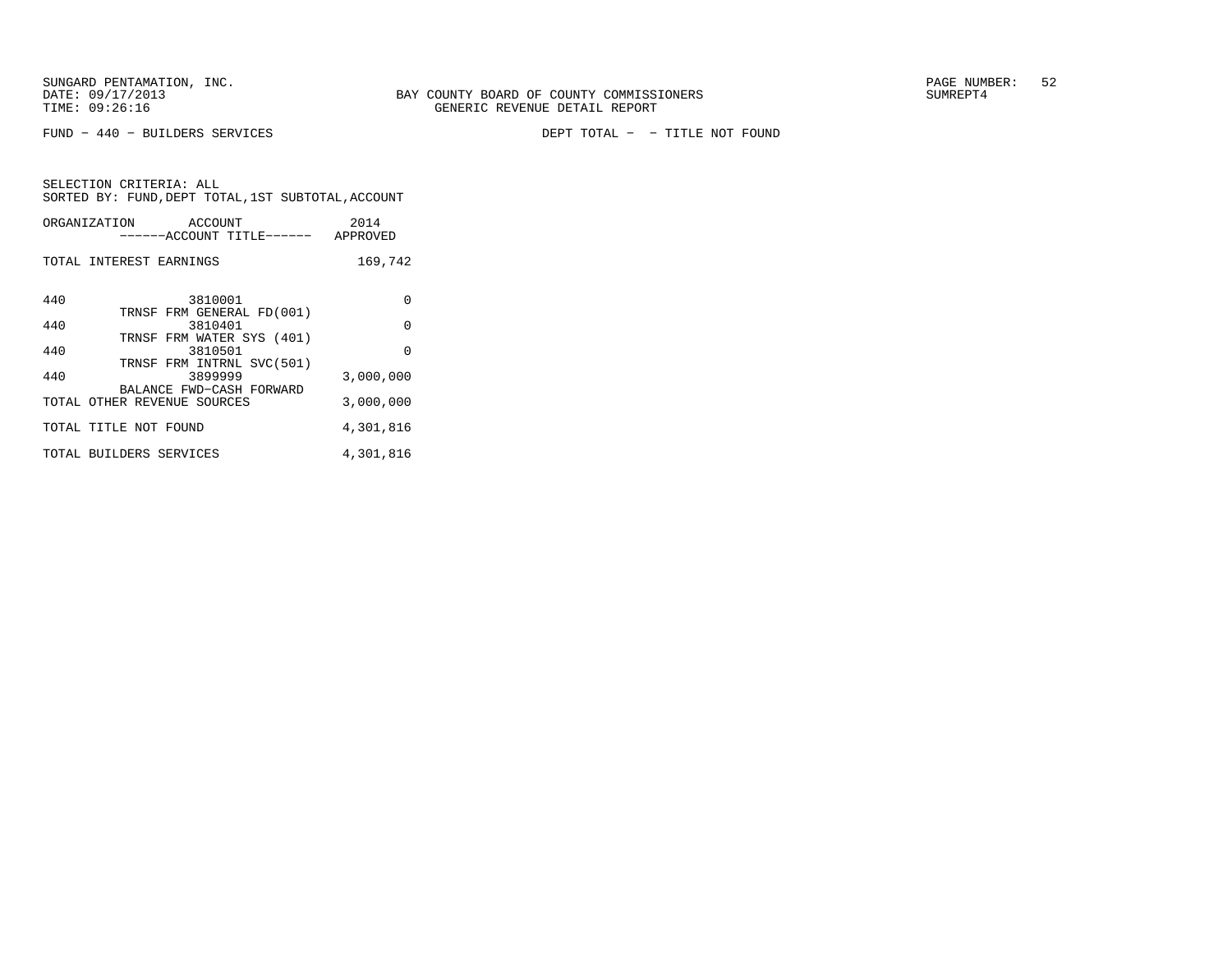FUND − 450 − EMERG MEDICAL SVCS DEPT TOTAL − − TITLE NOT FOUND

SELECTION CRITERIA: ALL SORTED BY: FUND,DEPT TOTAL,1ST SUBTOTAL,ACCOUNTORGANIZATION ACCOUNT 2014

|     | ------ACCOUNT TITLE------                         | APPROVED  |
|-----|---------------------------------------------------|-----------|
| 450 | 3412001<br>CHRGS FOR SERVICE                      | 7,082,121 |
|     | TOTAL CHARGES FOR SERVICES                        | 7,082,121 |
| 450 | 3699001                                           | 0         |
|     | OTHER MISC REVENUE<br>TOTAL MISCELLANEOUS REVENUE | 0         |
|     | TOTAL TITLE NOT FOUND                             | 7,082,121 |
|     | TOTAL EMERG MEDICAL SVCS                          | 7,082,121 |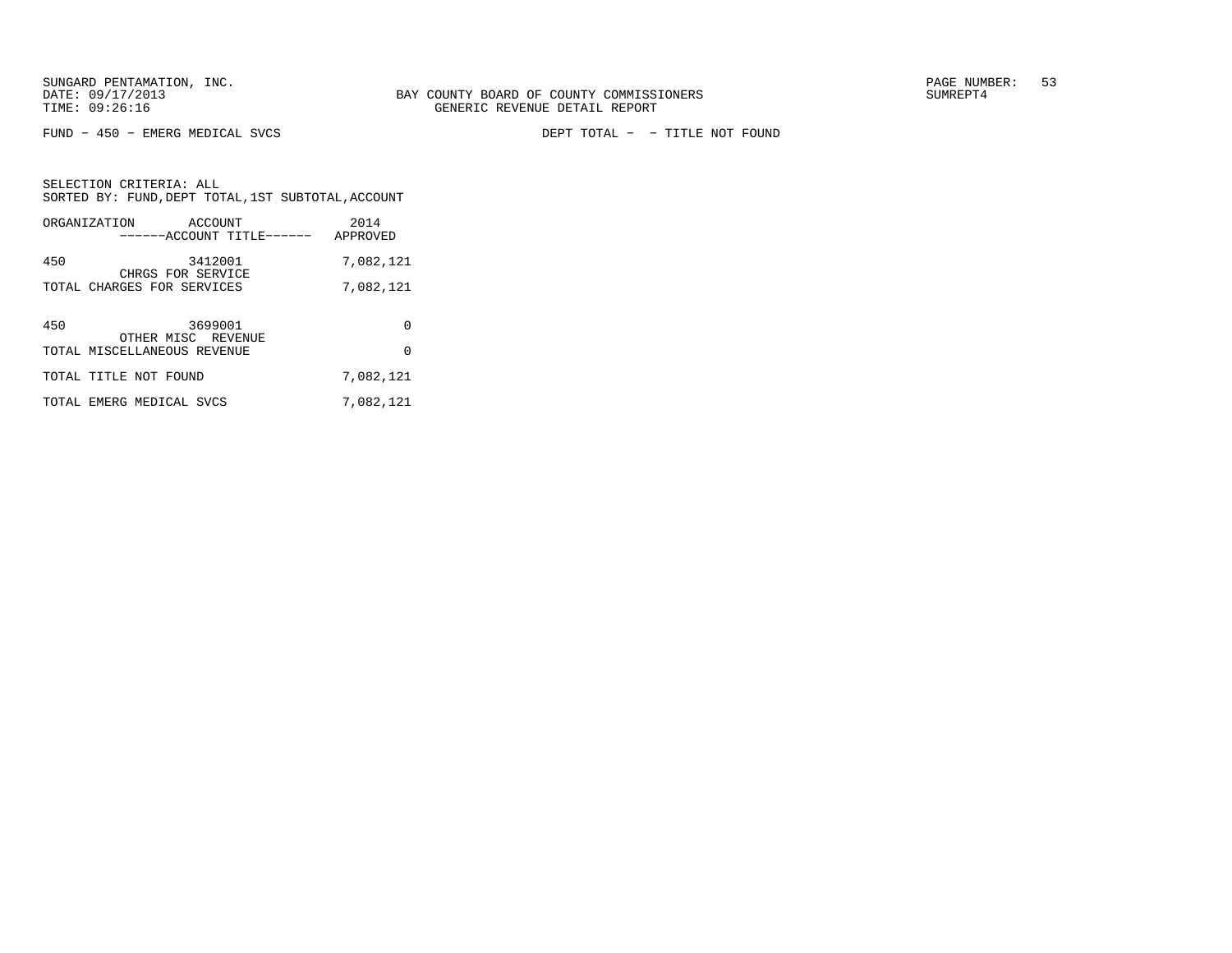FUND − 501 − INTERNAL SERVICE FUND DEPT TOTAL − − TITLE NOT FOUND

SELECTION CRITERIA: ALLSORTED BY: FUND,DEPT TOTAL,1ST SUBTOTAL,ACCOUNT

| ORGANIZATION<br>ACCOUNT<br>2014<br>----ACCOUNT TITLE------ APPROVED |          |
|---------------------------------------------------------------------|----------|
| 501<br>3412005<br>1,316,772                                         |          |
| SALE OF GAS-DEPARTMENTS<br>501<br>3412010<br>2,386,382              |          |
| SALE OF GAS-OUTSIDE AGNY<br>501<br>3412015                          | 0        |
| SALE OF PARTS-DEPARTMENTS<br>501<br>3412020<br>220,404              |          |
| CHRGS FOR SRV-PURCHASING<br>501<br>3412025                          | 1,500    |
| OTHER INTERNAL SERVICES<br>501<br>3412030                           | $\Omega$ |
| CHRGS FOR SRV-MECH MAINT<br>501<br>3412035<br>1,095,422             |          |
| CHRGS FOR SRV-FACILITY MN                                           |          |
| 501<br>3412040<br>CHRGS FOR SRV-POSTAGE                             | 1,500    |
| 501<br>3412550<br>CHRGS FOR SRV-LAB                                 | 0        |
| 501<br>3412553<br>LAB CHRGS-TRANSPORTATION                          | 0        |
| 501<br>3412555                                                      | 0        |
| LAB CHRGS-WATER SYSTEM<br>501<br>3412557                            | $\Omega$ |
| LAB CHRGS-RETAIL WTR/WW<br>501<br>3412560                           | 0        |
| LAB CHRGS-AWT<br>501<br>3412565                                     | 0        |
| LAB CHRGS-SOLID WASTE<br>501<br>3412570                             | 0        |
| LAB CHRGS-INDUSTRIAL WSTE                                           |          |
| 501<br>3412580<br>LAB CHRGS-GENERAL FUND                            | $\Omega$ |
| 501<br>3412599<br>LAB CHRGS-OUTSIDE USERS                           | 0        |
| 501<br>3413001<br>CHRGS UTILITY ADMIN                               | $\Omega$ |
| 501<br>3419002<br>COPIES                                            | 5,843    |
| TOTAL CHARGES FOR SERVICES<br>5,027,823                             |          |
| 501<br>3640010                                                      | 0        |
| SALE OF FIXED ASSETS<br>501<br>3659010                              | $\Omega$ |
| SALE OF<br>SURPLUS OR SCRAP<br>501<br>3699001                       | $\Omega$ |
| OTHER MISC REVENUE<br>501<br>3699012<br>INSURANCE PROCEEDS          | $\Omega$ |

TOTAL MISCELLANEOUS REVENUE 0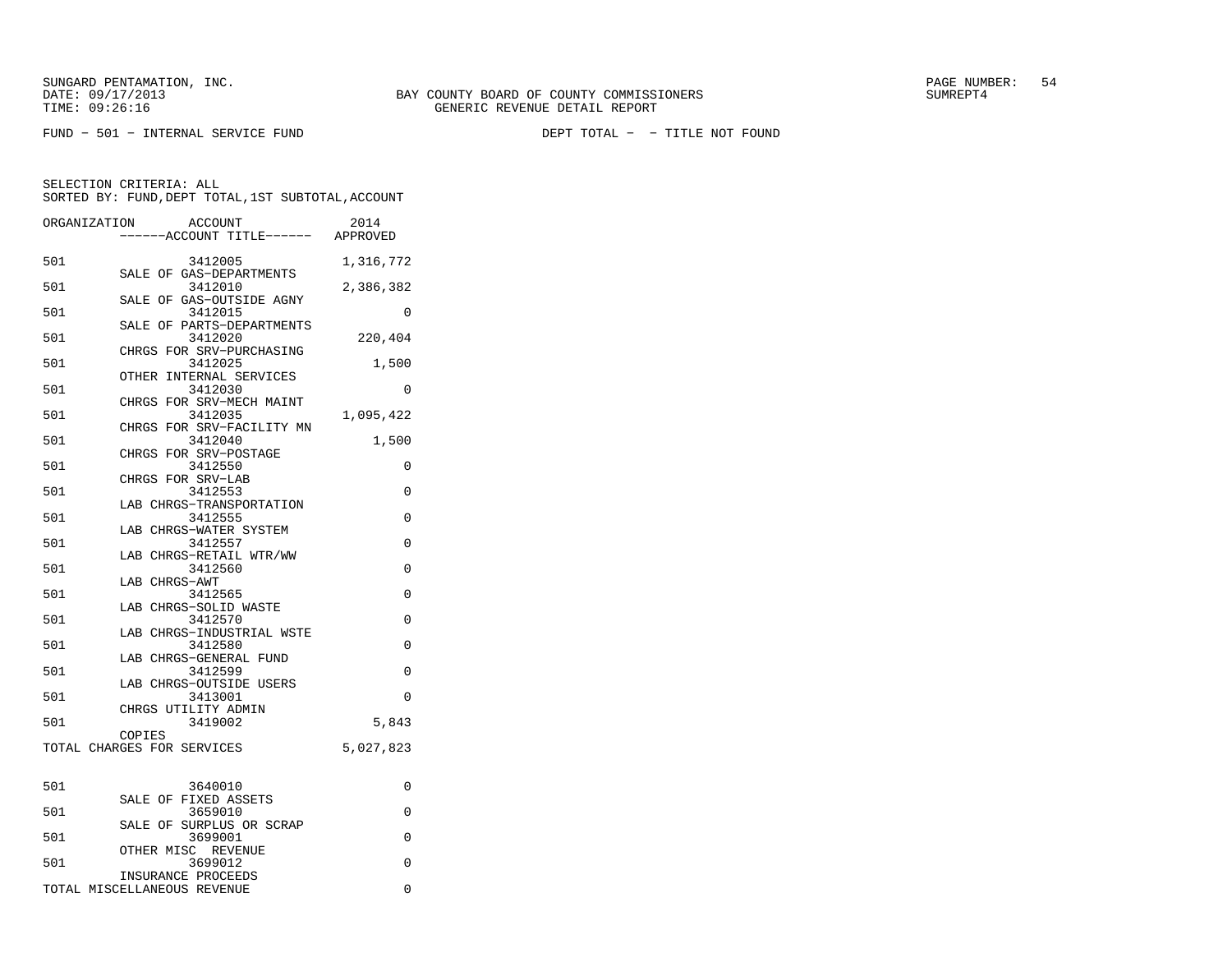FUND − 501 − INTERNAL SERVICE FUND DEPT TOTAL − − TITLE NOT FOUND

|     | ORGANIZATION<br>ACCOUNT                                 | 2014      |
|-----|---------------------------------------------------------|-----------|
|     | ------ACCOUNT TITLE------ APPROVED                      |           |
|     |                                                         |           |
| 501 | 3611100                                                 | 2,394     |
| 501 | INTEREST-POOL<br>3613005                                | $\Omega$  |
|     | UNREALZD GAIN/LOSS INVEST<br>TOTAL INTEREST EARNINGS    | 2,394     |
|     |                                                         |           |
| 501 | 3810001<br>TRNSF FRM GENERAL FD(001)                    | $\Omega$  |
| 501 | 3899999                                                 | 201,000   |
|     | BALANCE FWD-CASH FORWARD<br>TOTAL OTHER REVENUE SOURCES | 201,000   |
|     | TOTAL TITLE NOT FOUND                                   | 5,231,217 |
|     | TOTAL INTERNAL SERVICE FUND                             | 5,231,217 |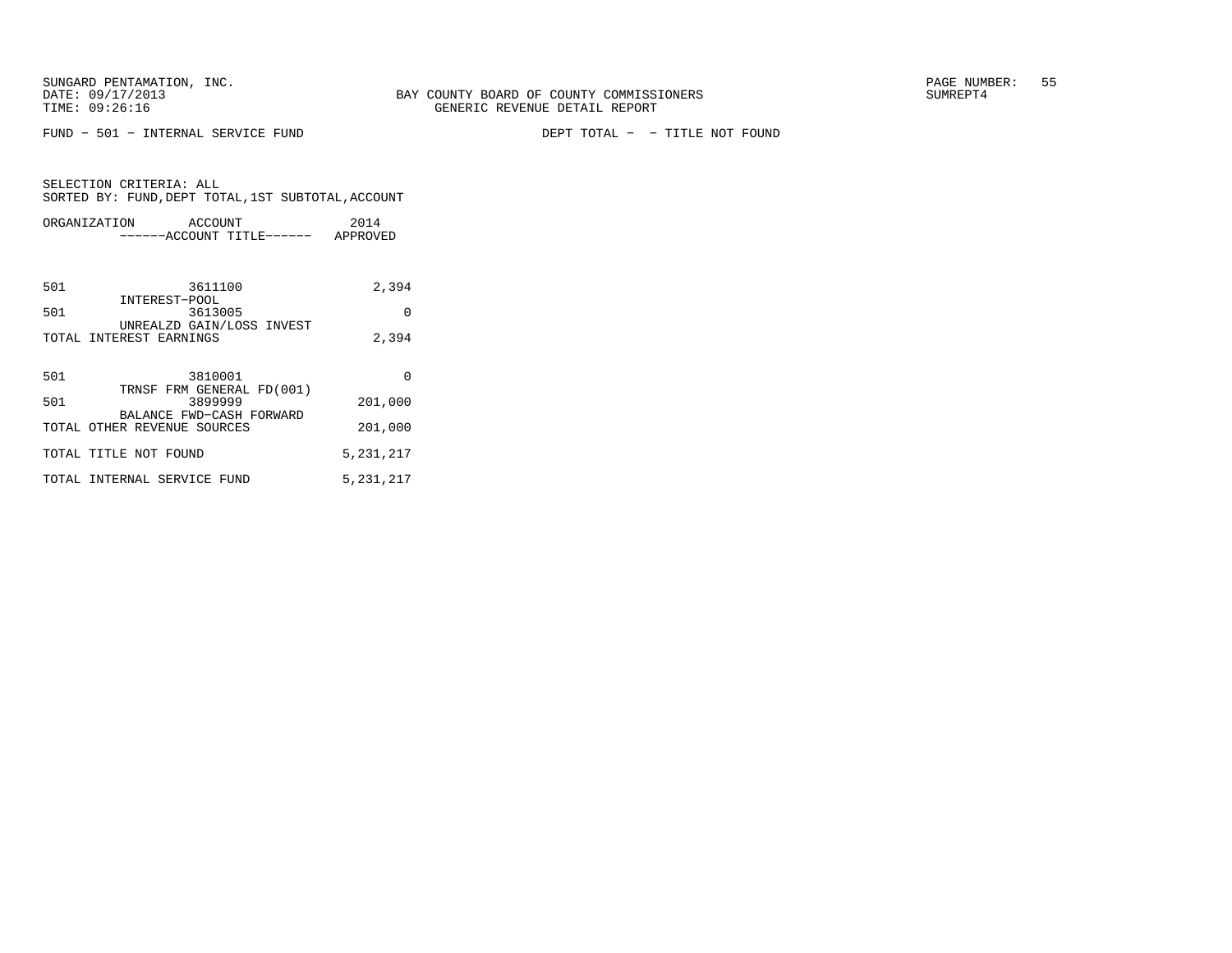FUND − 505 − WORKERS COMPENSATION DEPT TOTAL − − TITLE NOT FOUND

SELECTION CRITERIA: ALL SORTED BY: FUND,DEPT TOTAL,1ST SUBTOTAL,ACCOUNTORGANIZATION ACCOUNT 2014

|     | ------ACCOUNT TITLE------ APPROVED                     |           |
|-----|--------------------------------------------------------|-----------|
| 505 | 3412055<br>CHRGS FOR SRV-WORK COMP                     | 1,026,566 |
|     | TOTAL CHARGES FOR SERVICES                             | 1,026,566 |
|     |                                                        |           |
| 505 | 3640010<br>SALE OF FIXED ASSETS                        | 0         |
| 505 | 3699001                                                | $\Omega$  |
| 505 | OTHER MISC REVENUE<br>3699004                          | $\Omega$  |
|     | REFUND PRIOR YR EXPENSE<br>TOTAL MISCELLANEOUS REVENUE | $\Omega$  |
|     |                                                        |           |
| 505 | 3611100                                                | 65,000    |
| 505 | INTEREST-POOL<br>3613005                               | $\Omega$  |
|     | UNREALZD GAIN/LOSS INVEST                              |           |
|     | TOTAL INTEREST EARNINGS                                | 65,000    |
| 505 | 3810001                                                | $\Omega$  |
| 505 | TRNSF FRM GENERAL FD(001)<br>3899996                   | $\Omega$  |
| 505 | RESERVE RELEASE                                        |           |
|     | 3899999<br>BALANCE FWD-CASH FORWARD                    | $\Omega$  |
|     | TOTAL OTHER REVENUE SOURCES                            | $\Omega$  |
|     | TOTAL TITLE NOT FOUND                                  | 1,091,566 |
|     | TOTAL WORKERS COMPENSATION                             | 1,091,566 |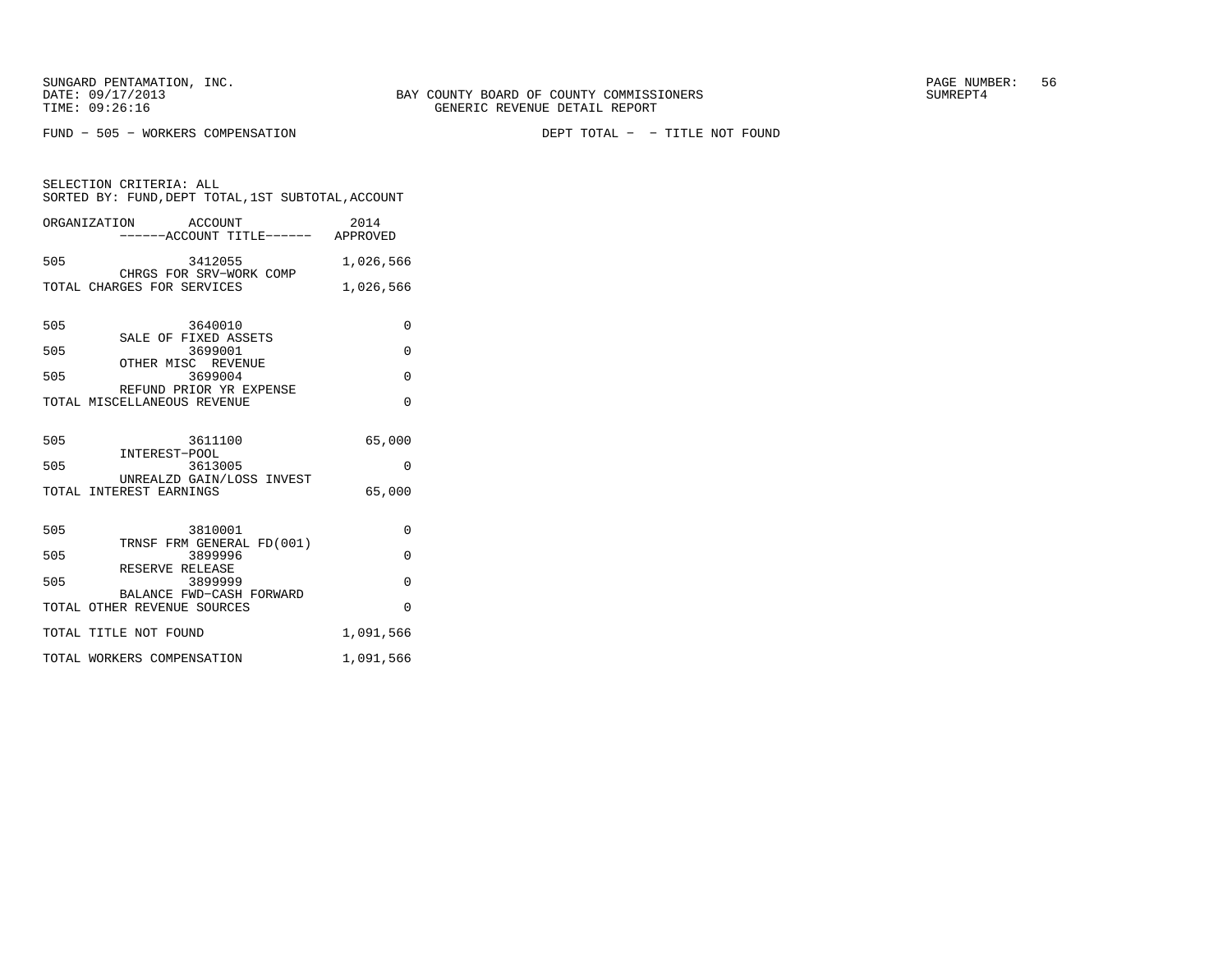SELECTION CRITERIA: ALL

FUND − 506 − INSURANCE FUND DEPT TOTAL − − TITLE NOT FOUND

|     | ORGANIZATION ACCOUNT<br>------ACCOUNT TITLE------ APPROVED | 2014        |
|-----|------------------------------------------------------------|-------------|
| 506 | 3412045<br>CHRGS FOR SRV-INSUR TRUST                       | 3, 113, 264 |
| 506 | 3412050<br>CHRGS FOR SRV-INSR OTHERS                       | 30,411      |
|     | TOTAL CHARGES FOR SERVICES                                 | 3, 143, 675 |
| 506 | 3699001                                                    | 0           |
| 506 | OTHER MISC REVENUE<br>3699012<br>INSURANCE PROCEEDS        | 0           |
|     | TOTAL MISCELLANEOUS REVENUE                                | $\Omega$    |
| 506 | 3611100                                                    | 0           |
| 506 | INTEREST-POOL<br>3613005                                   | 0           |
|     | UNREALZD GAIN/LOSS INVEST<br>TOTAL INTEREST EARNINGS       | $\Omega$    |
| 506 | 3810001                                                    | 0           |
| 506 | TRNSF FRM GENERAL FD(001)<br>3899996                       | $\Omega$    |
| 506 | RESERVE RELEASE<br>3899999<br>BALANCE FWD-CASH FORWARD     | $\Omega$    |
|     |                                                            |             |

 TOTAL OTHER REVENUE SOURCES 0 TOTAL TITLE NOT FOUND 3,143,675 TOTAL INSURANCE FUND 3,143,675

SORTED BY: FUND,DEPT TOTAL,1ST SUBTOTAL,ACCOUNT